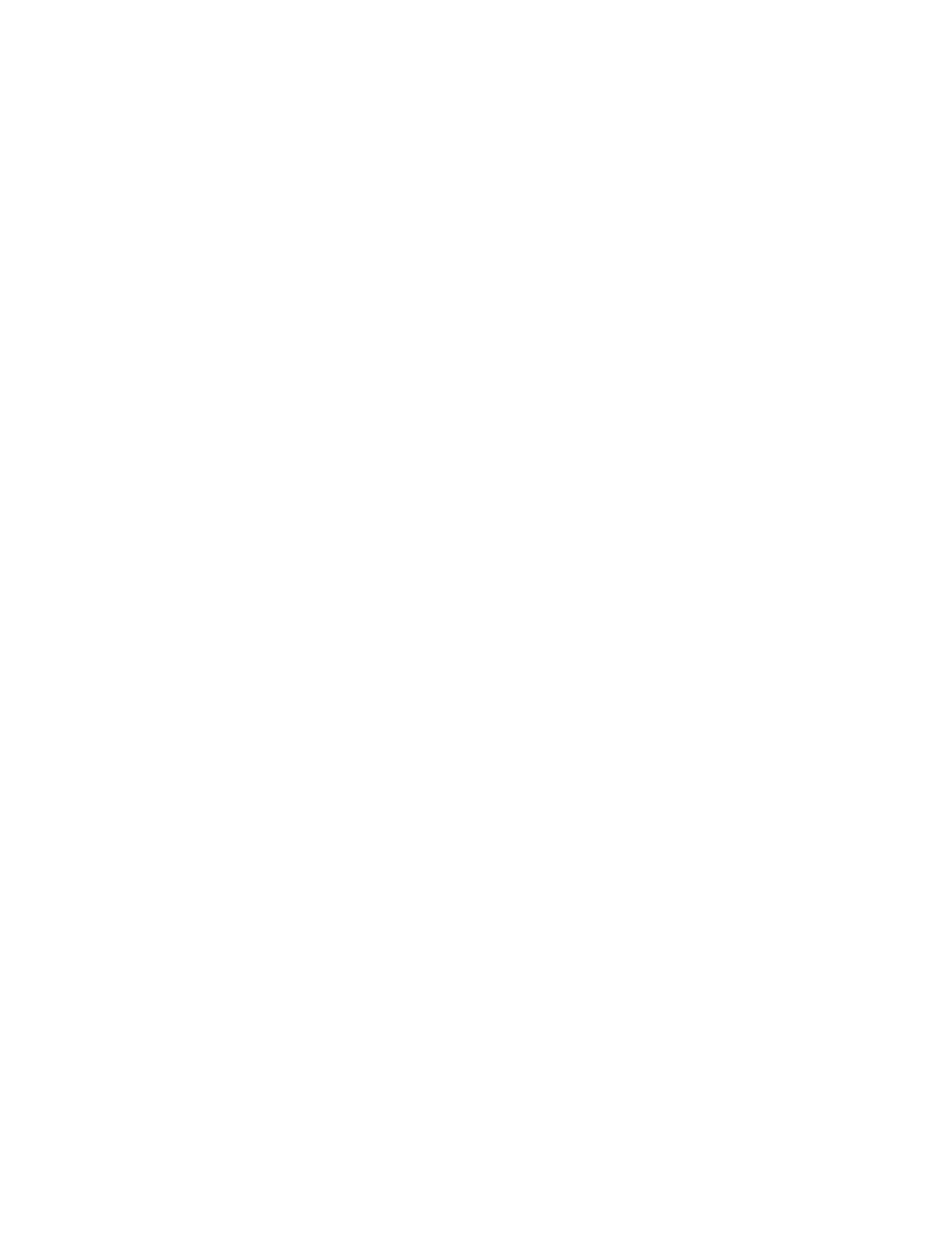# **NOTICE OF ANNUAL MEETING OF STOCKHOLDERS**

NOTICE IS HEREBY GIVEN that the Annual Meeting of Stockholders (the ''Annual Meeting'') of Communications Sales & Leasing, Inc., a Maryland corporation (the ''Company''), will be held on Thursday, May 19, 2016, at 8:00 a.m., Eastern time. The Annual Meeting will be completely virtual, which means stockholders will be able to attend the Annual Meeting, vote and submit questions during the live webcast of the Annual Meeting by visiting **www.virtualshareholdermeeting.com/CSAL2016**.

### **Items of Business**

At the Annual Meeting, holders of our common stock will be asked to consider and vote upon the following proposals, all of which are discussed in greater detail in the accompanying proxy statement:

- 1. To elect the four director nominees named in the attached proxy statement to serve until the 2017 annual meeting of stockholders and until successors are duly elected or until the earliest of their removal, resignation or death;
- 2. An advisory vote to approve the compensation of the Company's named executive officers;
- 3. An advisory vote on the frequency of future advisory votes to approve the compensation of the Company's named executive officers;
- 4. To ratify the appointment of PricewaterhouseCoopers LLP as the Company's independent registered public accountant for the year ending December 31, 2016; and
- 5. To transact such other business as may properly come before the meeting or any postponement or adjournment thereof.

Only stockholders of record at the close of business on March 18, 2016, the record date for the Annual Meeting, will be entitled to vote at the Annual Meeting and any adjournments or postponements thereof.

We are pleased to take advantage of the rules of the U.S. Securities and Exchange Commission that allow companies to furnish their proxy materials over the Internet. As a result, beginning on April 6, 2016, we began mailing a Notice of Internet Availability of Proxy Materials to our stockholders rather than a full paper set of the proxy materials. The Notice of Internet Availability of Proxy Materials contains instructions on how to access our proxy materials over the Internet, as well as instructions on how stockholders may obtain a paper copy of our proxy materials.

To make it easier for you to vote, both Internet and telephone voting are available. The instructions on the Notice of Internet Availability of Proxy Materials or, if you received a paper copy of the proxy materials, the proxy card describe how to use these convenient services.

Your vote is important to us and to our business. Whether or not you plan to participate in our completely virtual meeting, we encourage you to read the accompanying proxy statement and submit your proxy or voting instructions as soon as possible.

By Order of the Board of Directors,

#### Daniel L. Heard

Executive Vice President—General Counsel and **Secretary** 

Little Rock, Arkansas April 6, 2016

**Important notice regarding the availability of proxy materials for the 2016 Annual Meeting of Stockholders to be held on May 19, 2016: CS&L's Proxy Statement and Annual Report on Form 10-K for the fiscal year ended December 31, 2015 are available electronically at www.investor.cslreit.com and www.proxyvote.com.**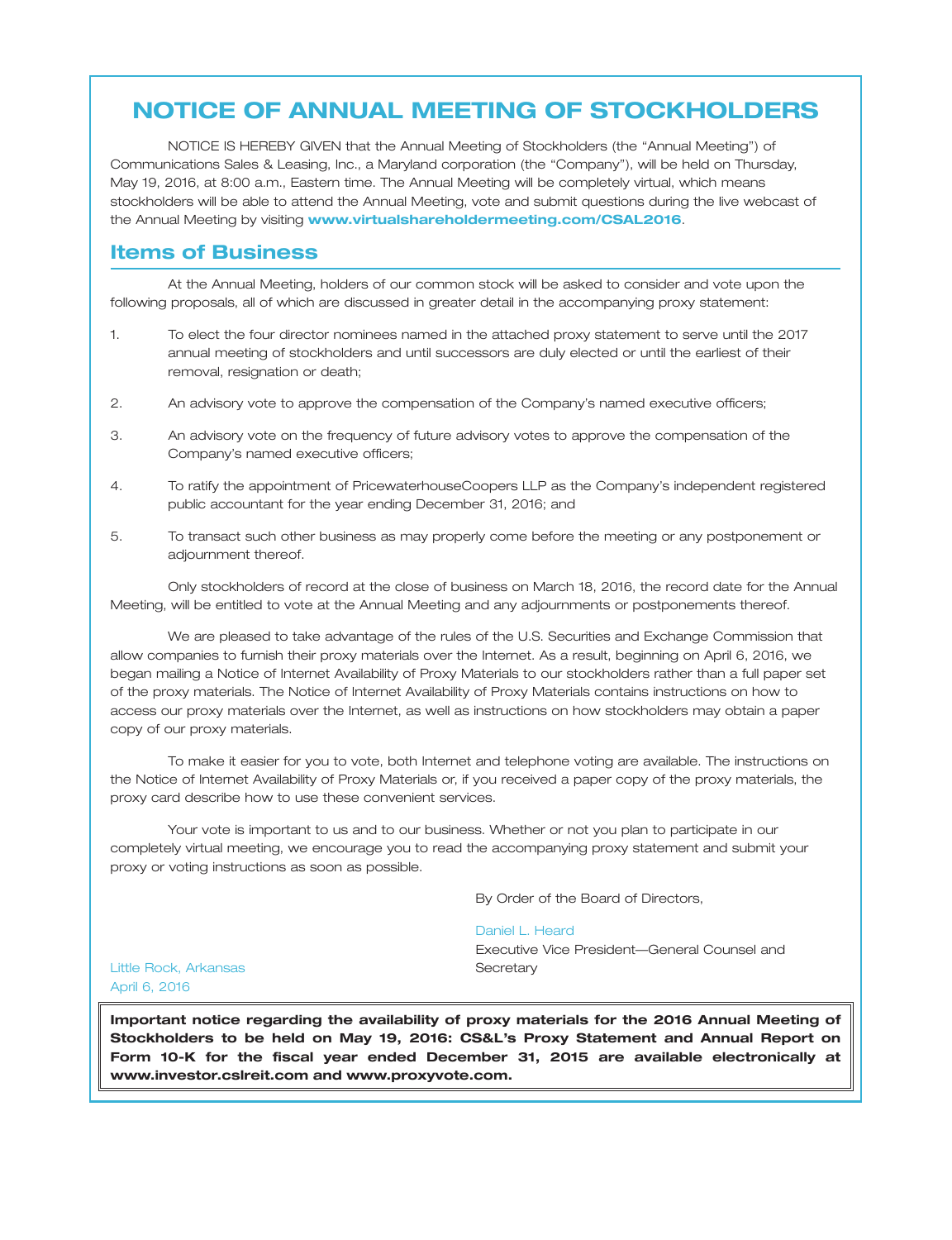# **PROXY SUMMARY**

This summary highlights certain information contained elsewhere in the accompanying proxy statement, but does not contain all of the information you should consider before voting your shares. For more complete information regarding the proposals to be voted upon at the annual meeting and our fiscal year 2015 performance, please review the entire proxy statement and our Annual Report on Form 10-K for the fiscal year ended December 31, 2015. We use the terms "CS&L," "the Company," "we," "our" and "us" in this summary to refer to Communications Sales & Leasing, Inc.

# **Annual Meeting**

| Date:     | Thursday, May 19, 2016                                                      |
|-----------|-----------------------------------------------------------------------------|
| Time:     | 8:00 a.m. (Eastern time)                                                    |
| Location: | Via the Internet: www.virtualshareholdermeeting.com/CSAL16                  |
|           | <b>Record Date:</b> Holders of our common stock at the close of business on |
|           | March 18, 2016                                                              |

# **Voting Matters**

| <b>Proposals</b>                                                                                         | <b>Required</b><br><b>Approval</b>         | <b>Board</b><br><b>Recommendation Reference</b> | Page |
|----------------------------------------------------------------------------------------------------------|--------------------------------------------|-------------------------------------------------|------|
| 1. Election of directors                                                                                 | Majority of Votes Cast<br>For Each Nominee | FOR each<br>nominee                             | 13   |
| Advisory vote to<br>2. approve executive<br>compensation                                                 | Majority of Votes Cast                     | <b>FOR</b>                                      | 44   |
| Advisory vote on the<br>frequency of future<br>3. advisory votes to<br>approve executive<br>compensation | Majority of Votes Cast <sup>®</sup>        | <b>FVFRY YFAR</b>                               | 45   |
| 4. Ratification of auditors                                                                              | Majority of Votes Cast                     | FOR                                             | 46   |

\*If a frequency option does not receive a majority of votes cast, the option receiving the most votes will be considered the stockholders' recommendation.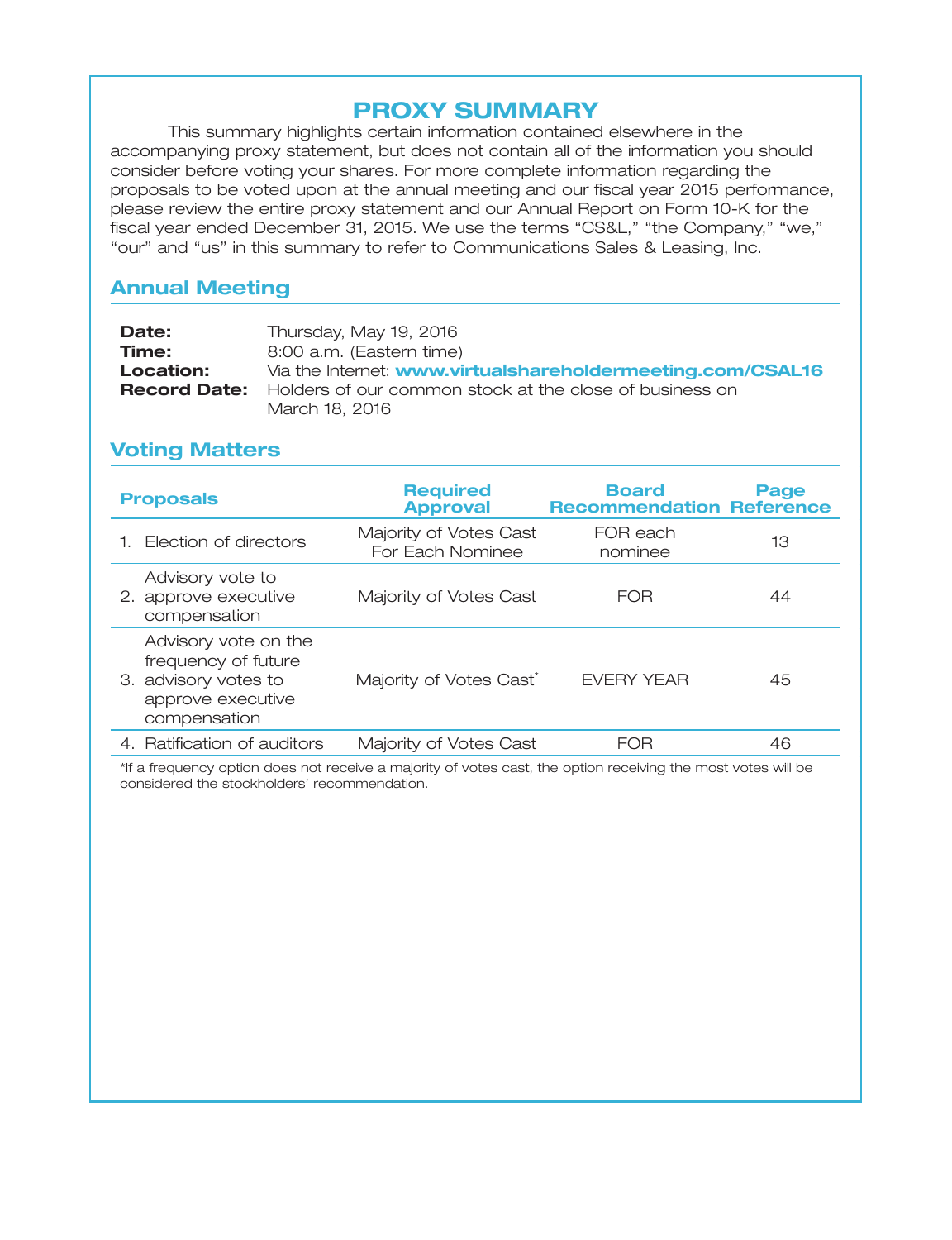# **Corporate Governance Highlights (see page 8)**

CS&L is committed to strong corporate governance practices and policies, which promote both the long-term interests of our stockholders and the accountability of the Board of Directors and management. The following table summarizes certain of our corporate governance practices and policies:

|  | Annual election of directors                                                                | Active stockholder engagement                                 |
|--|---------------------------------------------------------------------------------------------|---------------------------------------------------------------|
|  | Majority voting and resignation policy<br>for director elections                            | Policies prohibiting hedging of<br>Company shares             |
|  | Independent directors regularly meet<br>without management present                          | Board is 80% independent (CEO is<br>only management director) |
|  | Board regularly assesses its<br>performance through board and<br>committee self-evaluations | No poison pill                                                |
|  | Independent Chairman                                                                        | Robust stock ownership guidelines                             |

## **Director Nominees (see page 13)**

The following table contains information about the four candidates who have been nominated for election to the Board of Directors of CS&L. Each nominee is currently a director of CS&L.

| <b>Name</b>                   | Age | <b>Director</b><br><b>Since</b> | <b>Principal</b><br><b>Occupation</b>                 | <b>Financial</b><br><b>Expert</b> | <b>Committee Memberships</b><br><b>Audit Compensation Governance</b> |  |
|-------------------------------|-----|---------------------------------|-------------------------------------------------------|-----------------------------------|----------------------------------------------------------------------|--|
| Jennifer S.<br>Banner         | 56  | 2015                            | CEO of Schaad<br>Companies, LLC                       | E                                 |                                                                      |  |
| Francis X. ("Skip")<br>Frantz | 62  | 2015                            | Chairman of the Board<br>of CS&L                      | <b>A</b>                          |                                                                      |  |
| Kenneth A.<br>Gunderman       | 45  | 2015                            | President and CEO<br>of CS&L                          |                                   |                                                                      |  |
| David L. Solomon              | 56  | 2015                            | Founder and<br>Managing Director of<br>Meritage Funds | E                                 |                                                                      |  |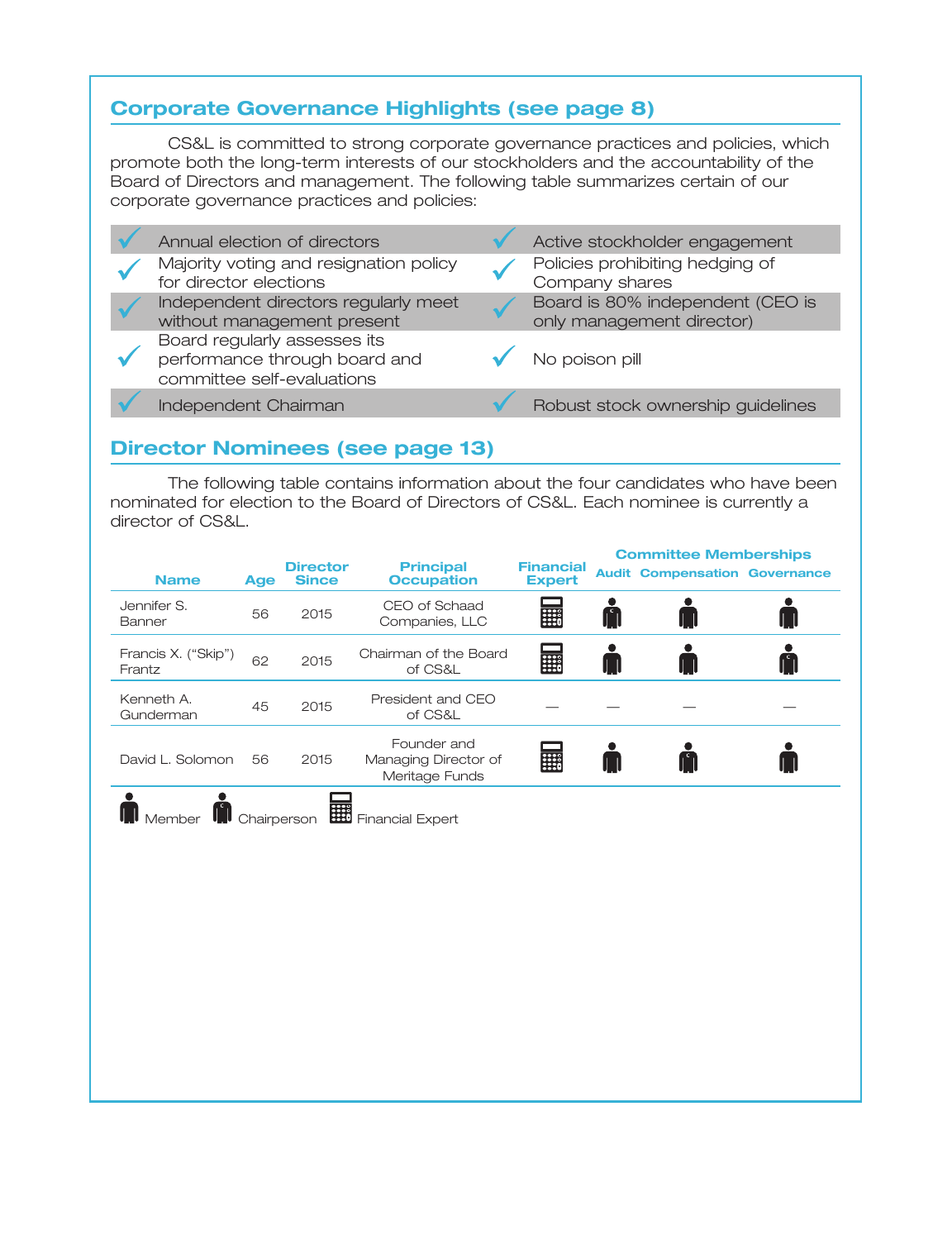# **2015 Executive Compensation (see page 20)**

Compensation decisions regarding executive compensation are made by the Compensation Committee. The Compensation Committee believes that a sensibly structured, incentive-aligning compensation program is critical to the creation of long-term stockholder value. The following table summarizes certain highlights of our compensation practices:

| <b>What We Do:</b>                                                                                                                                                                                                 | <b>What We Don't Do:</b>                                                                                                       |
|--------------------------------------------------------------------------------------------------------------------------------------------------------------------------------------------------------------------|--------------------------------------------------------------------------------------------------------------------------------|
| Align pay with performance by linking<br>a substantial portion of compensation<br>to the achievement of predefined<br>quantitative and qualitative<br>performance metrics that drive<br>stockholder value creation | Do NOT provide tax gross-ups in any<br>circumstance                                                                            |
| Retain an independent compensation<br>consultant                                                                                                                                                                   | Do NOT provide any perquisites for<br>executives                                                                               |
| Require compliance with stock<br>ownership guidelines                                                                                                                                                              | Do NOT provide guaranteed bonuses                                                                                              |
| Include double-trigger<br>change-in-control provisions in equity<br>awards                                                                                                                                         | Do NOT provide discount stock<br>options or stock appreciation rights                                                          |
| Place caps on incentive award<br>opportunities                                                                                                                                                                     | Do NOT pay dividends on<br>performance-based restricted stock<br>units prior to vesting                                        |
| Maintain a clawback policy                                                                                                                                                                                         | DO NOT permit unapproved pledging<br>of our common stock                                                                       |
| Prohibit hedging of our common<br>stock and option trading                                                                                                                                                         | DO NOT add back to our equity<br>compensation plan reserves any<br>shares tendered as payment for<br>shares withheld for taxes |
|                                                                                                                                                                                                                    |                                                                                                                                |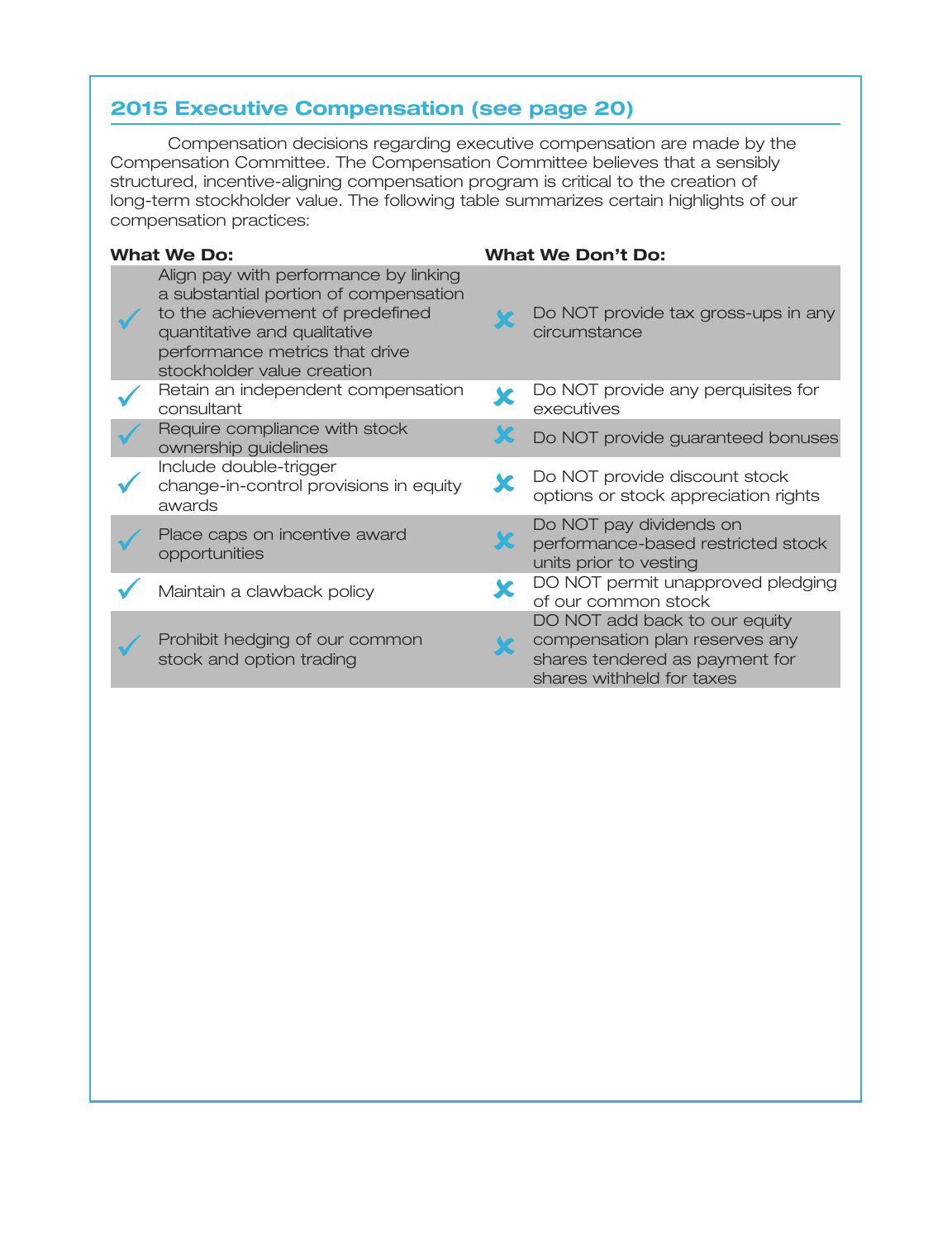### TABLE OF CONTENTS

| QUESTIONS AND ANSWERS ABOUT OUR ANNUAL MEETING                 | $\mathbf{2}$ |
|----------------------------------------------------------------|--------------|
| BOARD AND BOARD COMMITTEE MATTERS                              | 8            |
|                                                                | 8            |
|                                                                | 8            |
|                                                                | 8            |
|                                                                | $\Theta$     |
|                                                                | $\Theta$     |
| Compensation Committee Interlocks and Insider Participation    | $\Theta$     |
|                                                                | 9            |
|                                                                | 10           |
|                                                                | 10           |
|                                                                | 11           |
|                                                                | 11           |
|                                                                | 11           |
|                                                                | 12           |
|                                                                | 13           |
| SECURITY OWNERSHIP OF CERTAIN BENEFICIAL OWNERS AND MANAGEMENT | 16           |
|                                                                | 18           |
|                                                                | 19           |
|                                                                | 20           |
|                                                                | 20           |
|                                                                | 20           |
|                                                                | 21           |
| Elements of 2015 Compensation                                  | 23           |
|                                                                | 31           |
| COMPENSATION COMMITTEE REPORT ON EXECUTIVE COMPENSATION        | 32           |
|                                                                | 33           |
|                                                                | 35           |
| OUTSTANDING EQUITY AWARDS AT FISCAL YEAR-END                   | 36           |
|                                                                | 37           |
|                                                                |              |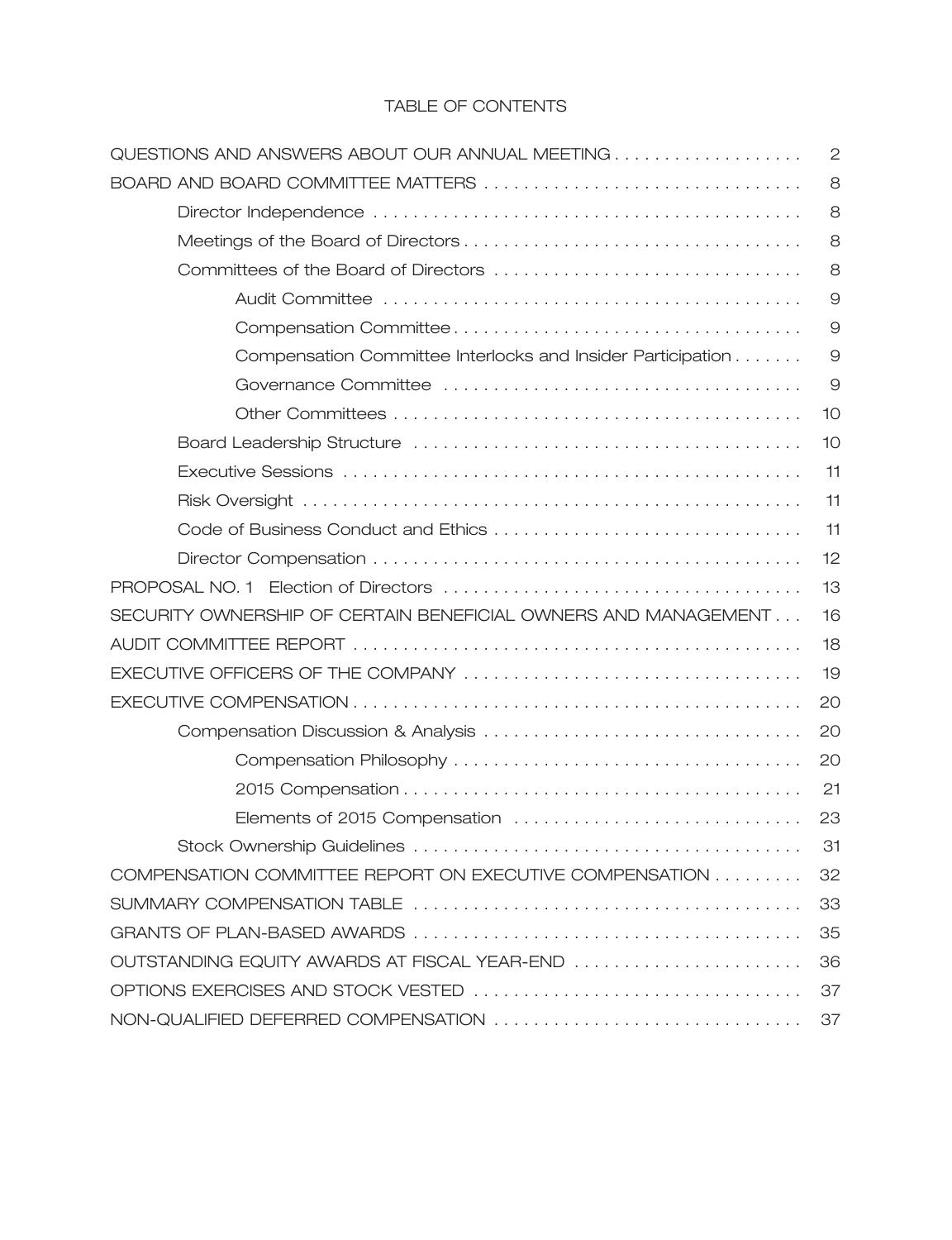|                                                                           | 38 |
|---------------------------------------------------------------------------|----|
| Employment Agreement with Kenneth Gunderman                               | 38 |
| Severance Agreements with Mark A. Wallace and Daniel L. Heard             | 39 |
| Potential Payments upon Termination or Change in Control                  | 40 |
| PROPOSAL NO. 2 Advisory Vote to Approve Compensation of the Company's     | 44 |
| PROPOSAL NO. 3 Advisory Vote on Frequency of Future Advisory Votes on     | 45 |
| PROPOSAL NO. 4 Ratification of Selection of Independent Registered Public | 46 |
|                                                                           | 48 |
| Stockholder Proposals for the 2017 Annual Meeting                         | 48 |
| Stockholder Communications with the Board of Directors                    | 48 |
| Relationships and Certain Related Transactions                            | 48 |
|                                                                           | 48 |
| Procedures for Approval of Related Party Transactions                     | 49 |
| Section 16(a) Beneficial Ownership Reporting Compliance                   | 49 |
|                                                                           | 50 |
|                                                                           | 50 |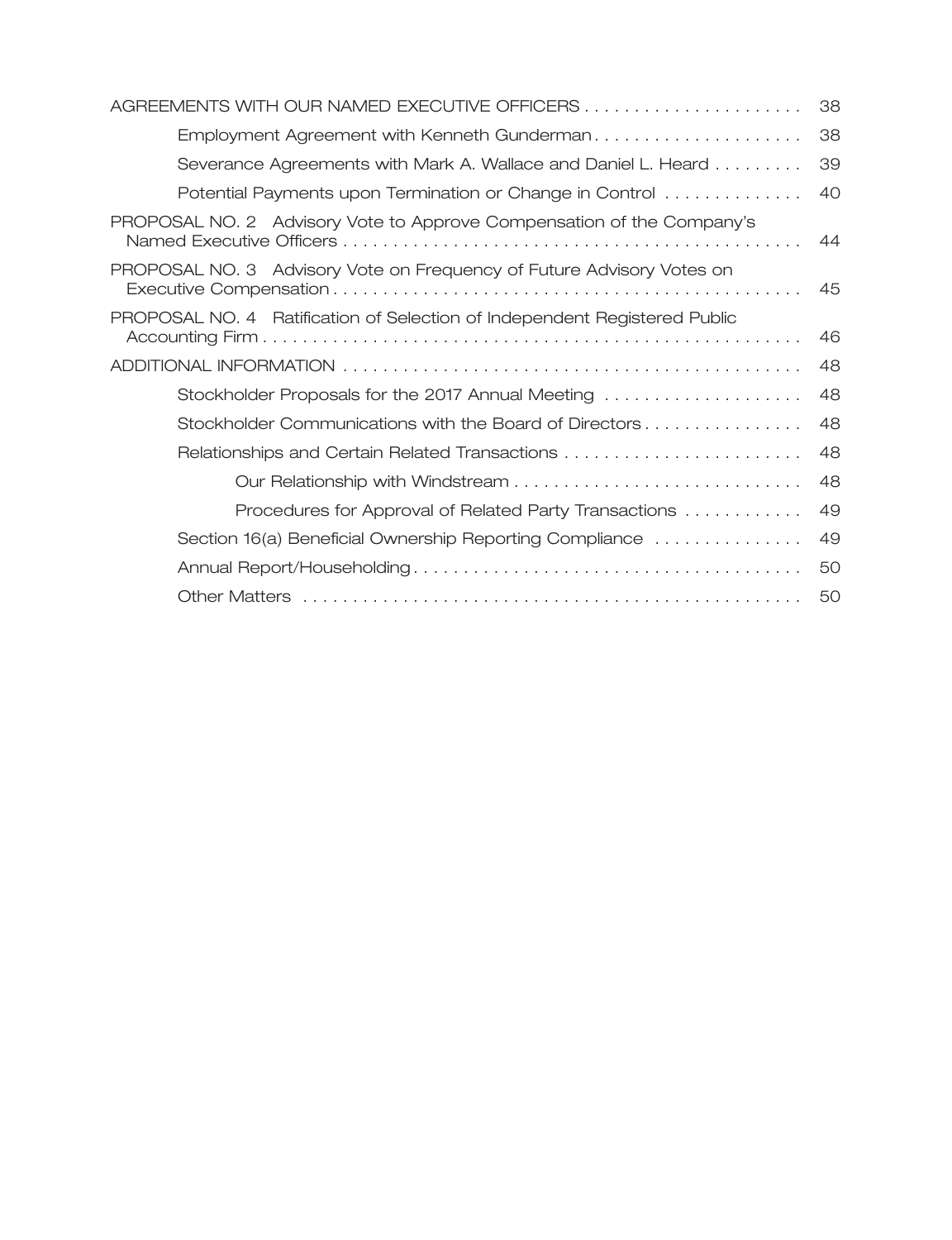

10802 Executive Center Drive Benton Building, Suite 300 Little Rock, Arkansas 72211 Telephone: (501) 850-0820 **www.cslreit.com**

### **PROXY STATEMENT**

This proxy statement (this ''Proxy Statement'') is being furnished to stockholders beginning on April 6, 2016, in connection with the solicitation of proxies by the Board of Directors of Communications Sales & Leasing, Inc. ("CS&L," "the Company," "we," "our" and ''us''), to be used at its 2016 annual meeting of stockholders (the ''Annual Meeting'') to be held on May 19, 2016 at 8:00 a.m. (Eastern time) and at any postponement or adjournment thereof. The Annual Meeting will be a completely ''virtual meeting'' of stockholders. You will be able to attend the Annual Meeting as well as vote and submit your questions during the live webcast of the meeting by visiting **www.virtualshareholdermeeting.com/ CSAL16** and entering the control number included in your Notice of Internet Availability of Proxy Materials, on your proxy card or in the instructions that accompanied your proxy materials. **Because the Annual Meeting is entirely virtual and being conducted webcast live over the Internet, stockholders will not be able to attend the Annual Meeting in person.**

Please read this Proxy Statement carefully and then vote your shares promptly by telephone, by Internet or by signing, dating and returning your proxy card.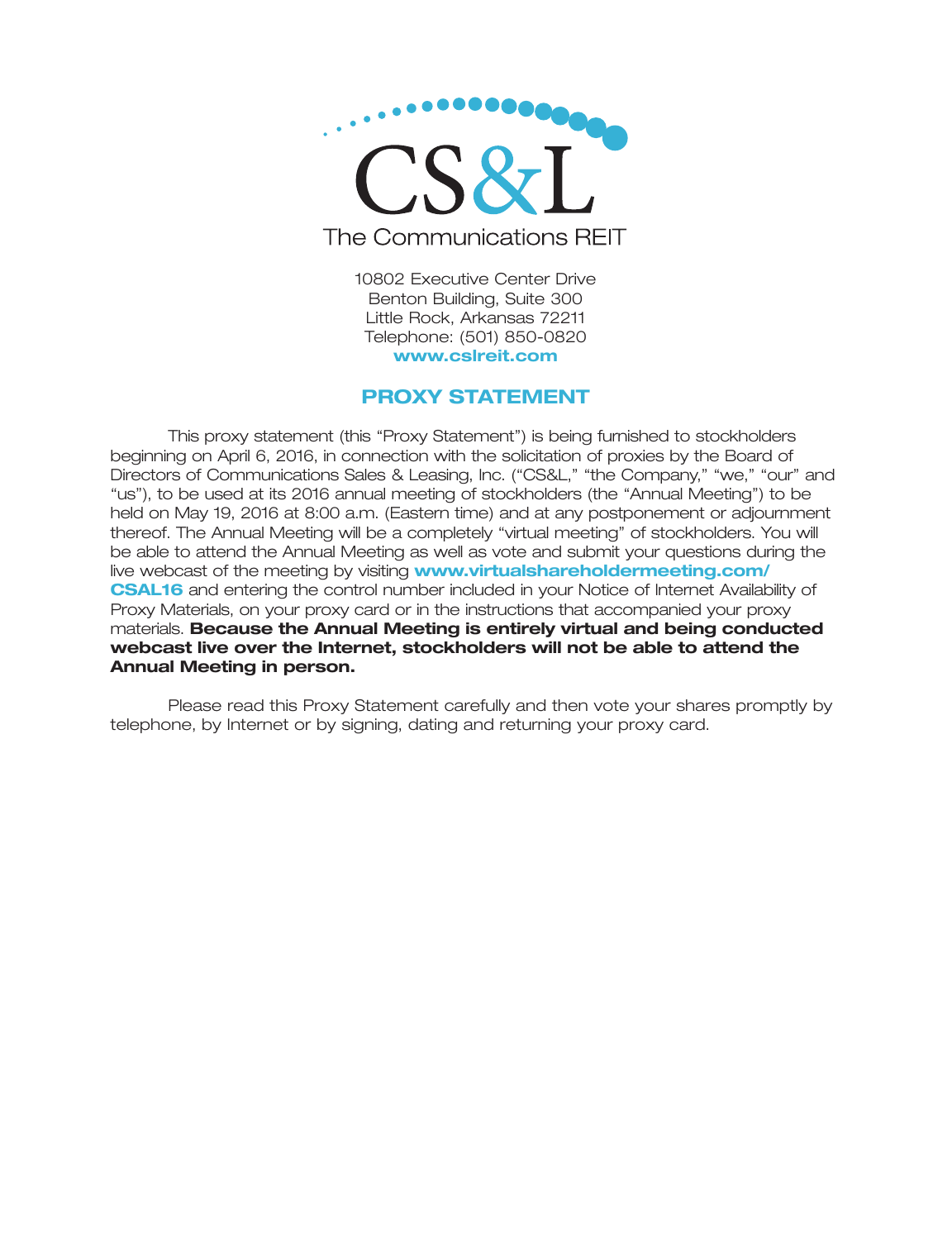## **QUESTIONS AND ANSWERS ABOUT OUR ANNUAL MEETING**

### **Q: Why did I receive a one-page notice in the mail regarding the Internet availability of proxy materials instead of a full set of proxy materials?**

A: Under rules adopted by the U.S. Securities and Exchange Commission (the ''SEC''), CS&L has elected to provide access to its proxy materials over the Internet. Accordingly, on or about April 6, 2016, CS&L is sending a Notice of Internet Availability of Proxy Materials to its stockholders of record and beneficial owners, except for stockholders who have requested otherwise. All stockholders will have the ability to access the proxy materials on the website referenced in the Notice. Instructions on how to access the proxy materials over the Internet or to request a printed copy may be found in the Notice. CS&L encourages you to take advantage of the electronic availability of the proxy materials in order to help reduce costs to the Company and to reduce the impact on the environment.

### **Q: What is included in the proxy materials?**

- A: The internet version of the proxy materials includes:
	- This Proxy Statement for the Annual Meeting; and
	- Our 2015 annual report to stockholders, which includes our Annual Report on Form 10-K for the fiscal year ended December 31, 2015 (the "Annual Report").

If you received a printed copy of these materials by mail, the proxy materials also include a proxy card or a voting instruction form for the Annual Meeting.

### **Q: What items of business will be conducted at the Annual Meeting?**

- A: The following matters will be presented for stockholder consideration and voting at the Annual Meeting:
	- The election of four nominees to serve as directors of the Company until the 2017 Annual Meeting of Stockholders and until their successors are duly elected and qualified (Proposal No. 1);
	- An advisory vote to approve the compensation of the Company's named executive officers ("NEOs") (Proposal No. 2);
	- An advisory vote approving the frequency at which future advisory votes on executive compensation—like Proposal No. 2 above—should be conducted (Proposal No. 3); and
	- The ratification of the appointment of PricewaterhouseCoopers LLP (''PwC'') as our independent public accounting firm for the year ending December 31, 2016 (Proposal No. 4).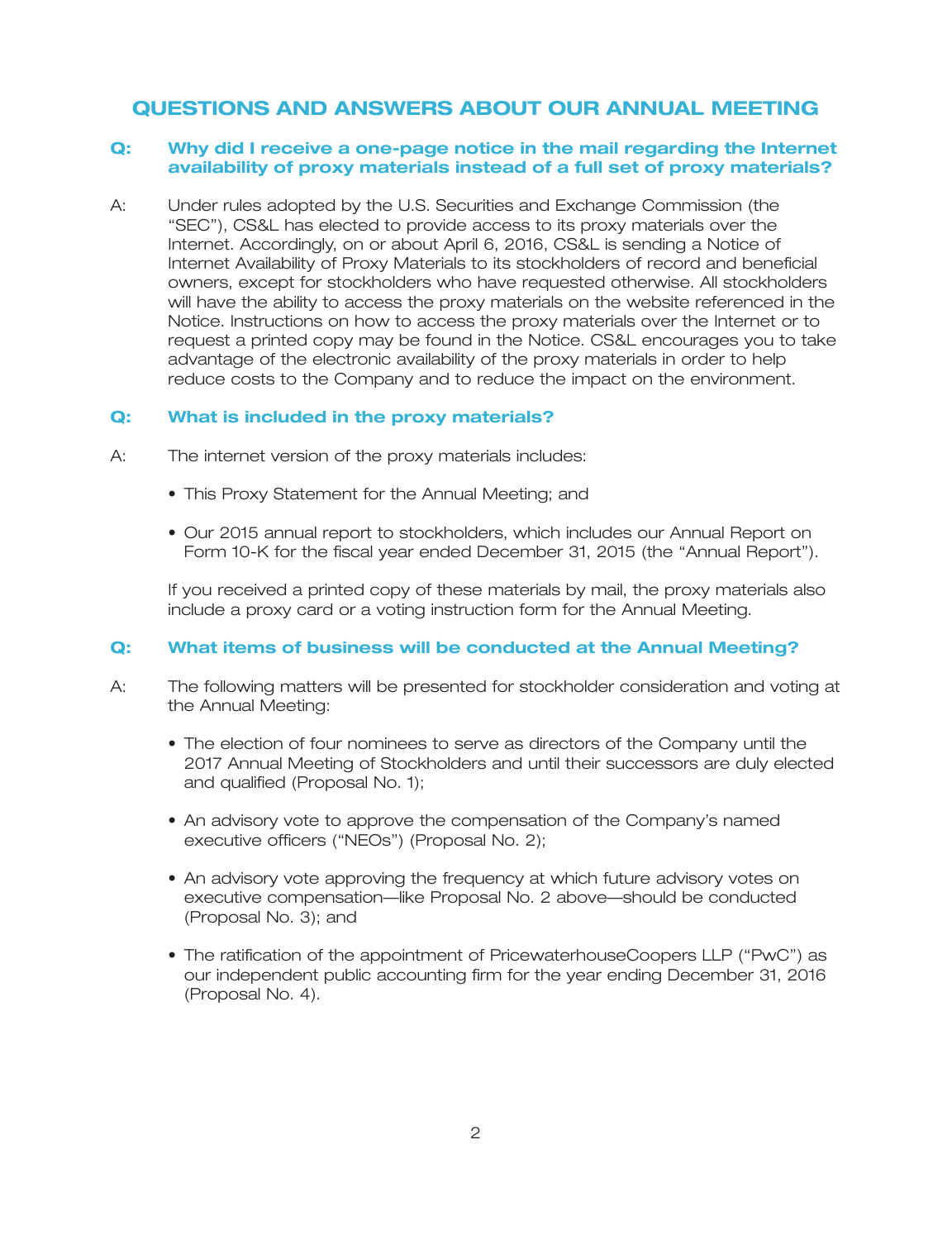### **Q: How does the Board of Directors recommend that I vote?**

- A: The Board of Directors of CS&L recommends you vote:
	- "FOR" the election of each of the four nominees to serve as directors of the Company (Proposal No. 1);
	- "FOR" approval of the resolution regarding compensation of the Company's NEOs (Proposal No. 2);
	- in favor of holding future advisory votes to approve the compensation of the Company's NEOs "EVERY YEAR" (Proposal No. 3); and
	- "FOR" the ratification of the appointment of PwC as our independent public accounting firm for the year ending December 31, 2016.

#### **Q: Who is entitled to vote at the Annual Meeting?**

A: Each share of CS&L common stock is entitled to one vote on each proposal presented at the Annual Meeting. Holders of record of our common stock at the close of business on March 18, 2016 (the ''Record Date'' for the Annual Meeting) are entitled to receive notice of the Annual Meeting and to vote their shares of common stock held on that date at the Annual Meeting or any postponements or adjournments of the Annual Meeting. On the Record Date, 150,623,862 shares of common stock of CS&L were outstanding.

### **Q: How can I attend the Annual Meeting?**

A: Stockholders may attend the Annual Meeting online by visiting www.virtualshareholdermeeting.com/CSAL16. While all CS&L stockholders will be permitted to attend the Annual Meeting, only stockholders of record and beneficial owners as of the close of business on the Record Date, March 18, 2016, may vote and ask questions during the Annual Meeting. In order to vote or submit a question during the meeting, you will need to follow the instructions posted at **www.virtualshareholdermeeting.com/CSAL16** and will also need the control number included on your notice of Internet Availability of Proxy Materials or proxy card. Broadridge Financial Solutions, Inc. is hosting the Annual Meeting and, on the date of the Annual Meeting, will be available via telephone at 1-855-449-0991 to answer your questions regarding how to attend and participate in the Annual Meeting virtually via the Internet.

### **Q: What is the difference between a stockholder of record and a beneficial owner of shares held in street name?**

### A: *Stockholder of record.*

If your shares are registered directly in your name with our transfer agent, Wells Fargo Bank, National Association, you are considered the stockholder of record with respect to those shares, and we sent a Notice of Internet Availability of Proxy Materials, or a printed set of the proxy materials together with a proxy card, directly to you.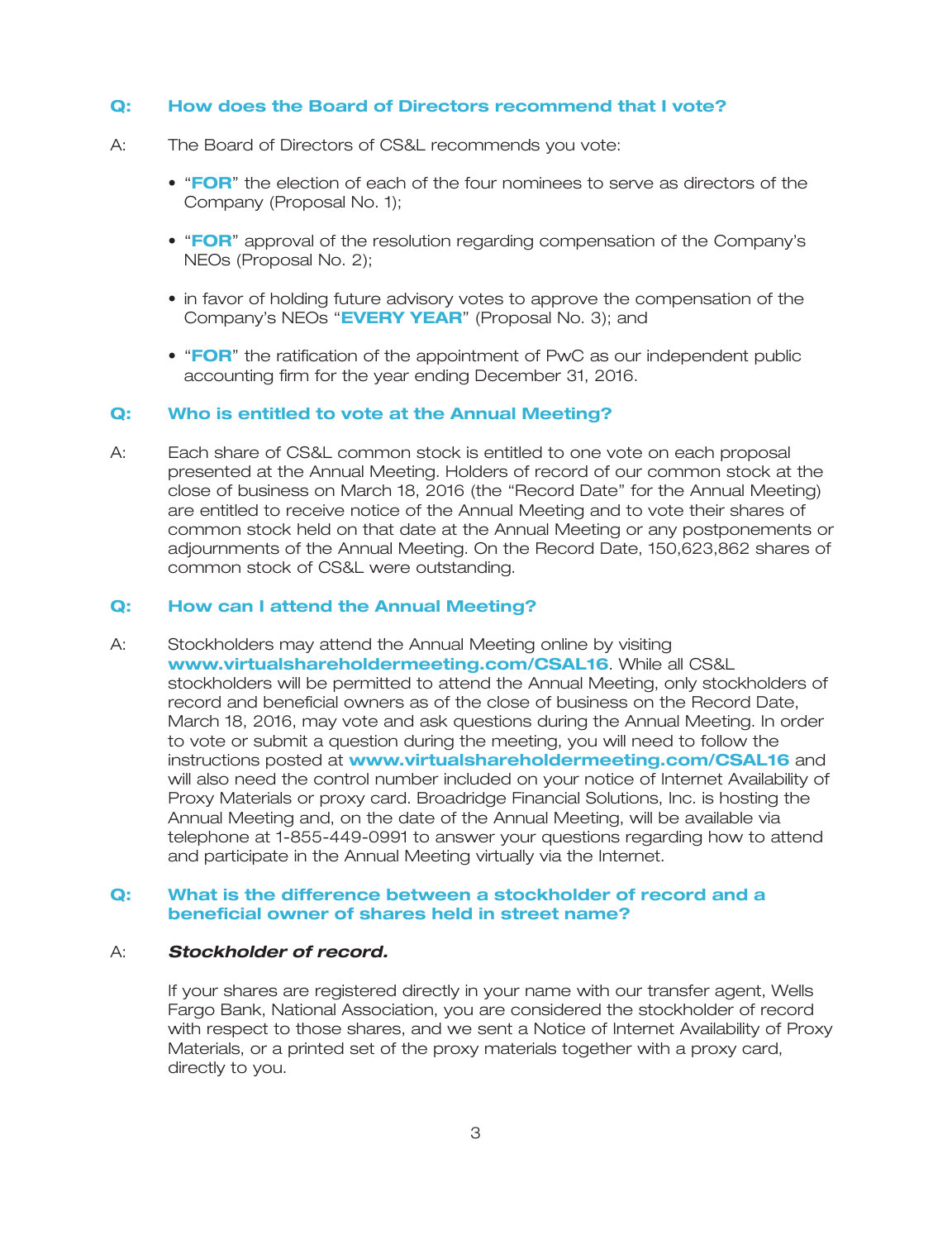### *Beneficial owner of shares held in street name.*

If your shares are held in an account at a broker, bank or other nominee, then you are the beneficial owner of those shares held in ''street name,'' and a Notice of Internet Availability of Proxy Materials or a printed set of the proxy materials, together with a voting instruction form, was forwarded to you by your broker, bank or other nominee who is considered the stockholder of record with respect to those shares. As a beneficial owner, you have the right to instruct your broker, bank or other nominee on how to vote the shares held in your account by following the instructions in the a Notice of Internet Availability of Proxy Materials or on the voting instruction form you received.

### **Q: How can I vote my shares?**

A: The process for voting your shares depends on how your shares are held. Generally, as discussed above, you may hold shares as a ''record holder'' (that is, in your own name) or in ''street name'' (that is, through a nominee, such as a broker or bank). As explained above, if you hold shares in ''street name,'' you are considered to be the ''beneficial owner'' of those shares.

**Voting by record holders.** If you are a record holder, you may vote by proxy or you may vote in person at the Annual Meeting (via attendance at the virtual meeting by webcast). If you are a record holder and would like to vote your shares by proxy prior to the Annual Meeting, you have three ways to vote:



go to the website **www.proxyvote.com** and follow the instructions at that website;



call 1-800-690-6903 and follow the instructions provided on the call; or



if you received a proxy card in the mail, complete, sign, date, and mail the proxy card in the return envelope provided to you.

Please note that telephone and internet proxy voting will close at 11:59 p.m. Eastern time on May 17, 2016. If you received a proxy card in the mail and wish to vote by completing and returning the proxy card via mail, please note that your completed proxy card must be received before the polls close for voting at the Annual Meeting.

**Voting by beneficial owners of shares held in "street name."** If your shares are held in the name of a broker, bank, or other nominee (that is, your shares are held in ''street name''), you should receive separate instructions from the record holder of your shares describing how to vote.

### **Q: What constitutes a quorum?**

A: The presence at the Annual Meeting, virtually or by proxy, of stockholders entitled to cast a majority of all the votes entitled to be cast at the Annual Meeting constitutes a quorum. If a quorum is established, each holder of common stock will be entitled to one vote on each matter to be voted on at the Annual Meeting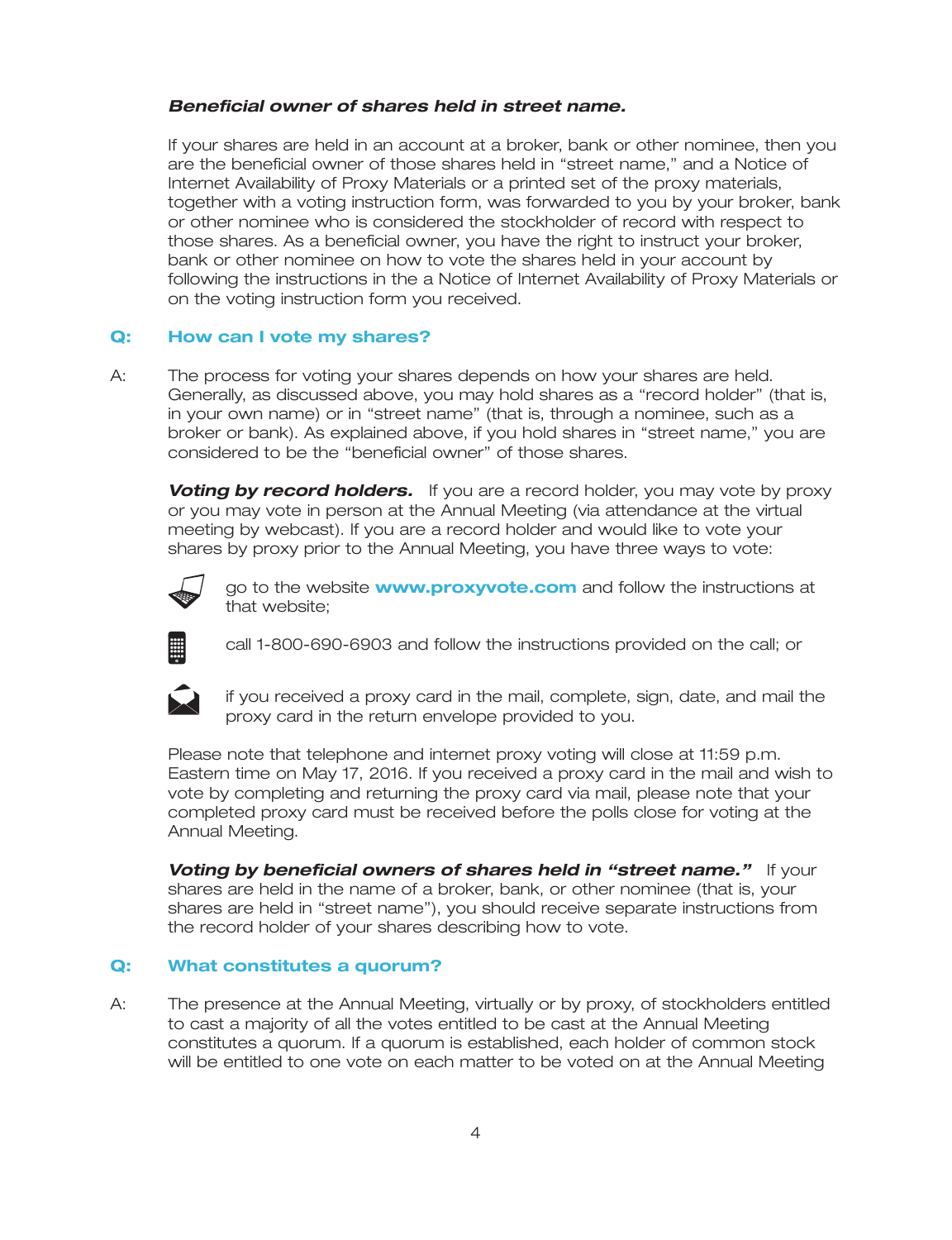for each issued and outstanding share of common stock owned on the Record Date. Proxies received but marked as abstentions and broker ''non-votes'' will be included in the calculation of the number of votes considered to be present at the Annual Meeting and will be counted for quorum purposes. If a quorum is not present, the Annual Meeting may be adjourned until a quorum is obtained.

### **Q: How many votes are needed to approve each proposal?**

A: The stockholder vote required to approve each proposal is set forth below:

| <b>Proposals</b>                                                                             | <b>Required</b><br><b>Approval</b>         |
|----------------------------------------------------------------------------------------------|--------------------------------------------|
| Election of directors                                                                        | Majority of votes cast for<br>each nominee |
| Advisory vote to approve executive<br>compensation                                           | Majority of votes cast                     |
| Advisory vote on the frequency of future advisory<br>votes to approve executive compensation | Majority of votes cast                     |
| Ratification of auditors                                                                     | Majority of votes cast                     |

**Director Resignation Policy.** In accordance with our bylaws with respect to an uncontested election of directors, a director nominee must receive more votes cast ''for'' than ''against'' his or her election in order to be elected to the Board. Pursuant to our bylaws and Corporate Governance Guidelines, each director, promptly following his or her election, is required to tender a contingent, irrevocable resignation that the Board may accept upon the director's failure to receive a majority of votes cast for his or her election at the next annual meeting. If this occurs, the Governance Committee will consider such resignation and make a recommendation to the Board regarding whether to accept or reject such resignation. The Board will act on the Governance Committee's recommendation within 90 days of the date the election results are certified and publicly disclose its decision.

*Advisory Votes.* As noted above, approval of the compensation of our NEOs (Proposal No. 2) and approval of a frequency for future stockholder advisory votes to approve executive compensation (Proposal No. 3) require the affirmative vote of a majority of votes cast. These votes, however, are merely advisory and are not binding on the Company, the Board or its Compensation Committee. Despite the fact these votes are non-binding, the Board and the Compensation Committee will take the results of the votes under advisement when making future decisions regarding the Company's executive compensation program and the frequency at which advisory votes to approve executive compensation will be conducted. With respect to Proposal No. 3, if a frequency option does not receive majority support, the option receiving the greatest number of votes will be considered the frequency recommended by the Company's stockholders.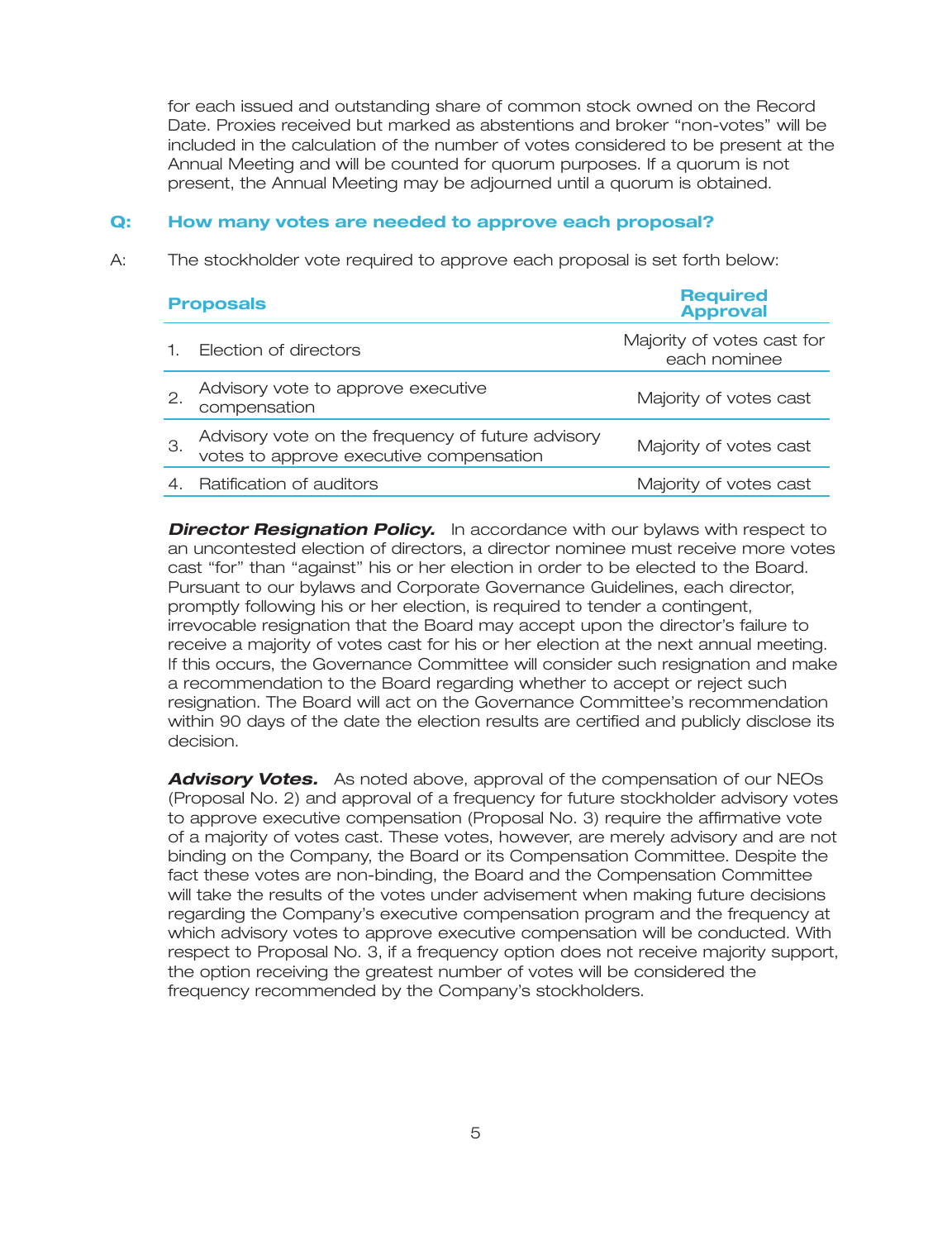### **Q: How are proxies voted?**

A: All shares represented by valid proxies received prior to the Annual Meeting will be voted, and where a stockholder specifies by means of the proxy a choice with respect to any matter to be acted upon, the shares will be voted in accordance with the stockholder's instructions.

### **Q: What happens if I do not give specific voting instructions?**

### *A: Stockholders of record.*

If you are a stockholder of record and you sign and return a proxy card without giving specific voting instructions or you indicate when voting on the Internet or by telephone that you wish to vote as recommended by the Board, then the proxy holders will vote your shares in the manner recommended by the Board on all matters presented in this Proxy Statement and as the proxy holders may determine in their discretion with respect to any other matters properly presented for a vote at the Annual Meeting.

### *Beneficial owners of shares held in street name.*

If you are a beneficial owner of shares held in street name and do not join and vote at the Annual Meeting or provide the broker, bank or other nominee that holds your shares with specific voting instructions, under the rules of various national and regional securities exchanges, the broker, bank or other nominee that holds your shares may generally vote on routine matters but cannot vote on non-routine matters. If the broker, bank or other nominee that holds your shares does not receive instructions from you on how to vote your shares on a non-routine matter, the broker, bank or other nominee that holds your shares will inform the inspector of election that it does not have the authority to vote on this matter with respect to your shares. This is generally referred to as a ''broker non-vote.''

### **Q: Which ballot measures are considered ''routine'' or ''non-routine''?**

A: The ratification of PwC as our independent registered public accounting firm for the year ending December 31, 2016 (Proposal No. 4) is a matter considered routine under applicable rules, and no broker non-votes are expected in connection with Proposal No. 4. All other matters to be voted on at the Annual Meeting are considered non-routine under applicable rules. A broker or nominee cannot vote without instructions on non-routine matters, and therefore broker non-votes may exist in connection with all proposals other than Proposal No. 4.

### **Q: How are abstentions and broker non-votes counted?**

A: Abstentions and broker non-votes will be counted to determine whether there is a quorum present at the Annual Meeting, but will not be considered votes cast for voting purposes. Abstentions and broker non-votes will have no effect on any of the proposals to be presented at the Annual Meeting.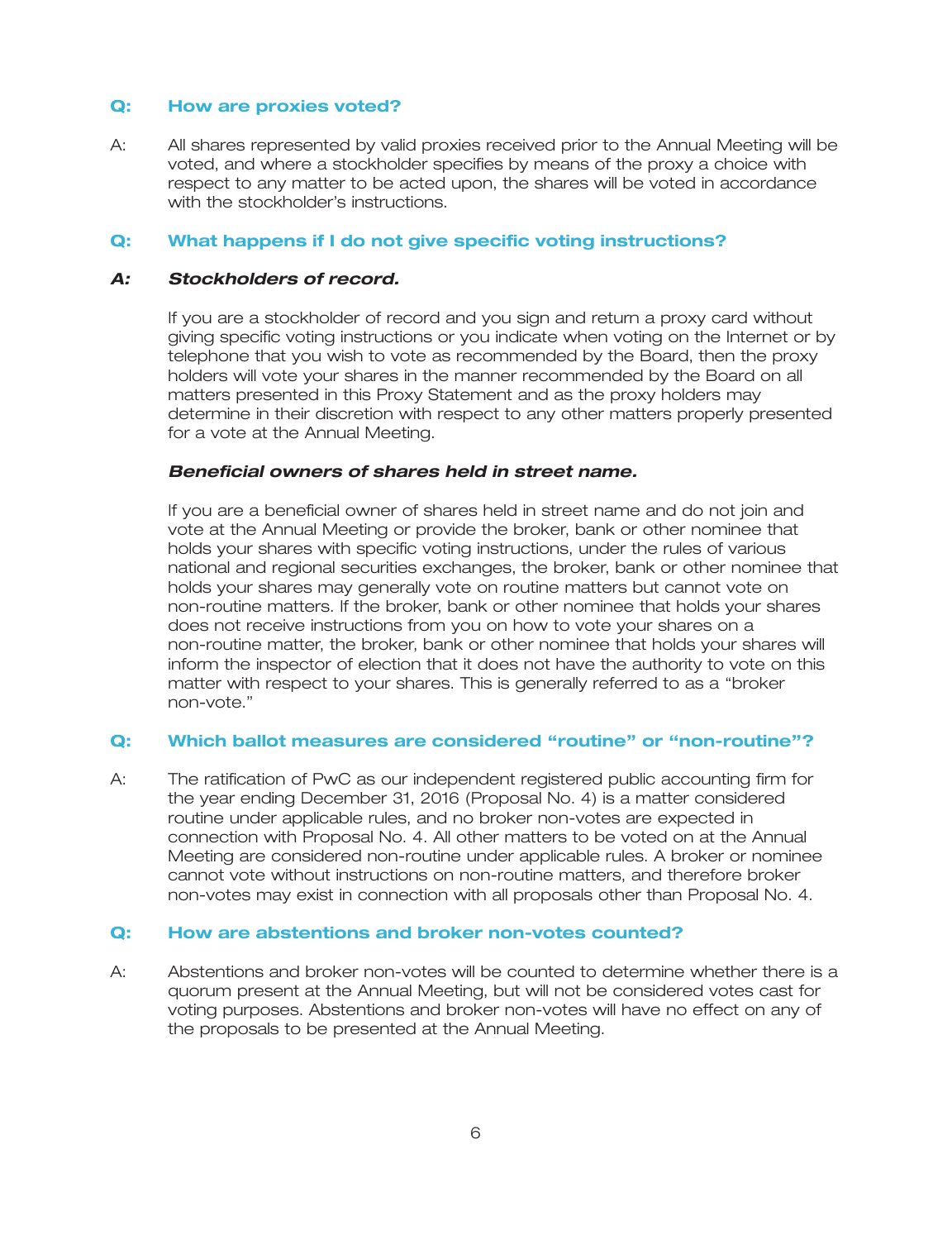### **Q: Can I change my vote after I have voted?**

A: Yes. You may revoke your proxy and change your vote at any time before the final vote at the Annual Meeting. After you submit your proxy, you may change your vote via the Internet or by telephone (in which case only your latest Internet or telephone proxy submitted prior to the Annual Meeting will be counted), by signing and returning a new proxy card or voting instruction form with a later date, or by attending the Annual Meeting and voting. However, your virtual attendance at the Annual Meeting will not automatically revoke your proxy unless you properly vote at the Annual Meeting or specifically request that your prior proxy be revoked by delivering written notice to CS&L's Secretary prior to the Annual Meeting at 10802 Executive Center Drive, Benton Building, Suite 300, Little Rock, Arkansas 72211.

### **Q: What does it mean if I receive more than one proxy card or voting instruction form?**

A: If your shares are registered differently, or if they are held in more than one account, you will receive more than one proxy card or voting instruction form. Please follow the instructions on each proxy card or voting instruction form to ensure that all of your shares are voted. Please sign each proxy card exactly as your name appears on the card. For joint accounts, each owner should sign the proxy card. When signing as executor, administrator, attorney, trustee, guardian, etc., please print your full title on the proxy card.

### **Q: Where can I find the voting results of the Annual Meeting?**

A: CS&L intends to announce preliminary voting results at the Annual Meeting and disclose final results in a Current Report on Form 8-K filed with the SEC within four business days after the Annual Meeting. If final results are not yet known within that four business day period, CS&L will disclose preliminary voting results in a Current Report on Form 8-K and file an amendment to the initial filing to disclose the final results within four business days after such final results are known.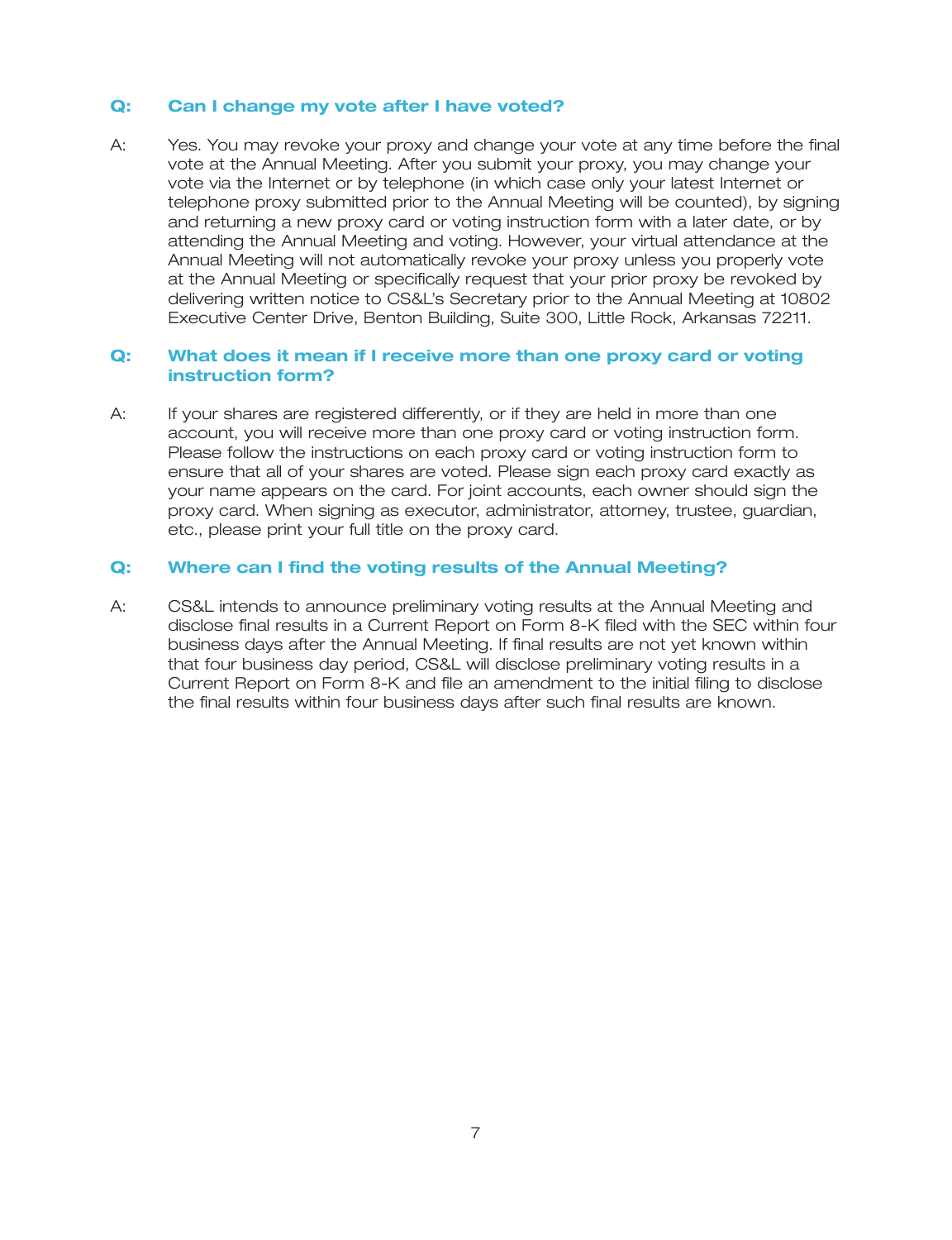### **BOARD AND BOARD COMMITTEE MATTERS**

Our governing documents provide that our Board of Directors must consist of not less than two nor more than nine directors. The number of directors who serve on the Board is currently set at four and may be fixed from time to time by the Board in the manner provided in the Company's bylaws. The current members of our Board are: Jennifer S. Banner, Francis X. (''Skip'') Frantz (Chairman), Kenny A. Gunderman, and David L. Solomon. Biographical information regarding each of the current directors is available below under Proposal No. 1—''Election of Directors.''

### **DIRECTOR INDEPENDENCE**

Our Board has affirmatively determined that Ms. Banner, Mr. Frantz, and Mr. Solomon qualify as independent directors under applicable NASDAQ listing standards. In making this determination, the Board reviewed each of the nominees' relationships, if any, with CS&L, and determined that there are no relationships that would impair any nominee's ability to exercise independent judgment in carrying out his or her responsibilities as a director.

### **MEETINGS OF THE BOARD OF DIRECTORS**

During 2015, the Board met three times and acted by unanimous written consent eight times. All of the directors attended all of the meetings of the Board and Board committees on which they served during the periods in which they served. Directors are expected to attend each annual meeting of stockholders.

### **COMMITTEES OF THE BOARD OF DIRECTORS**

The Board has three standing committees: the Audit Committee, the Compensation Committee and the Governance Committee. Each of the Audit, Compensation and Governance Committees has a written charter that is available on our website at **www.csIreit.com** under the "Investors—Corporate Governance" tab and is comprised entirely of directors whom the Board has determined are independent under applicable NASDAQ listing standards and SEC rules. A brief description of the functions of each of the Audit, Compensation and Governance Committee is set forth below. Members of each committee, as of March 18, 2016, were as follows:

|                                         | <b>Committee Memberships</b> |                                |  |  |
|-----------------------------------------|------------------------------|--------------------------------|--|--|
| <b>Board Member</b>                     | <b>Audit</b>                 | <b>Compensation Governance</b> |  |  |
| Jennifer S. Banner                      |                              |                                |  |  |
| Francis X. ("Skip") Frantz,<br>Chairman |                              |                                |  |  |
| Kenneth A. Gunderman                    |                              |                                |  |  |
| David L. Solomon                        |                              |                                |  |  |
| NUMBER OF MEETINGS HELD IN FISCAL 2015  |                              | 5                              |  |  |
|                                         |                              |                                |  |  |

 $\blacksquare$  Member

**M** Chairperson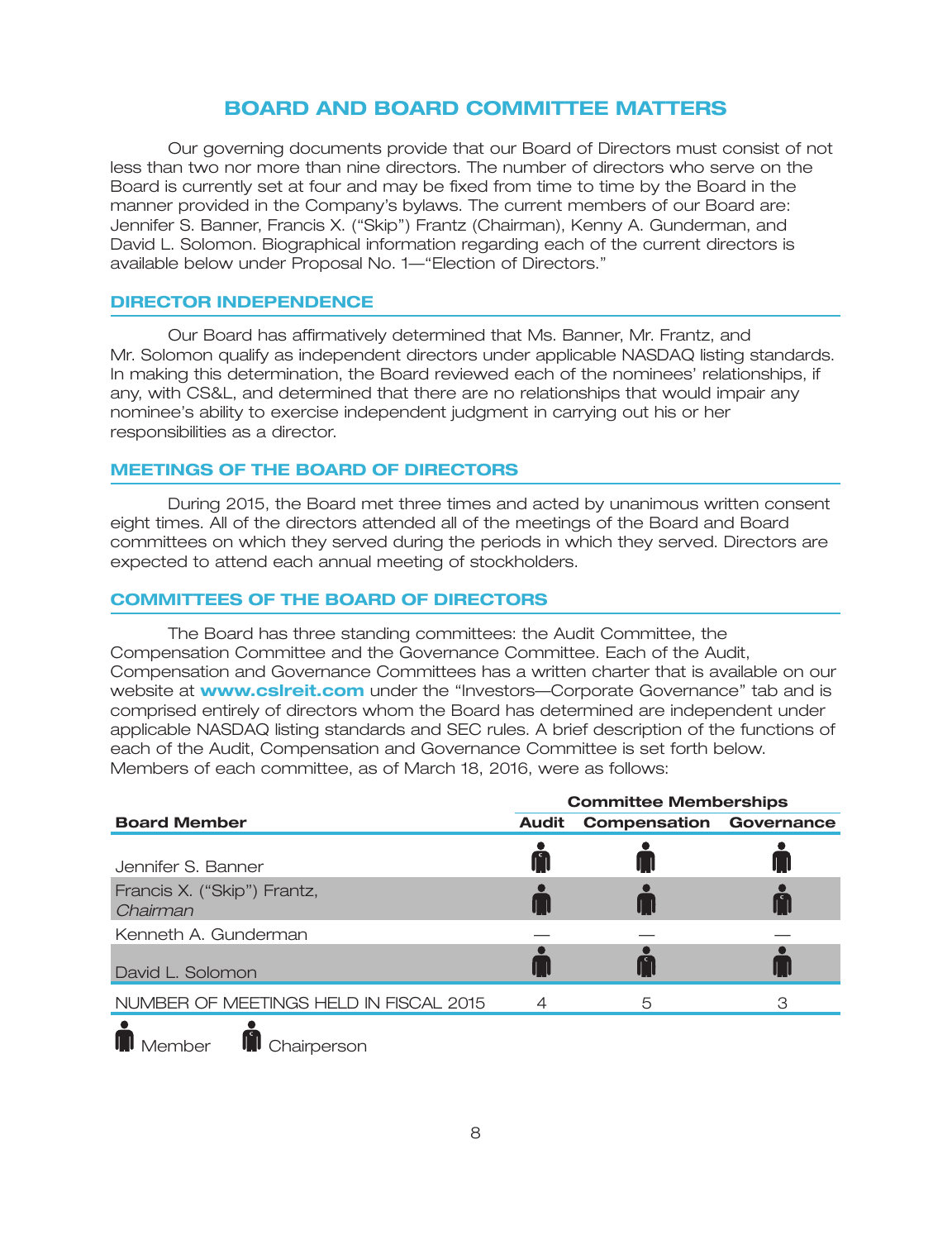#### Audit Committee

Our Audit Committee consists of Ms. Banner, as Chair, Mr. Frantz and Mr. Solomon. Our Board has determined that each of Ms. Banner, Mr. Frantz and Mr. Solomon is an ''audit committee financial expert,'' as defined by the rules of the SEC. The primary duties of the Audit Committee include, among other things: (i) overseeing both the external and internal audit processes; (ii) establishing procedures for the receipt of complaints regarding accounting, internal accounting controls or auditing matters; (iii) overseeing and interacting with our independent auditors regarding the auditor's engagement and/or dismissal, duties, compensation, qualifications and performance; (iv) reviewing and discussing with our independent auditors the scope of audits and our accounting principles, policies and practices; (v) reviewing and discussing our audited financial statements with our independent auditors and management; (vi) monitoring the ongoing review of the Company's systems of disclosure controls and procedures; and (vii) reviewing and approving (or disapproving) related party transactions.

#### Compensation Committee

Our Compensation Committee consists of Mr. Solomon, as Chair, Ms. Banner and Mr. Frantz. The Compensation Committee assists the Board in fulfilling its oversight responsibility related to the compensation programs, plans and awards for CS&L's directors and executive officers. For more information regarding the Compensation Committee, see ''Compensation Discussion & Analysis.''

#### Compensation Committee Interlocks and Insider Participation

No member of the Compensation Committee serving during 2015 had any relationship requiring disclosure under the section titled ''Relationships and Certain Related Transactions'' in this Proxy Statement. During 2015, none of our executive officers served on the compensation committee (or its equivalent) or board of directors of another entity whose executive officer served on either our Compensation Committee or our Board of Directors.

#### Governance Committee

Our Governance Committee consists of Mr. Frantz, as Chair, Ms. Banner and Mr. Solomon. The Governance Committee's primary duties include, among other things: (i) establishing and reviewing the criteria for the skills and characteristics required for Board members; (ii) identifying individuals qualified to become directors consistent with the Governance Committee's membership criteria; (iii) recommending director nominees to the Board for election at each annual meeting of stockholders and to fill vacancies; (iv) reviewing the Company's Corporate Governance Guidelines; (v) assisting the Chairman of the Board with an annual evaluation of the Board and its committees; and (vi) annually, in consultation with the Chairman of the Board and our Chief Executive Officer, reviewing management succession plans.

The Governance Committee identifies potential Board candidates through various methods, including recommendation from directors, management and stockholders, and has the sole authority to retain, compensate and terminate search firms to be used to identify director candidates. The Governance Committee periodically reviews, in consultation with our President and Chief Executive Officer, the appropriate skills and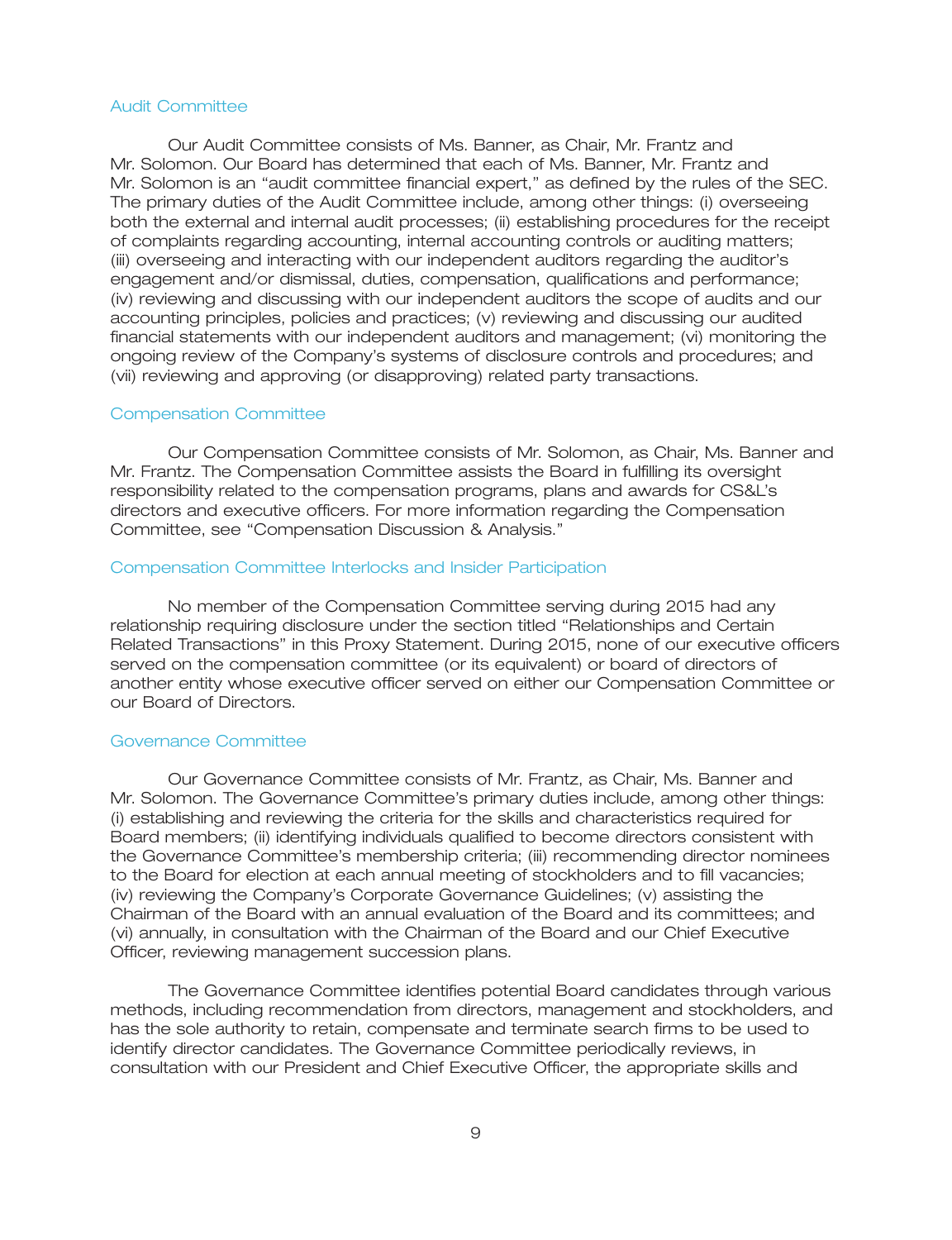characteristics required of Board members in the context of the composition and needs of the Board from time to time. In reviewing potential candidates, the Governance Committee considers applicable Board and Board committee independence requirements imposed by CS&L's Corporate Governance Guidelines, NASDAQ listing standards and applicable law. The Governance Committee actively seeks candidates with an inquisitive and objective perspective, practical wisdom and mature judgment, who possess high personal and professional ethics, character, integrity and values and will be committed to representing the long-term interests of the Corporation's stockholders. Among the various criteria for selection as a Board member are the level of a potential candidate's relevant career experience, training and experience at the policy-making level in business, leadership and communication skills, and willingness to devote sufficient time and effort to Board duties. The Governance Committee also seeks candidates who demonstrate a willingness to evaluate management's performance objectively and who have no activities or interests that could conflict with their responsibilities to CS&L. While the Governance Committee believes the current size and composition of the Board is appropriate based on the needs of the Board, the Governance Committee is committed to balancing the potential responsiveness and agility the Board's current size offers with the knowledge, expertise and capabilities additional directors could provide both the Board and the Company.

The Governance Committee does not have a formal policy on diversity with regard to consideration of director nominees, but the Governance Committee considers diversity in its selection of nominees and seeks to have a board that reflects a diverse range of views, backgrounds and experience.

The Governance Committee will consider director candidates recommended by stockholders. To qualify for such consideration, stockholder recommendations must be submitted to the Governance Committee at the address provided below in the section of this Proxy Statement titled ''Stockholder Communications with the Board of Directors'' and received by the Company's Secretary no later than 120 calendar days prior to the first anniversary of the date of the proxy statement for the preceding year's annual meeting. The Governance Committee does not have a specific policy regarding the consideration of stockholder recommendations for director candidates because the Governance Committee intends to evaluate stockholder recommendations in the same manner as it evaluates director candidates recommended by other sources.

### Other Committees

Our Board of Directors may establish other committees as it deems necessary or appropriate from time to time.

### Board Leadership Structure

The roles of the Chairman of the Board of Directors and Chief Executive Officer are performed by separate individuals. The Board of Directors believes this leadership structure improves the ability of the Board of Directors to exercise its oversight role over management and ensures a significant role for independent directors in the leadership of CS&L. Having an independent Chairman also strengthens CS&L's corporate governance structure by allowing the Chairman to convene executive sessions with independent directors.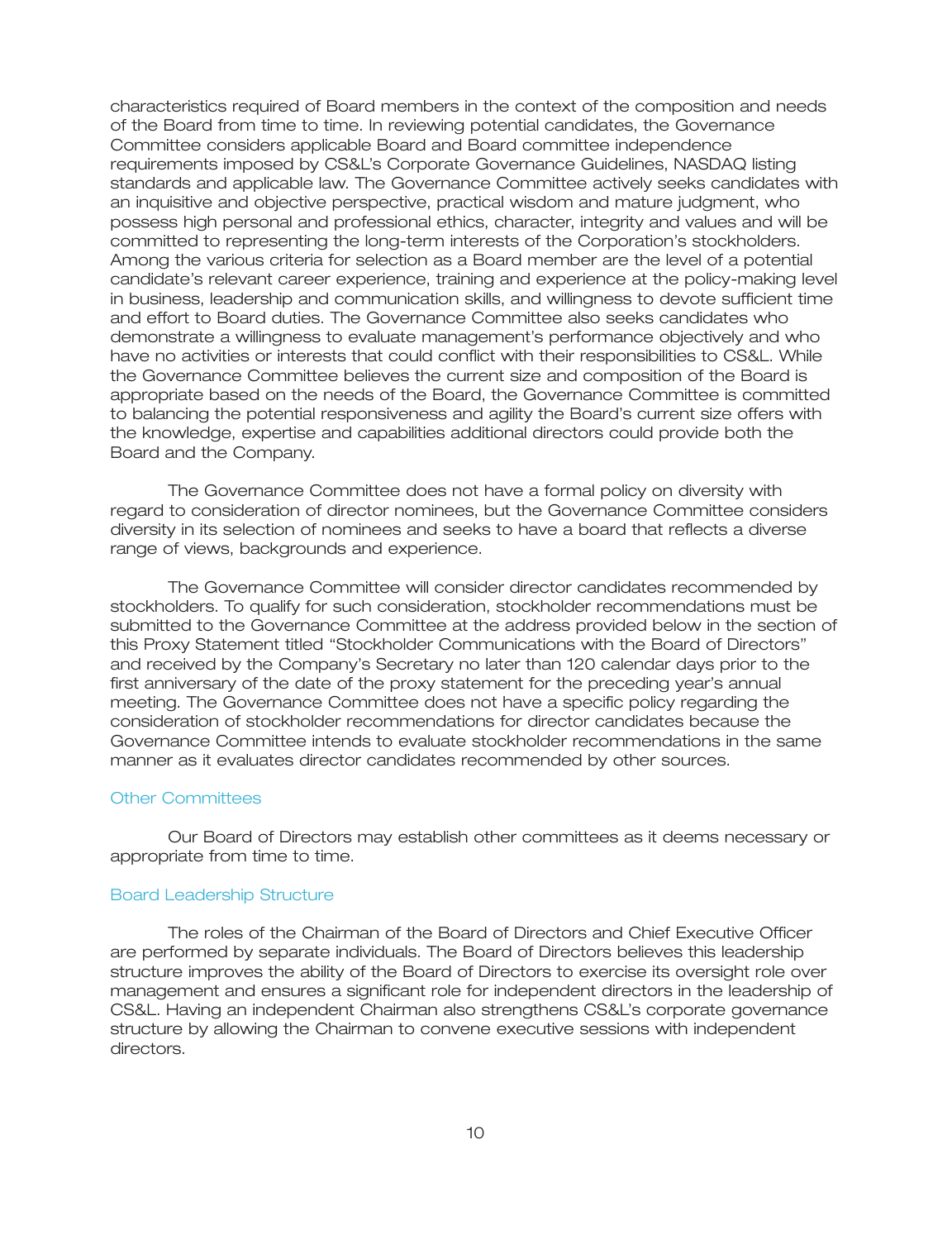#### Executive Sessions

CS&L's Corporate Governance Guidelines specify that the independent directors of the Board of Directors must meet at regularly scheduled executive sessions without management and that the Chairman of the Board of Directors shall preside at executive sessions of independent directors. During 2015, executive sessions of the independent directors generally occurred at the end of each regular meeting of the Board.

#### Risk Oversight

The Board maintains an active role as a whole, and also at the committee level, in overseeing management of the Company's various risk exposures. While the Board is ultimately responsible for overall risk oversight at our Company, certain of the Board's committees assist the Board of Directors in fulfilling its oversight responsibilities in certain areas of risk. The Audit Committee oversees risks relating to financial matters, financial reporting and auditing. The Compensation Committee oversees risks relating to the design and implementation of the Company's compensation policies and procedures.

The Board's discharge of its risk oversight role has not specifically affected its leadership structure discussed above. Rather, in establishing the current leadership structure, risk oversight was one factor among many considered. The Board will regularly review its leadership structure and evaluate whether it, and the Board as a whole, is functioning effectively. If in the future the Board believes that a change in its leadership structure is required to, or potentially could, improve the Board's risk oversight role, it may make any change it deems appropriate.

### Code of Business Conduct and Ethics

Our Code of Business Conduct and Ethics confirms our commitment to conduct our affairs in compliance with all applicable laws and regulations and observe the highest standards of business ethics and seeks to identify and mitigate conflicts of interest between our directors, officers and employees, on the one hand, and CS&L on the other hand. The Code of Business Conduct and Ethics applies to ensure compliance with stock exchange requirements and to ensure accountability at a senior management level for that compliance. We intend that the spirit, as well as the letter, of the Code of Business Conduct and Ethics be followed by all of our directors, officers, employees and subsidiaries. This is communicated to each new officer and employee and will be communicated to any new director. Any waiver of our Code of Business Conduct and Ethics with respect to our executive officers and directors may only be authorized by our Board of Directors. Our Code of Business Conduct and Ethics is available under the Investors section of our website, **www.cslreit.com**.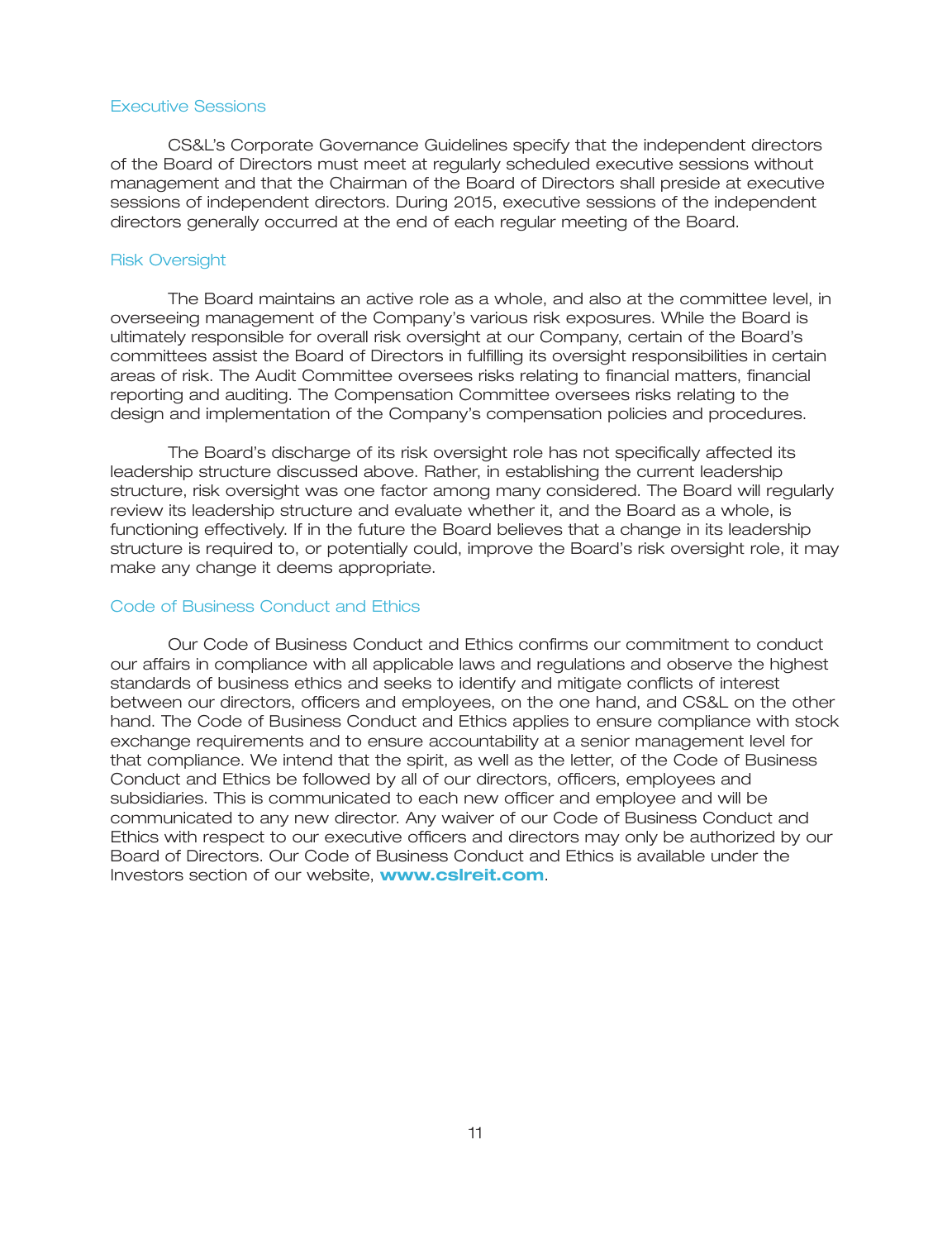#### Director Compensation

The current non-employee director compensation program consists of (i) an annual cash retainer of \$75,000; (ii) a one-time restricted stock grant of \$100,000 that vests ratably in equal installments over four years; (iii) an annual restricted stock grant of \$100,000 subject to one-year vesting; (iv) an additional annual cash retainer of \$75,000 for the Chair of the Board of Directors; (v) annual restricted stock grants of \$20,000, \$15,000 and \$10,000 for the Chairs of the Audit, Compensation and Governance Committees, respectively, each subject to one-year vesting; and (vi) annual restricted stock grants of \$10,000, \$7,500 and \$5,000 for non-chair members of the Audit, Compensation and Governance Committees, respectively, each subject to one-year vesting. On June 1, 2015, the Board of Directors approved an additional one-time restricted stock grant of \$300,000 that vests ratably in equal installments over four years to Mr. Frantz in recognition of his efforts as the sole non-employee member of our Board during our formation and spin-off from Windstream (the ''Spin-Off'').

The following table shows the compensation paid to the non-employee directors of the CS&L Board of Directors during 2015:

| <b>Name</b>                          | <b>Fees Earned or</b><br><b>Paid in Cash</b><br>(\$)(1) | <b>Stock</b><br><b>Awards</b><br>(\$)(2) | <b>All Other</b><br>Compensation<br>$($ \$ $)(3)$ | Total (\$)   |
|--------------------------------------|---------------------------------------------------------|------------------------------------------|---------------------------------------------------|--------------|
| Francis X. ("Skip") Frantz, Chairman | \$87,945,44                                             | \$443,654,16                             |                                                   | \$531,599.60 |
| Jennifer S. Banner                   | 43.972.72                                               | 166,072,92                               |                                                   | 210,045.64   |
| David L. Solomon                     | 43.972.72                                               | 164.702.34                               |                                                   | 208,675.06   |

(1) Represents each non-employee director's pro rata amount of the applicable annual retainer fee based upon his or her date of appointment.

(2) All stock award amounts in the table above reflect the aggregate fair value on the grant date based on the closing per share price of the Company's common stock on the date of grant of the restricted stock, June 1, 2015, computed in accordance with FASB ASC Topic 718. At December 31, 2015, nonemployee directors held the following number of unvested shares of restricted stock: Mr. Frantz, 17,156; Ms. Banner, 6,422; and Mr. Solomon, 6,369.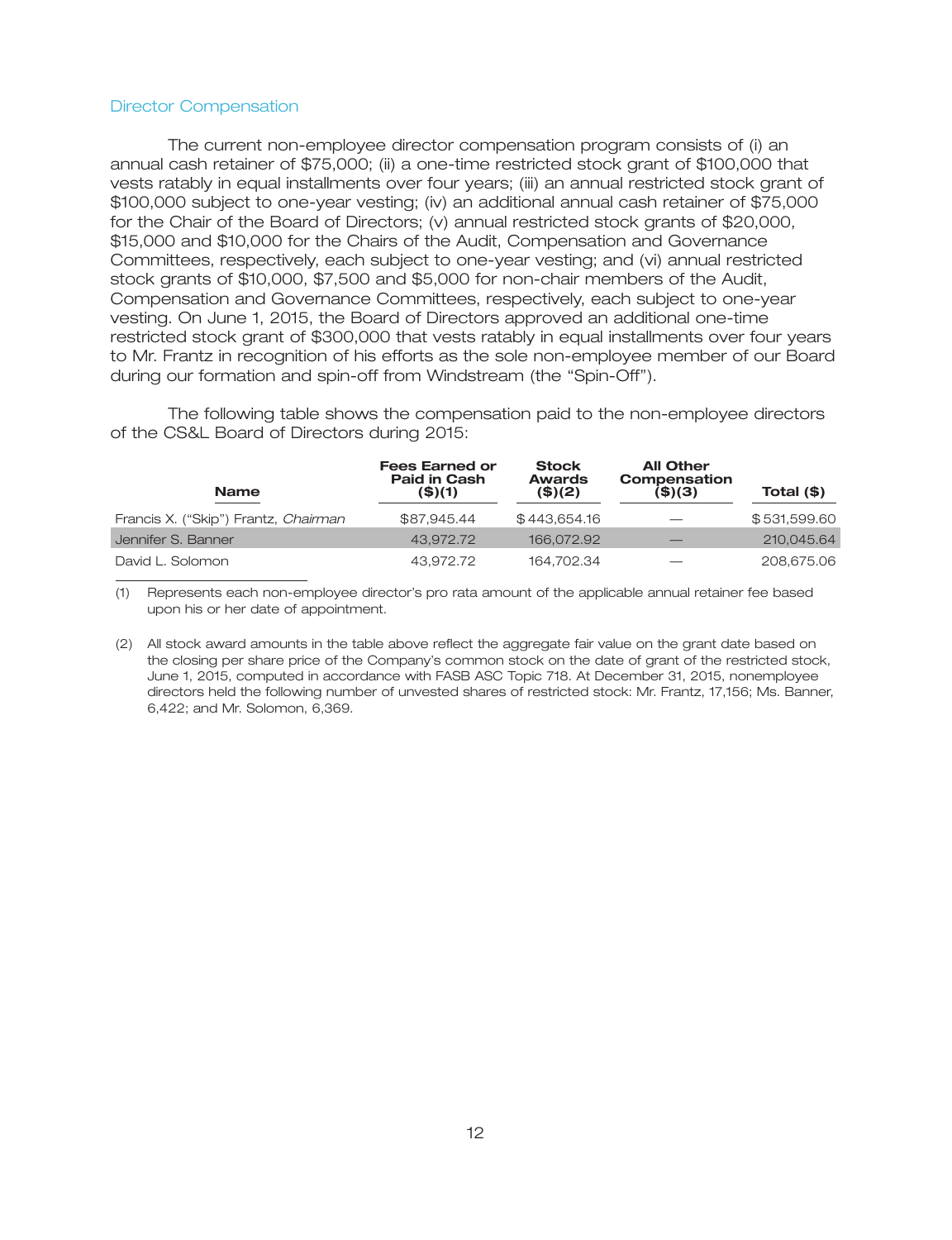### **Election of Directors**

There are currently four directors serving on the Board, all of whose terms expire at the Annual Meeting. Upon the recommendation of our Governance Committee, the Board has nominated all current Board members to stand for election at the Annual Meeting. In accordance with the Company's bylaws and Maryland law, each nominee elected will serve until the 2017 Annual Meeting of Stockholders and until their successors are duly elected and qualified or until the earliest of their removal, resignation or death.

To the Company's knowledge, there is no arrangement or understanding between any of the four nominees and any other person, including officers, pursuant to which the director was nominated for election to the Board.

Holders of proxies solicited by this Proxy Statement will vote the proxies they receive as directed on the proxy card, or if no direction is made, for the election of the Board's four nominees. If any nominee is unable or declines to serve as a director at the time of the Annual Meeting, the proxy holders will vote for a nominee designated by the present Board to fill the vacancy or, in the event no such designation is made, proxies will be voted for a lesser number of nominees.

Set forth below is biographical information for each nominee, including age, a brief listing of principal occupations for at least the past five years, other major affiliations, and the specific experience, qualifications, attributes and skills that qualify each candidate to serve on the Board.

**Jennifer S. Banner**, age 56, was appointed to the Board of Directors on June 1, 2015. Ms. Banner has served as Chief Executive Officer of Schaad Companies, LLC since 2008. Schaad Companies is a 105-year-old privately held real estate holding company with businesses in residential and commercial construction, development, property management and leasing, real estate brokerage and land investments. In addition, Ms. Banner has served as Chief Executive Officer and Manager of the Schaad Family Office, LLC since 2012 and as President and Chief Executive Officer of SchaadSource, LLC (a shared services company) since 2006. Previously, she spent 22 years in public accounting, practicing in the tax area with Ernst & Whinney (now Ernst & Young LLP) in Florida and Pershing Yoakley & Associates in Tennessee. Ms. Banner has been a director of BB&T Corporation since 2003 (presently serving as lead director and as a member of the executive and risk committees) and Branch Banking and Trust Company since 2013 and is a past director of Federal Reserve Bank of Atlanta (Nashville Branch) and First Virginia Banks, Inc. and First Vantage Bank. Ms. Banner maintains an active license as a Certified Public Accountant in the state of Tennessee, and she holds a Master of Accountancy and Bachelor of Science in Business Administration from the University of Tennessee.

Ms. Banner's accounting expertise as a Certified Public Accountant, her management experience as Chief Executive Officer of a diversified real estate holding company and her experience in public company board service in the financial services industry qualify her to serve on our Board of Directors and to serve as Chair of the Audit Committee. As a result of this expertise and experience, Ms. Banner is uniquely qualified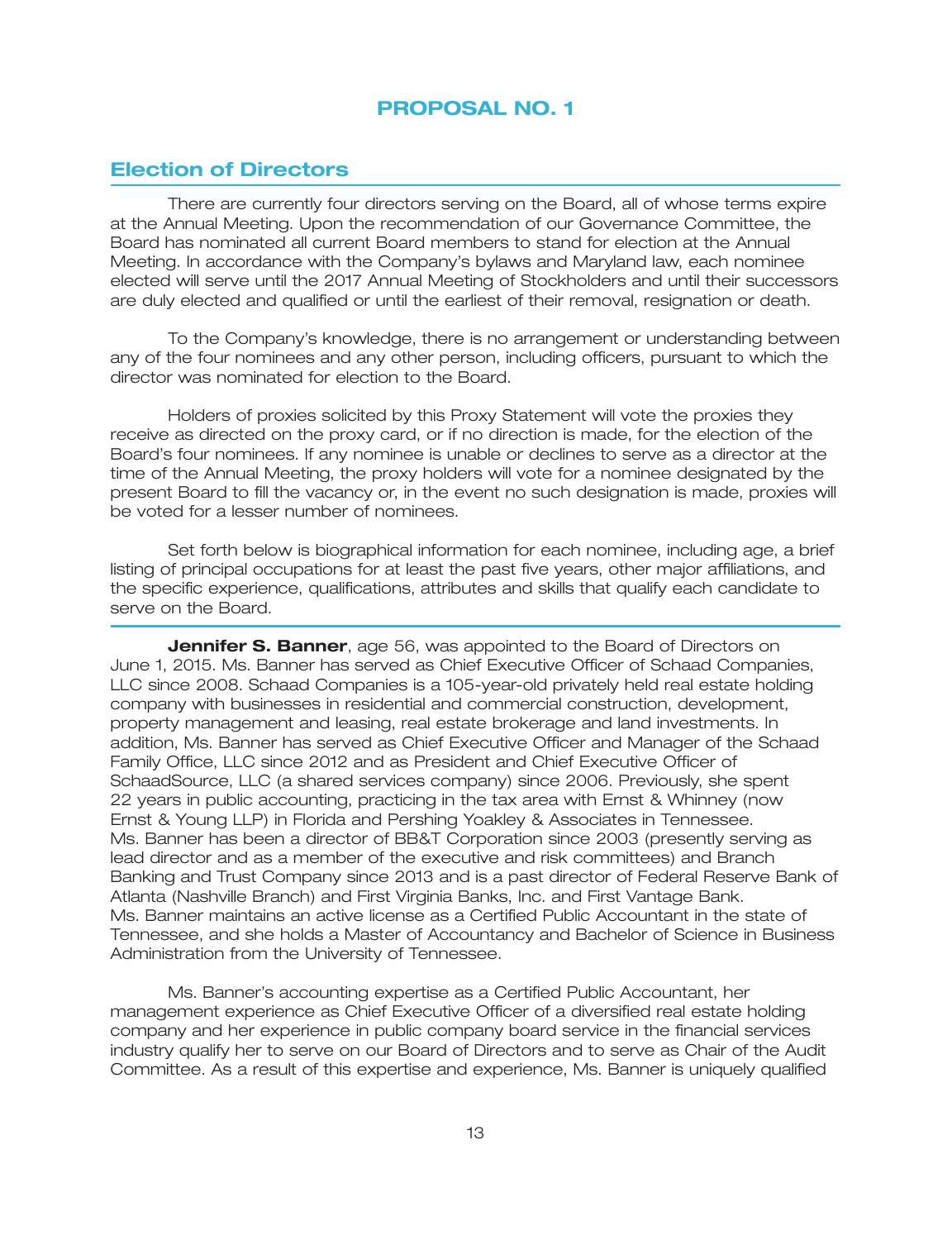to advise not only on general accounting and financial matters but on various technical accounting, corporate governance, risk management and real estate matters that the Board of Directors may address from time to time.

**Francis X. (''Skip'') Frantz**, age 62, has served as Chairman of the Board of Directors since our spin-off from Windstream. He previously served as a director of Windstream from 2006 until the Spin-Off, serving as Chairman of its Audit Committee at the time of his resignation from the Windstream board of directors. From July 2006 to February 2010, he served as Chairman of the Windstream board. Mr. Frantz served as the 2006 and 2007 Chairman of the Board and of the Executive Committee of the United States Telecom Association. Mr. Frantz served as Chairman of a community bank in Little Rock, Arkansas from February 2007 until May 2014 and serves as a director of a number of other privately held companies. Prior to January 2006, Mr. Frantz was Executive Vice President–External Affairs, General Counsel and Secretary of Alltel Corporation (''Alltel''). Mr. Frantz joined Alltel in 1990 as Senior Vice President and General Counsel and was appointed Secretary in January 1992 and Executive Vice President in July 1998. While with Alltel, he was responsible for Alltel's merger and acquisition negotiations, wholesale services group, federal and state government and external affairs, corporate communications, administrative services and corporate governance, in addition to serving as Alltel's chief legal officer.

Mr. Frantz's qualifications for election to the Board of Directors include his ability to provide insight and perspective on a wide range of issues facing business enterprises based on his long tenure as a senior executive in the telecommunications industry. Mr. Frantz's over 15 year career as a senior telecom executive in various capacities provides him with a thorough understanding of all aspects of CS&L's target market, and his service as a director and chairman of the United States Telecom Association provides Mr. Frantz with additional experience and insight in communications policy and regulation. Through his current involvement with a number of private companies and his prior role as Chairman of Windstream and, before that, as senior executive of Alltel, Mr. Frantz has extensive experience in corporate governance, mergers and acquisitions, risk management, government policy and regulation, and capital markets transactions, in addition to the specific aspects of the telecommunications industry.

**Kenneth A. Gunderman**, age 45, was appointed to the Board of Directors and has served as President and Chief Executive Officer since March 2, 2015. Mr. Gunderman has 17 years of investment banking experience and is focused on creating stockholder value by expanding and diversifying the Company's real estate portfolio. Prior to his appointment as President and Chief Executive Officer of CS&L, he served as the co-head of investment banking at Stephens Inc., where he was responsible for the strategic direction of the investment banking department and advised on many of the firm's notable investment banking transactions. Mr. Gunderman currently serves on the board of America's Car-Mart, Inc. and the Arkansas Red Cross. Prior to joining Stephens Inc., Mr. Gunderman was a member of the telecom investment banking group at Lehman Brothers, where he advised on various transactions and financings totaling more than \$125 billion. He also worked as a Certified Public Accountant at KPMG and holds an MBA from Yale and a Bachelor of Arts from Hendrix College.

The Board of Directors believes it is important that CS&L's Chief Executive Officer serve on the Board of Directors, as the position of Chief Executive Officer puts Mr. Gunderman in a unique position to understand the challenges and issues facing the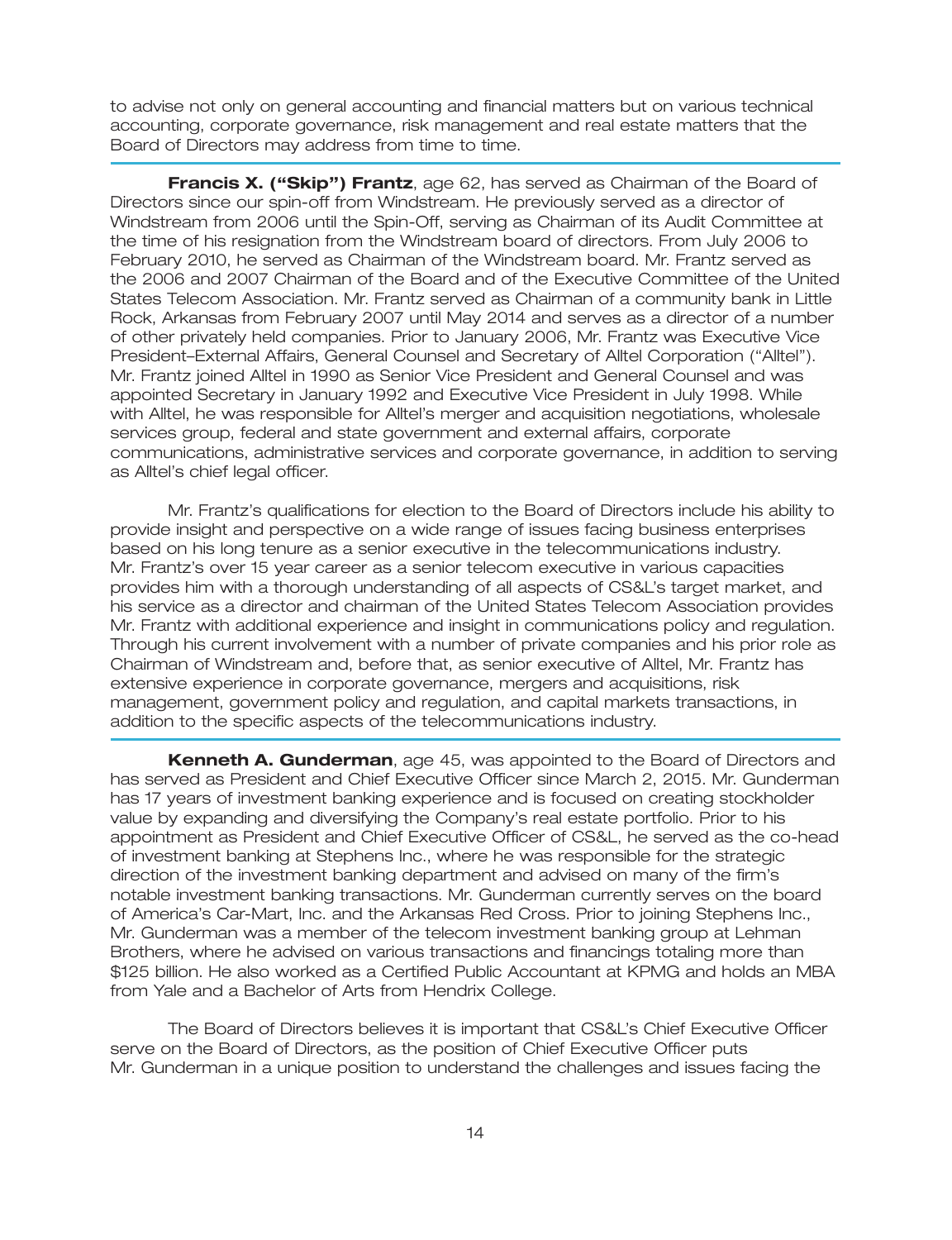Company. Mr. Gunderman's qualifications for President and service on our Board of Directors include the same demonstrated skills and experience that qualify him to serve as Chief Executive Officer of CS&L.

**David L. Solomon**, age 56, was appointed to the Board of Directors on June 1, 2015. Mr. Solomon is a founder and Managing Director of Meritage Funds, a Denverbased manager of private investment funds. Previously, he served as Chief Executive Officer and Executive Chairman of NuVox Communications, Inc., a company that under his leadership grew from annual revenue of less than \$200,000 to over \$530 million and that was acquired by Windstream in 2010 in a transaction that valued NuVox at approximately \$643 million. A Certified Public Accountant (inactive status) with a strong operational and financial background, Mr. Solomon served as Executive Vice President and Chief Financial Officer at Brooks Fiber Properties (''Brooks'') immediately following its formation in 1993 until its sale to MCI/WorldCom in 1998 for \$3.4 billion. As Chief Financial Officer at Brooks, Mr. Solomon led numerous private and public debt and equity transactions, including Brooks' initial public offering. Mr. Solomon worked in the audit practice of KPMG from 1981 until he joined Brooks. When Mr. Solomon departed KPMG, he was a Partner in the audit practice. In connection with Mr. Solomon's responsibilities at Meritage Funds, he currently serves as a board member of several private companies. Mr. Solomon is a member of the American Institute and Tennessee Society of CPAs and serves on the board of trustees for his alma mater, Lipscomb University in Nashville, Tennessee.

Mr. Solomon's financial, accounting and management expertise gained through his long tenure as a senior executive in the telecommunications industry qualifies him to serve on our Board of Directors and to serve as Chair of the Compensation Committee. As a result of his extensive management experience, Mr. Solomon has a deep understanding of corporate planning, risk management, executive compensation and capital markets, which is an invaluable asset to our Board of Directors.

### **BOARD RECOMMENDATION**

THE BOARD OF DIRECTORS UNANIMOUSLY RECOMMENDS THAT STOCKHOLDERS VOTE "**FOR**" EACH OF THE FOREGOING NOMINEES.

PROXIES SOLICITED BY THE BOARD OF DIRECTORS WILL BE VOTED "**FOR**" EACH OF THE FOREGOING NOMINEES UNLESS STOCKHOLDERS SPECIFY A CONTRARY VOTE.

30MAR201605172305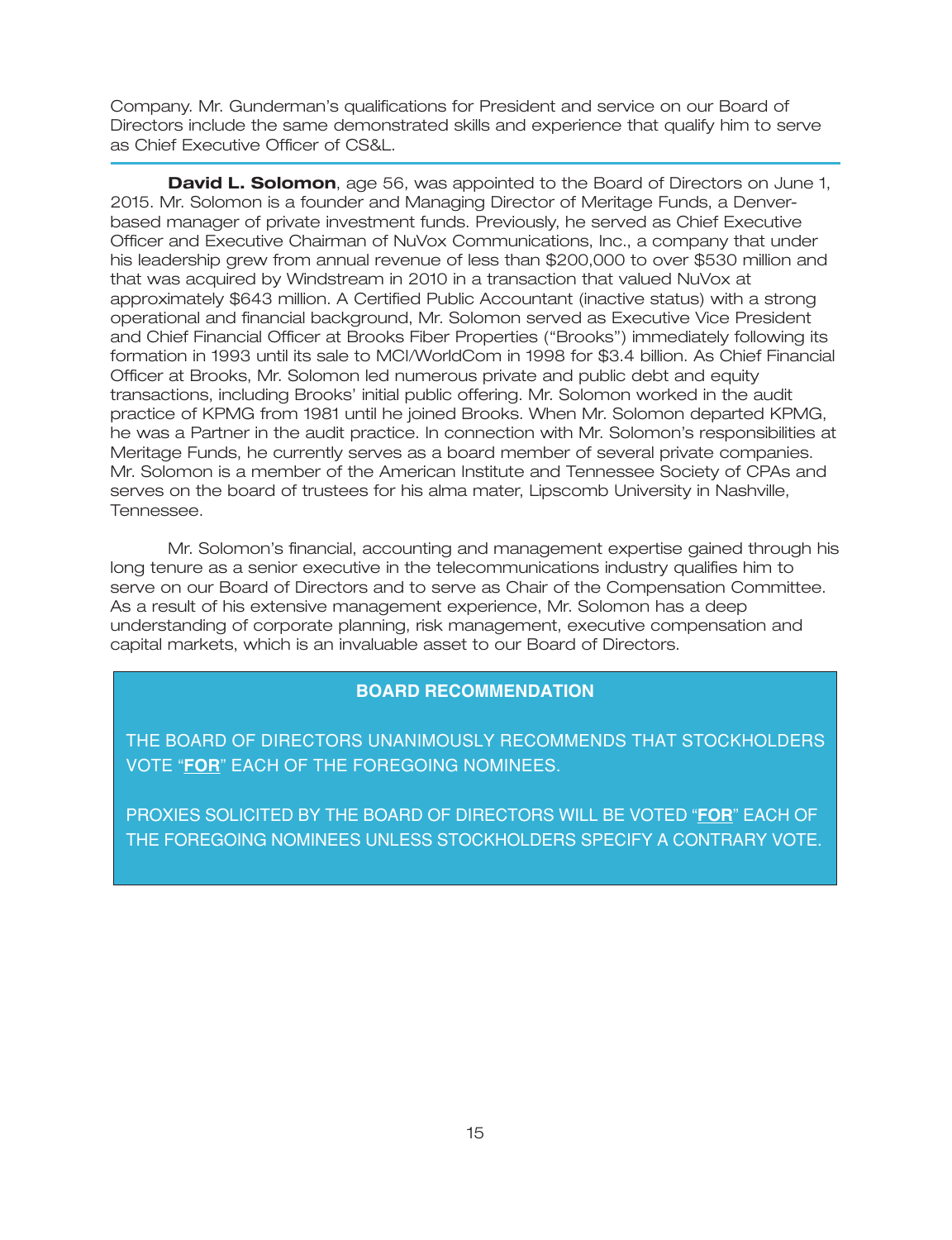### **SECURITY OWNERSHIP OF CERTAIN BENEFICIAL OWNERS AND MANAGEMENT**

The following table sets forth information with respect to the beneficial ownership of our common stock, as of March 18, 2016, by:

- each of our directors (all of whom are director nominees);
- our current executive officers;
- all of our current directors and executive officers as a group; and
- each other person, or group of affiliated persons, who is known by us to beneficially own more than 5% of our common stock.

The percentages in the tables below are based on 150,623,862 shares of common stock outstanding as of March 18, 2016.

The amounts and percentages of common stock beneficially owned are reported on the basis of regulations of the SEC governing the determination of beneficial ownership of securities. Under the rules of the SEC, a person is deemed to be a ''beneficial owner'' of a security if that person has or shares ''voting power,'' which includes the power to vote or to direct the voting of the security, or ''investment power,'' which includes the power to dispose of or to direct the disposition of the security. A person is also deemed to be a beneficial owner of any securities of which that person has a right to acquire beneficial ownership within 60 days. Under these rules, more than one person may be deemed a beneficial owner of the same securities and a person may be deemed to be a beneficial owner of securities as to which that person has no economic interest. Except as otherwise noted, the persons and entities listed in the table below have sole voting and investing power with respect to all of the shares of our common stock beneficially owned by them, subject to community property laws where applicable. Except as otherwise set forth below, the address of the beneficial owner is c/o Communications Sales & Leasing, Inc., 10802 Executive Center Drive, Benton Building, Suite 300, Little Rock, Arkansas 72211.

| <b>Name and Address of</b><br><b>Beneficial Owner</b>                       | <b>Amount and Nature</b><br>of Beneficial<br>Ownership | <b>Percentage of Shares</b><br>of Common Stock<br><b>Beneficially Owned</b> |
|-----------------------------------------------------------------------------|--------------------------------------------------------|-----------------------------------------------------------------------------|
| Jennifer S. Banner                                                          | 14.103                                                 | $\star$                                                                     |
| Francis X. ("Skip") Frantz                                                  | 163,694 (1)                                            | $\star$                                                                     |
| David L. Solomon                                                            | 13,905                                                 | $\star$                                                                     |
| Kenneth A. Gunderman                                                        | 218,370                                                | $\star$                                                                     |
| Daniel L. Heard                                                             | 29,113                                                 | $\star$                                                                     |
| Mark A. Wallace                                                             | 40,689                                                 | $\star$                                                                     |
| All current directors and executive<br>officers as a group (six persons)    | 479,874                                                | $\star$                                                                     |
| Windstream Services, LLC<br>4001 Rodney Parham Rd.<br>Little Rock, AR 72212 | 29,385,064 (2)                                         | 19.5%                                                                       |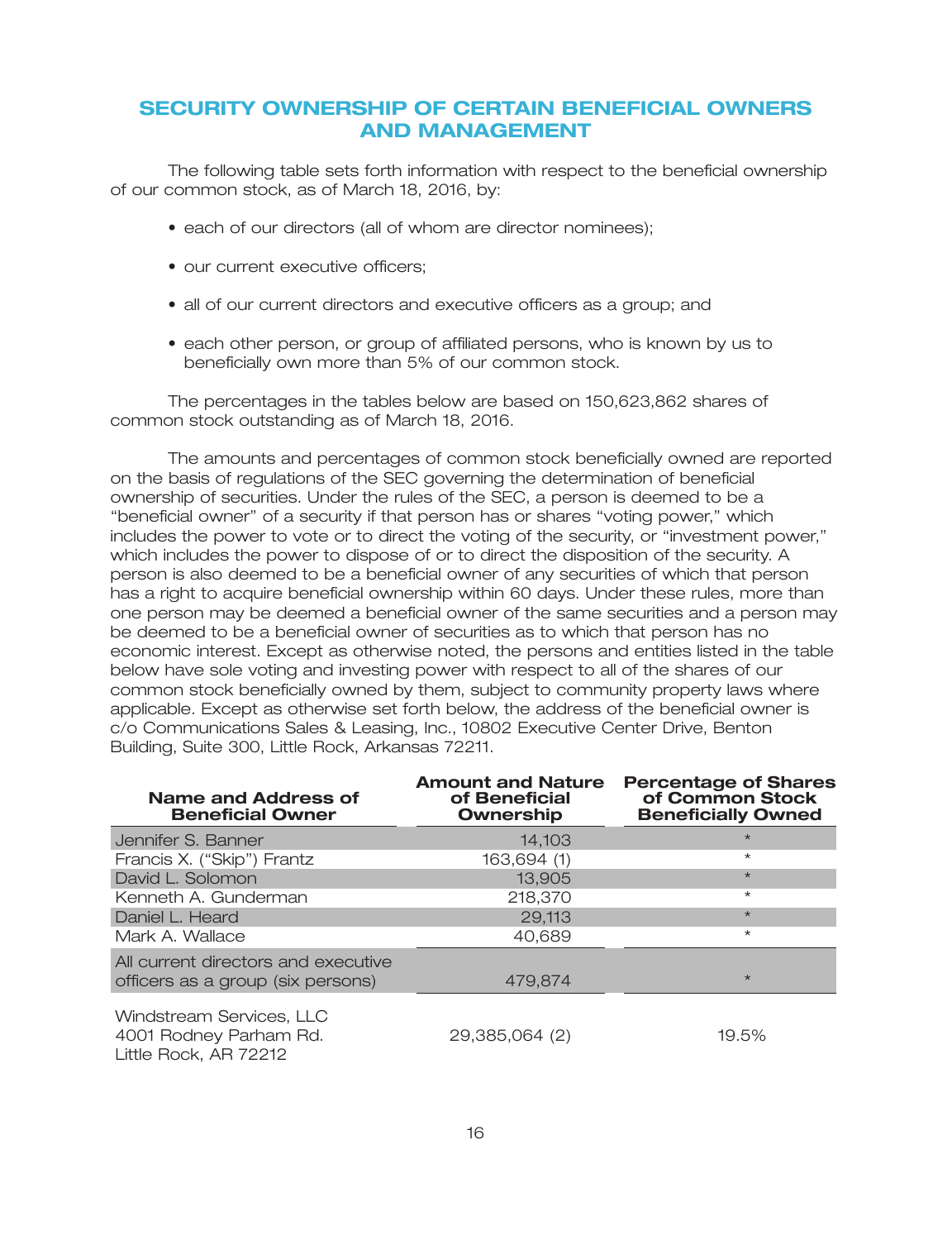| Blackrock, Inc.     |               |         |
|---------------------|---------------|---------|
| 55 East 52nd Street | 8,983,708 (3) | $6.0\%$ |
| New York, NY 10022  |               |         |
| The Vanguard Group  |               |         |
| 100 Vanguard Blvd.  | 9.227.923(4)  | 6.12%   |
| Malvern, PA 19355   |               |         |

Indicates less than 1%.

- (1) Includes 140 shares held in trust for the benefit of Mr. Frantz's spouse and children. Mr. Frantz's spouse is the trustee of the trust. These shares are deemed beneficially owned by Mr. Frantz under SEC rules, but Mr. Frantz disclaims beneficial ownership.
- (2) Based solely upon information contained in a Schedule 13G filed on April 29, 2015. According to that Schedule 13G, Windstream Services, LLC has no sole voting power, shared voting and sole dispositive power with respect to any reported shares and shared dispositive power over all reported shares. For a description of certain voting arrangements relating to the shares of our common stock retained by Windstream, see the information under the heading ''Our Relationship with Windstream Following the Spin-Off—Stockholder's and Registration Rights Agreement'' contained in Amendment Number 4 to our registration statement on Form 10 filed with the SEC on March 25, 2015.
- (3) Based solely upon the information contained in a Schedule 13G filed on January 29, 2016. According to that Schedule 13G, Blackrock, Inc. has sole voting power over 8,552,552 of the reported shares, no shared voting power or shared dispositive power with respect to any reported shares, and sole dispositive power over all reported shares.
- (4) Based solely upon the information contained in a Schedule 13G filed on February 11, 2016. According to that Schedule 13G, The Vanguard Group has sole voting power over 96,548 of the reported shares, shared voting power over 6,300 of the reported shares, sole dispositive power over 9,142,375 of the reported shares, and shared dispositive power over 85,548 of the report shares.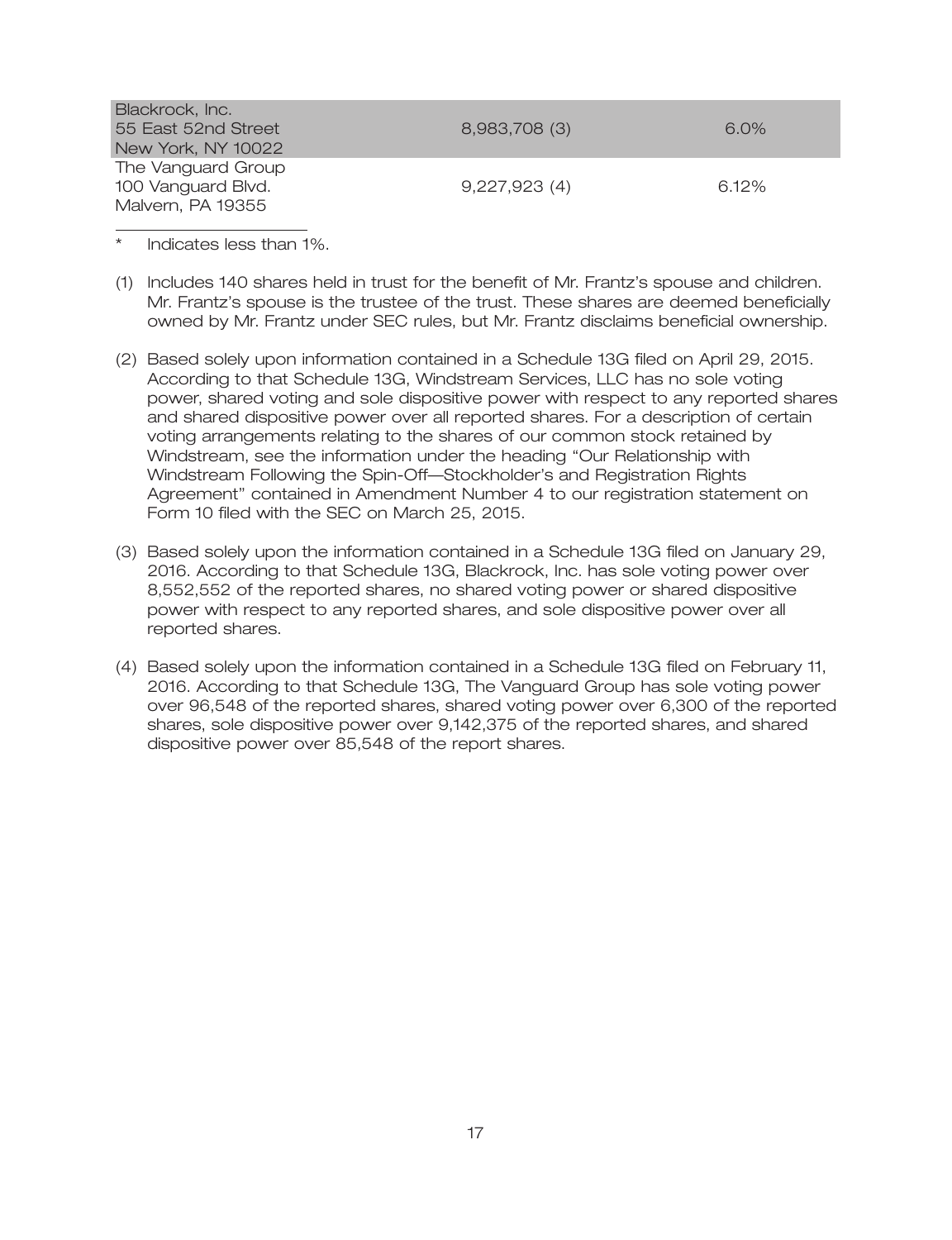### **AUDIT COMMITTEE REPORT**

The primary purposes of the Audit Committee are to oversee on behalf of the Board: (i) the Company's accounting and financial reporting processes and the integrity of its financial statements; (ii) the audits of the Company's financial statements and the appointment, compensation, qualifications, independence and performance of the Company's independent auditors; (iii) the Company's compliance with legal and regulatory requirements; and (iv) the performance of the Company's internal audit function, if any, internal accounting controls, disclosure controls and procedures and, when implemented, internal control over financial reporting. The Audit Committee also manages the Company's relationship with its independent registered public accounting firm (which reports directly to the Audit Committee). The Audit Committee has the authority to obtain advice and assistance from outside legal, accounting or other advisors as the Audit Committee deems necessary to carry out its duties and receives appropriate funding, as determined by the Audit Committee, from the Company for such advice and assistance.

The Company's independent registered public accounting firm, PricewaterhouseCoopers LLP (''PwC''), is responsible for performing an independent audit of the Company's financial statements and issuing opinions on the conformity of those audited financial statements with United States generally accepted accounting principles. The Audit Committee's responsibility is to supervise and review these processes.

In this context, the Audit Committee hereby reports as follows:

- 1. The Audit Committee has reviewed and discussed the audited financial statements with the Company's management.
- 2. The Audit Committee has discussed with PwC the matters required to be discussed under the rules adopted by the Public Company Accounting Oversight Board ("PCAOB").
- 3. The Audit Committee has received from PwC the written disclosures and the letter required by the applicable requirements of the PCAOB regarding PwC's communications with the Audit Committee concerning independence and has discussed with PwC its independence.
- 4. Based on the review and discussions referred to in paragraphs (1) through (3) above, the Audit Committee recommended to the Board, and the Board has approved, that the audited financial statements be included in the Company's Annual Report on Form 10-K for the fiscal year ended December 31, 2015, for filing with the Securities and Exchange Commission.

The undersigned members of the Audit Committee have submitted this Report to the Board of Directors.

### **AUDIT COMMITTEE:**

Jennifer S. Banner, *Chair* Francis X. ("Skip") Frantz David L. Solomon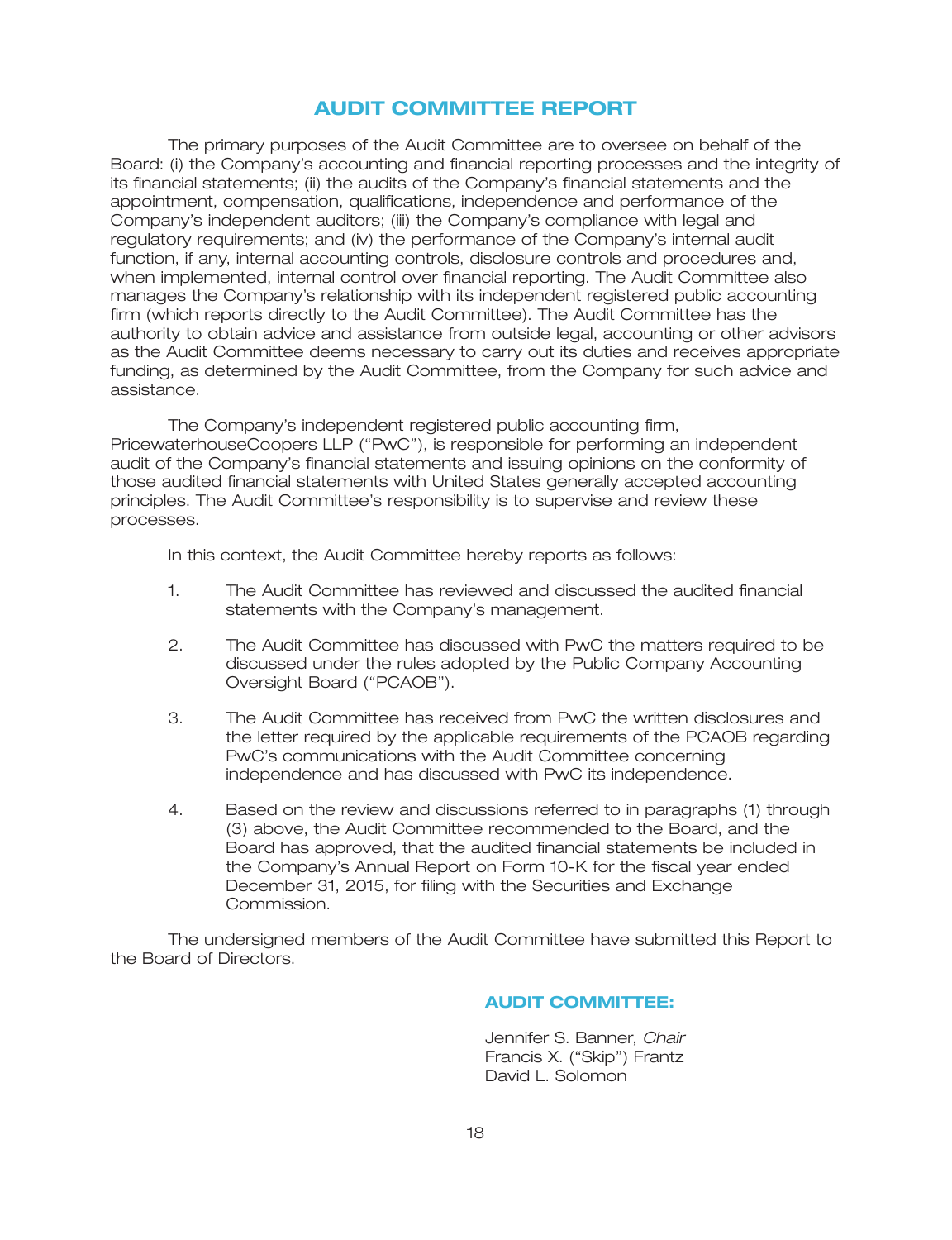### **EXECUTIVE OFFICERS OF THE COMPANY**

Set forth below is biographical information with respect to each current executive officer of the Company. In addition to the executive officers listed below, Mr. Gunderman, who also serves as a director of the Company, is an executive officer of the Company. Biographical information regarding Mr. Gunderman is available above under Proposal No. 1—''Election of Directors.''

**Mark A. Wallace**, age 58, has served as the Executive Vice President—Chief Financial Officer and Treasurer of CS&L since April 1, 2015. Mr. Wallace previously served as Managing Director of Fortress Investment Group LLC (NYSE: FIG) and affiliates from May 2014 to December 2014, and served as the Chief Financial Officer and Treasurer of New Senior Investment Group (NYSE: SNR), a publicly-traded REIT managed by Fortress from October 2014 until December 2014. Mr. Wallace was previously the Senior Vice President, Chief Financial Officer and Treasurer of Westwood Holdings Group, a Dallas based asset management firm which he joined in November 2012. Mr. Wallace served as Chief Financial Officer of Leading Edge Aviation Services, Inc., a privately-held aerospace services company, from September to November 2012, as a financial consultant to a private telecommunication services company from May 2011 to August 2012 and as Chief Financial Officer of Westcore Properties, a private real estate firm, from August to December 2010. Mr. Wallace served as EVP—Chief Financial Officer & Treasurer of HCP, Inc., an S&P 500 healthcare REIT, from March 2004 until March 2009, where his responsibilities included capital markets, SEC reporting, technology, taxes, acquisition evaluation and integration, and financial planning and analysis. He was Chair of the Operating Committee of HCP, and served on both the Executive and Investment Committee. Mr. Wallace's experience includes private and publicly-traded NYSE real estate and industrial companies including Titanium Metals Corporation, Tremont Corporation, Valhi, Inc. and 11 years with Arthur Andersen LLP. Mr. Wallace has a bachelor's degree in business administration from Texas Tech University and an MBA from Colorado State University. He is a Certified Public Accountant in Texas.

**Daniel L. Heard**, age 41, has served as the Executive Vice President—General Counsel and Secretary of CS&L since April 1, 2015. Most recently he was a partner in the law offices of Kutak Rock LLP. Mr. Heard joined Kutak Rock LLP in 2000, where he represented public companies in corporate, securities and merger and acquisition transactions. His clients comprised a wide range of industries, including telecommunications, information technology and food processing. Mr. Heard has more than 16 years' experience in negotiating, structuring and consummating mergers and acquisitions, public offerings of debt and equity securities and other corporate finance transactions. Mr. Heard graduated from the William H. Bowen School of Law at the University of Arkansas at Little Rock and has a Bachelor of Arts from the University of Central Arkansas. Mr. Heard is responsible for the Company's legal affairs and corporate governance.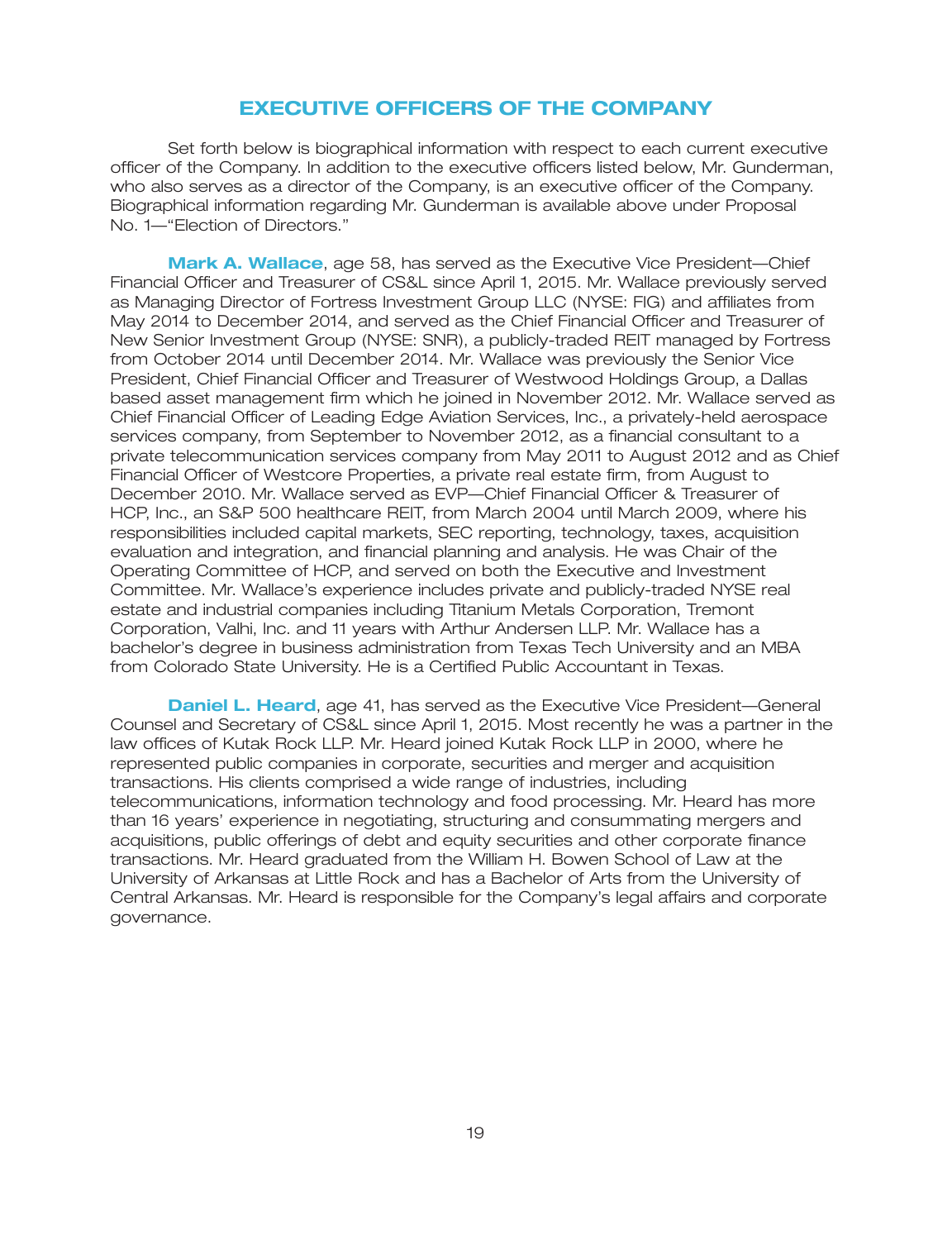# **EXECUTIVE COMPENSATION**

### **COMPENSATION DISCUSSION & ANALYSIS**

This Compensation Discussion and Analysis describes our current executive compensation program and provides information regarding the compensation paid to our three executive officers (collectively, the ''Named Executive Officers'' or ''NEOs''), who are:

- **Kenneth A. Gunderman, President and Chief Executive Officer;**
- **Mark A. Wallace**, Executive Vice President—Chief Financial Officer and Treasurer; and
- **Daniel L. Heard**, Executive Vice President—General Counsel and Secretary.

### Compensation Philosophy

While we expect our approach to executive compensation to evolve over time as we execute our corporate strategy, our current compensation program includes annual base salaries, annual short-term cash incentive opportunities, and long-term equity awards. Our executive compensation program is intended to support the following objectives:

- align pay with performance through the use of variable incentives;
- reinforce key business objectives in support of long-term value creation;
- align management's interests with the long-term interests of our stockholders;
- provide competitive compensation and incentives at or near the 50th percentile of market data provided by our compensation consultant; and
- to not create or encourage unnecessary risk taking.

To further these objectives, we adhere to the following compensation and corporate governance practices:

| <b>What We Do:</b>                                                                                                                                                                                                 | <b>What We Don't Do:</b>                                                                                                       |
|--------------------------------------------------------------------------------------------------------------------------------------------------------------------------------------------------------------------|--------------------------------------------------------------------------------------------------------------------------------|
| Align pay with performance by linking a<br>substantial portion of compensation to<br>the achievement of predefined<br>quantitative and qualitative<br>performance metrics that drive<br>stockholder value creation | Do NOT provide tax gross-ups in any<br>circumstance                                                                            |
| Retain an independent compensation<br>consultant                                                                                                                                                                   | Do NOT provide any perquisites for<br>executives                                                                               |
| Require compliance with stock<br>ownership guidelines                                                                                                                                                              | Do NOT provide guaranteed bonuses                                                                                              |
| Include double-trigger<br>change-in-control provisions in equity<br>awards                                                                                                                                         | Do NOT provide discount stock options<br>or stock appreciation rights                                                          |
| Place caps on incentive award<br>opportunities                                                                                                                                                                     | Do NOT pay dividends on<br>performance-based restricted stock<br>units prior to vesting                                        |
| Maintain a clawback policy                                                                                                                                                                                         | DO NOT permit unapproved pledging<br>of our common stock                                                                       |
| Prohibit hedging of our common stock<br>and option trading                                                                                                                                                         | DO NOT add back to our equity<br>compensation plan reserves any<br>shares tendered as payment for shares<br>withheld for taxes |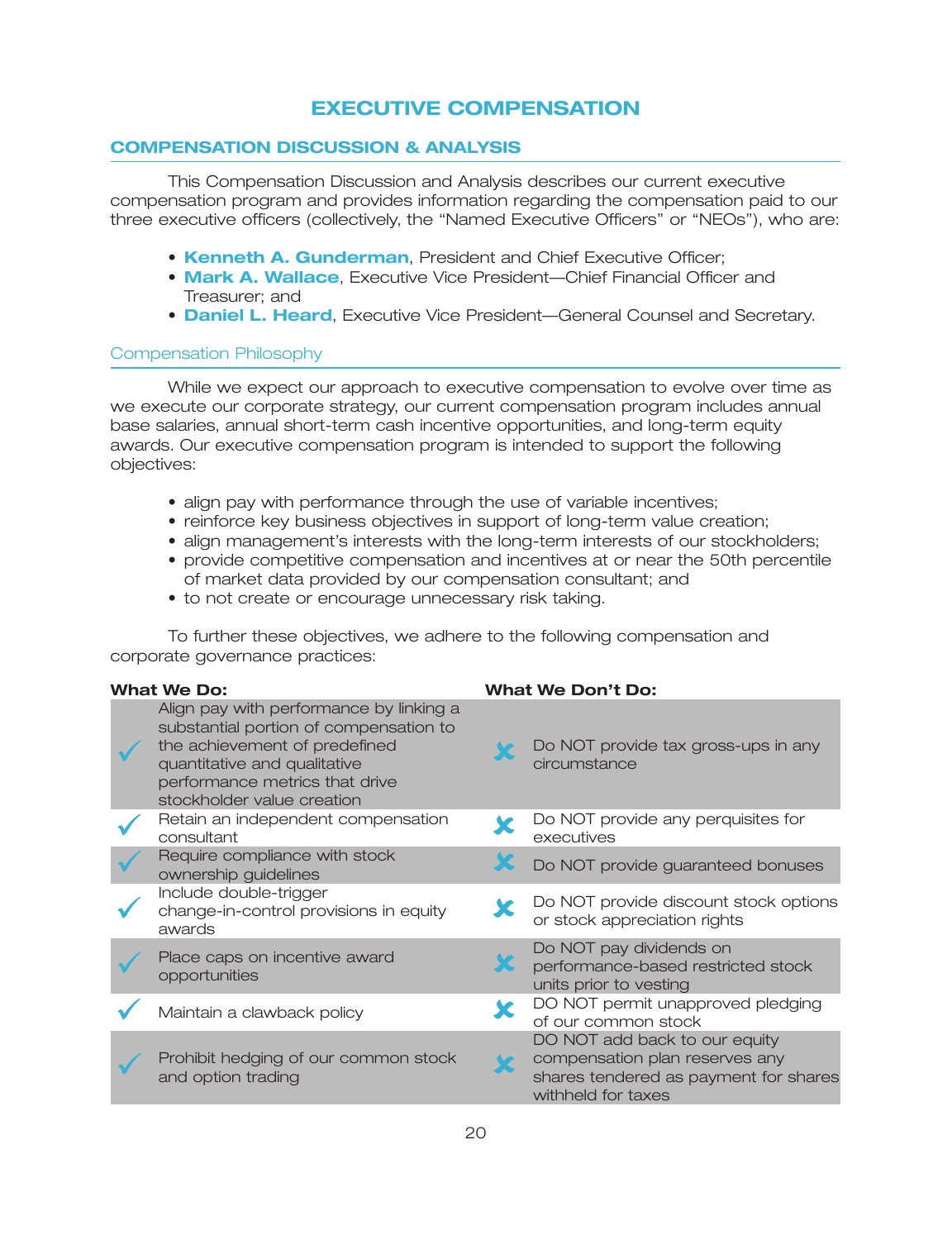#### How We Structured the 2015 Compensation Program

*Compensation Committee.* Our Compensation Committee is comprised of David L. Solomon, as chair, Francis X. (''Skip'') Frantz and Jennifer S. Banner. Our Board of Directors has determined that each member of the Compensation Committee is an independent director under NASDAQ listing standards, a ''non-employee director'' for purposes of Section 16 of the Exchange Act and an ''outside director'' as defined in Section 162(m) of the Internal Revenue Code.

The Compensation Committee oversees and administers our compensation programs, plans and awards for CS&L's directors and executive officers and is primarily responsible for reviewing and approving (or recommending to the Board of Directors for approval) our compensation policies and the compensation paid to our executive officers. The Compensation Committee's responsibilities are set forth in its written charter and are more fully described in this Proxy Statement under the heading ''Board and Board Committee Matters—Committees of the Board of Directors—Compensation Committee.''

With respect to our 2015 compensation program, the Compensation Committee reviewed and approved the compensation opportunities for each of the NEOs with input from its independent compensation consultant, Pearl Meyer (''Pearl Meyer''). In approving such compensation, the Compensation Committee focused on a number of metrics to evaluate our performance, in addition to elements of strategic performance, as discussed below.

*Management.* Our executive officers worked closely with the Compensation Committee to analyze relevant peer data and to provide input into the compensation program design for 2015. While the Compensation Committee values the judgment and input from our executive officers, and considers their recommendations, the Compensation Committee ultimately retains sole discretion to approve the compensation packages for each executive officer.

*Independent Consultant.* The Compensation Committee has the authority to retain and terminate any compensation consultant, legal counsel or other adviser as it determines appropriate to assist it in the performance of its responsibilities and to approve such consultant's fees and other retention terms. It is the policy of the Compensation Committee that the compensation consultant should not perform any services for us other than services as a consultant to the Compensation Committee. Pearl Meyer reports directly to the Compensation Committee and regularly participates in committee meetings.

Prior to the completion of the Spin-Off, CS&L was a wholly owned subsidiary of Windstream, who engaged Pearl Meyer to assist in the design and development of an executive compensation program for CS&L. Pearl Meyer was selected because of its experience in assisting both telecommunications companies and other REITs in designing competitive, well-balanced compensation programs that align the interests of management and stockholders. The Compensation Committee reviewed the independence of Pearl Meyer pursuant to the applicable SEC rules and concluded no conflict of interest exists that would preclude Pearl Meyer from serving as an independent advisor to the Compensation Committee.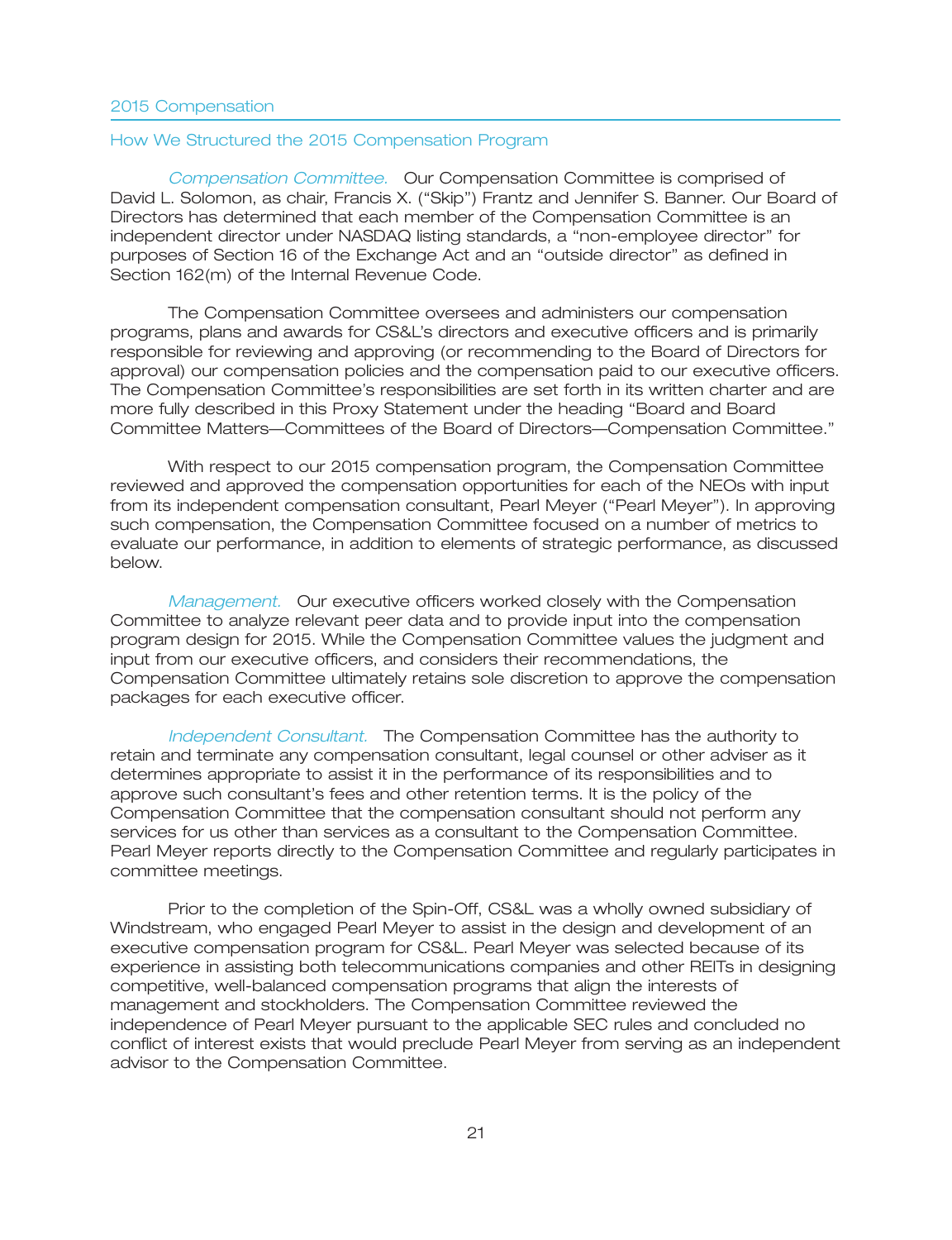Leading up to and following the Spin-Off, Mr. Frantz and members of our management team met with Pearl Meyer to begin the process of establishing the executive compensation program for the Company's executive officers for 2015. Pearl Meyer was instructed to advise on structuring short- and long-term compensation programs, to provide data on current compensation ''best practices'' and trends in the REIT industry, and to assist with the development of a peer group for use in structuring our 2015 executive compensation program. A description of the process and rationale utilized for selecting our peer group is described below.

*Competitive Market Analysis; Formulation of Peer Group.* In designing our 2015 executive compensation program, the Compensation Committee, with the assistance of Pearl Meyer and senior management, gathered and reviewed information about the compensation program and processes of other publicly traded REITs (the ''Peer Group'') to ensure that 2015 executive compensation was set at or near the 50th percentile of the market data. In selecting the Peer Group, the Compensation Committee and Pearl Meyer considered many factors, focusing particularly on REITs with comparable revenues and enterprise values to CS&L and net-lease REITs that focus on unique market segments or niches and/or employ a similar business model to CS&L. Management assisted Pearl Meyer and the Compensation Committee in the process, providing additional REITindustry insight. Applying these criteria, Pearl Meyer recommended, and the Compensation Committee approved, inclusion of the following companies in the Peer Group:

### **Peer Group for Evaluating Fiscal 2015 Executive Compensation**

| Alexandria Real Estate Equities, Inc. | Medical Properties Trust Inc.      |
|---------------------------------------|------------------------------------|
| <b>BioMed Realty Trust Inc.</b>       | National Retail Properties, Inc.   |
| Digital Realty Trust Inc.             | Omega Healthcare Investors Inc.    |
| DuPont Fabros Technology, Inc.        | Realty Income Corporation          |
| <b>EPR Properties</b>                 | Retail Properties of America, Inc. |
| Gaming and Leisure Properties, Inc.   | Spirit Realty Capital, Inc.        |
| Lexington Realty Trust                | W. P. Carey Inc.                   |

To provide additional perspective, the Compensation Committee also reviews, with the assistance of Pearl Meyer, pay levels for comparable positions within the broader real estate industry, as reported in proprietary surveys published by third party sources. In determining appropriate pay opportunities for our NEOs, the Compensation Committee also considers a variety of other factors in addition to market data, such as each executive's qualifications, responsibilities, past performance, and expected future contributions.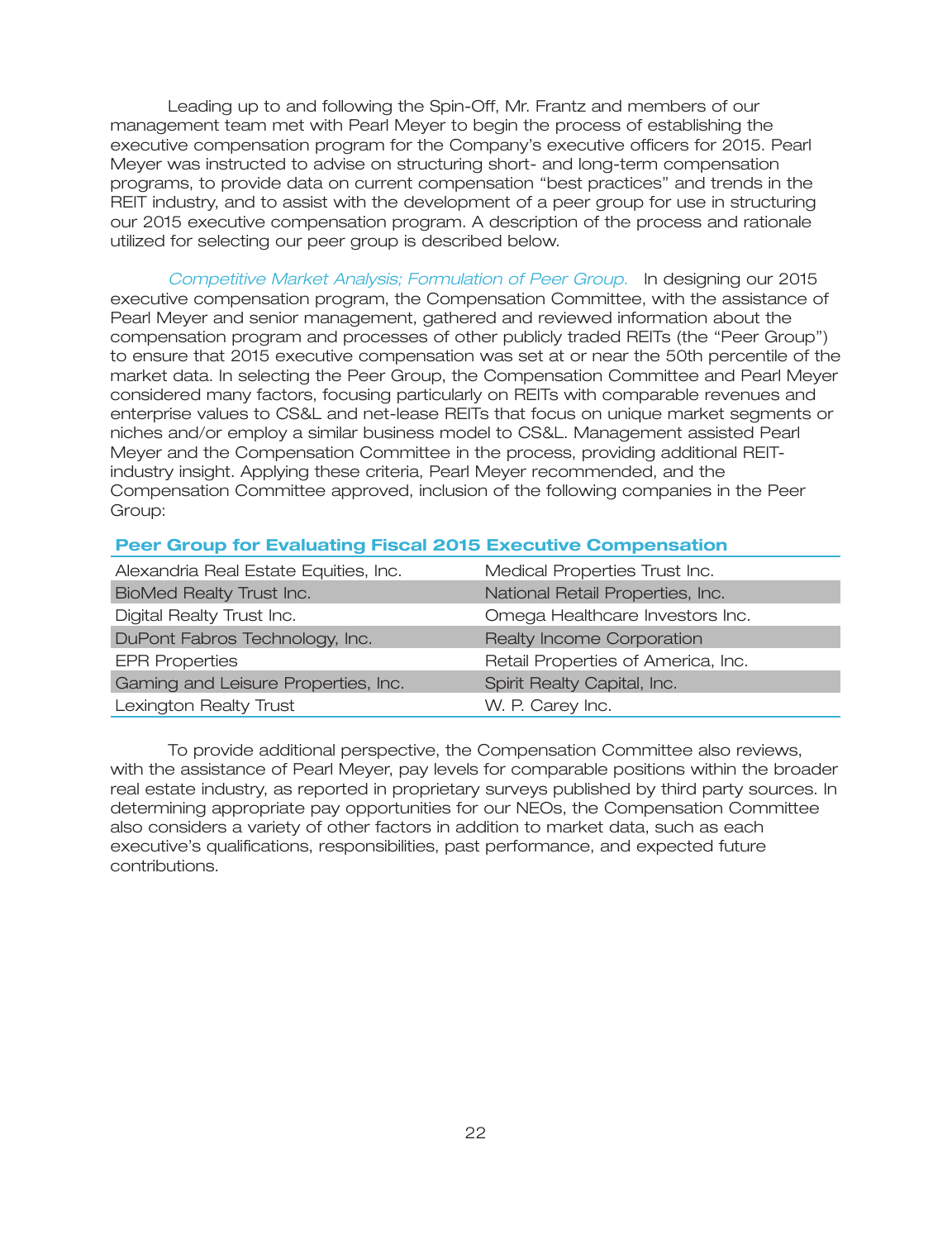The Compensation Committee reviews each compensation element and aggregate target total direct compensation (the sum of base salary, target cash incentives and target long-term incentives) for each of our executive officers compared to similarly situated employees of companies in the Peer Group, targeting such compensation at or near the 50th percentile of the market data. For 2015, the executive officers' target total direct compensation, excluding one-time equity grants associated with the recruitment process, was as follows:

| <b>Name</b>          | <b>Total Direct</b><br><b>Compensation</b> |
|----------------------|--------------------------------------------|
| Kenneth A. Gunderman | \$4,376,000                                |
| Mark A. Wallace      | \$1,200,000                                |
|                      | \$1,050,000                                |

Total direct compensation set forth above for Messrs. Gunderman and Heard was slightly below the 50<sup>th</sup> percentile of the Peer Group and slightly above the 50<sup>th</sup> percentile of composite market values prepared by Pearl Meyer based on its analysis of various other market reference sources (including the Peer Group and broader real estate industry published survey data). Total direct compensation for Mr. Wallace was slightly below the  $25<sup>th</sup>$  percentile of the Peer Group and between the  $25<sup>th</sup>$  and  $50<sup>th</sup>$  percentile of the Pearl Meyer composite market values. While the Compensation Committee was mindful of the one-time sign-on equity grants associated with the recruitment process, such awards were not included in the benchmarking analysis as the Committee's goal was to ensure that the core program provides for competitive recurring target total direct compensation opportunities, consistent with our compensation philosophy.

### Elements of 2015 Compensation

The Company's executive compensation program consists of:

- annual base salary;
- annual performance incentive payments;
- equity-based compensation; and
- retirement and welfare benefit plans.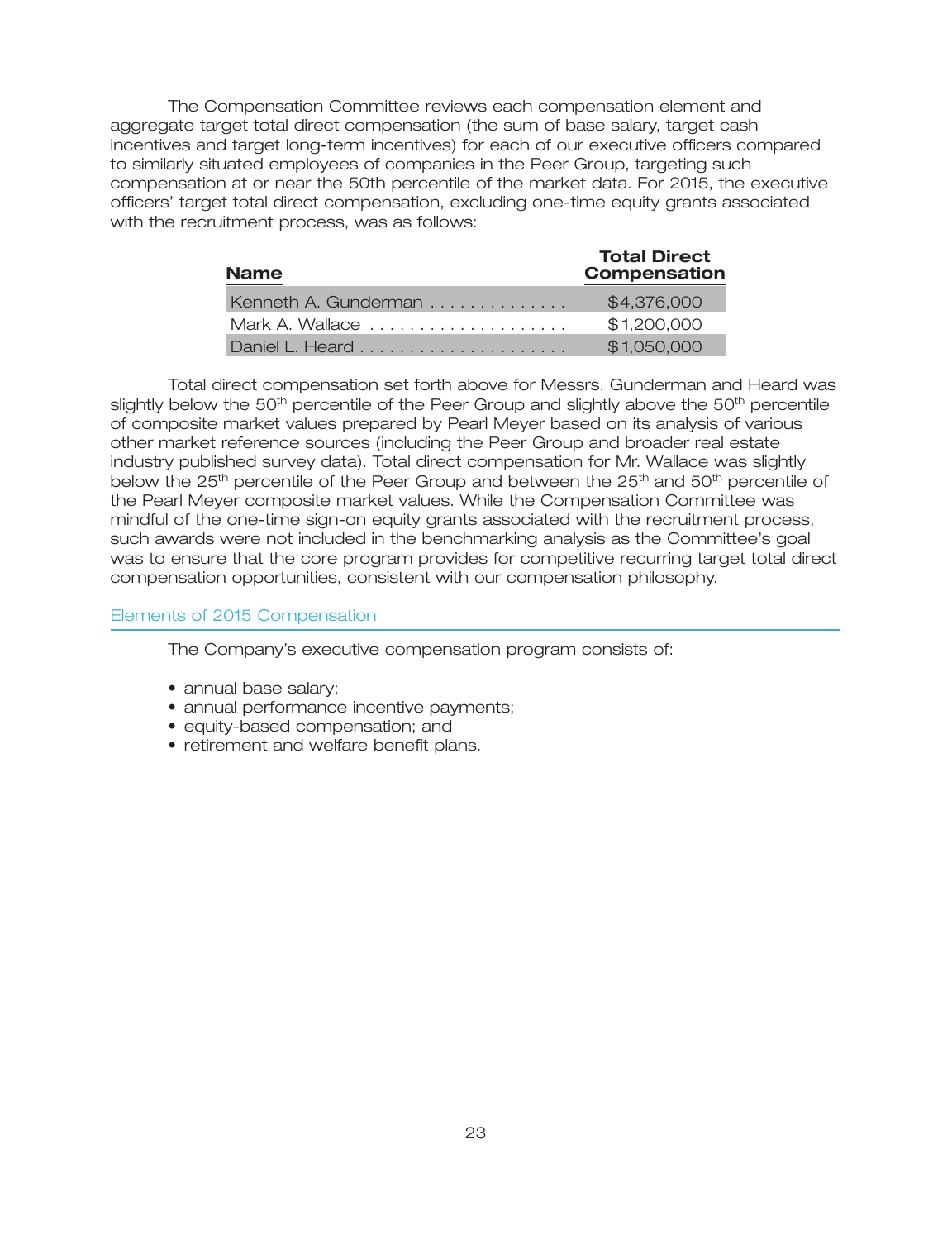*Compensation Mix.* Because of the ability of executive officers to directly influence the overall performance of the Company, and consistent with our philosophy of linking pay to performance, it is our goal to allocate a significant portion of compensation paid to our executive officers to performance-based, short- and long-term incentive programs. In addition, as an executive officer's responsibility and ability to affect financial results of the Company increases, base salary will become a smaller component of total compensation and long-term, equity-based compensation will become a larger component of total compensation, further aligning the executive officer's interests with those of the Company and its stockholders. The following charts illustrate the mix of target total direct compensation, excluding the one-time sign on-grants for Mr. Gunderman, individually, and Messrs. Heard and Wallace, as a group, based on compensation opportunities provided in fiscal year 2015.

### **Target Pay Mix for Mr. Gunderman**



#### **Target Pay Mix for Messrs. Wallace and Heard**



Variable pay represents 84% of target total direct compensation for Mr. Gunderman and 67% for Messrs. Wallace and Heard.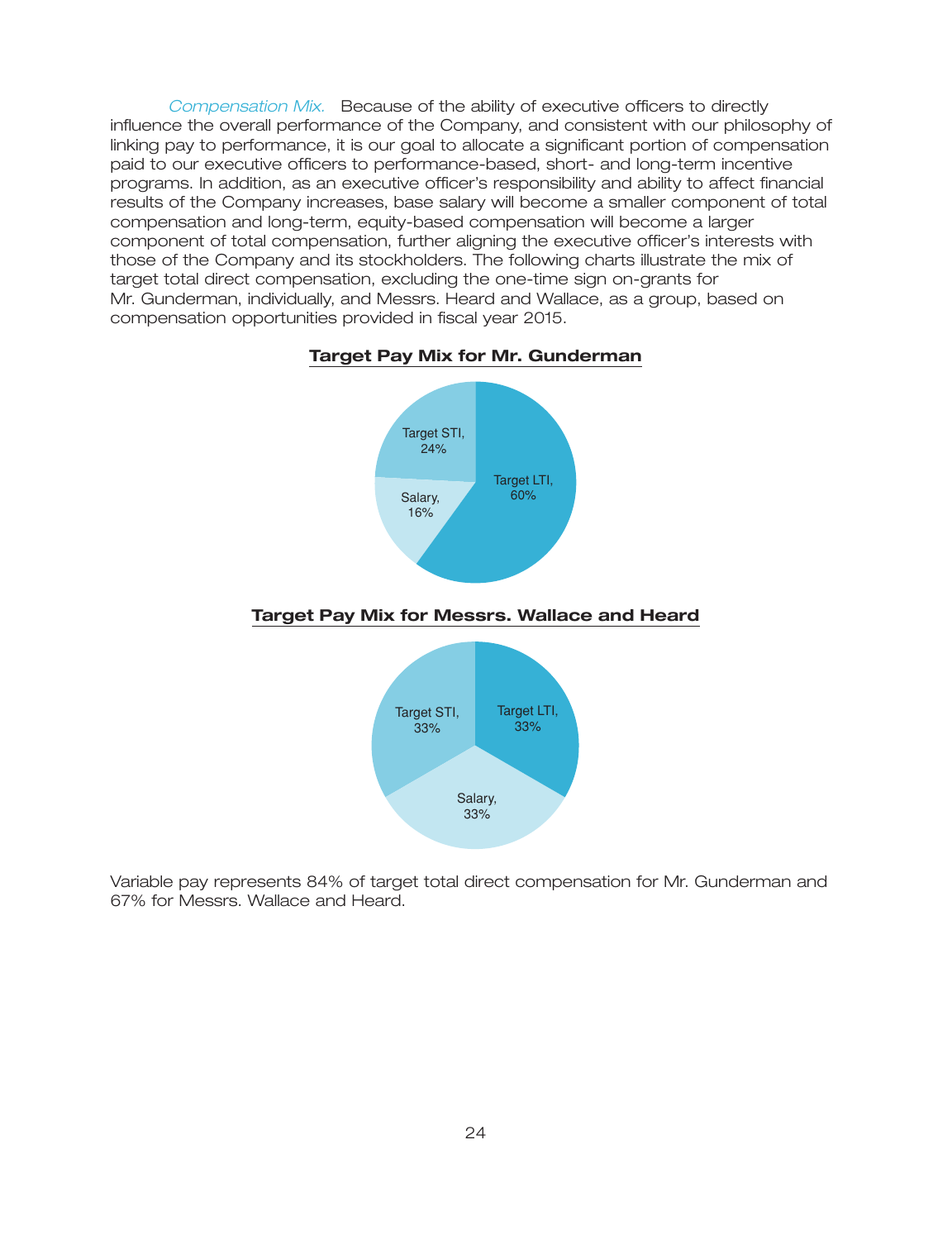*Annual Base Salaries.* All of our executive officers were hired during 2015 in connection with preparation for the Spin-Off. Their initial base salaries were primarily based on individual negotiations in the recruitment process and took into account the executive's position, responsibilities, personal expertise and experience, internal pay equity, and the Peer Group data. The Compensation Committee views base salary as the fixed compensation necessary to attract and retain qualified executives and to provide a reasonable base level of compensation for the executives' ongoing performance throughout the year. Annual base salaries are a key component of an NEO's total compensation as both short-term and long-term incentive payments are calculated as a multiple of base salary. The executive officers' base salaries are subject to annual review and adjustment to ensure that an NEO's total compensation (as reported in the Summary Compensation Table) is at or near the 50th percentile of the Peer Group data. As an executive's responsibilities and ability to affect the financial results of the Company increase, base salary becomes a smaller component of total compensation and longterm, equity-based compensation becomes a larger component, further aligning his interests with those of our stockholders. For 2015, the executive officers' annualized base salaries were as follows:

| <b>Name</b> | <b>Base Salary</b> |
|-------------|--------------------|
|             | \$700.000          |
|             | \$400,000          |
|             | \$350,000          |

*Short-Term Incentives.* On May 29, 2015, the Compensation Committee approved the Communications Sales & Leasing, Inc. 2015 Short-Term Incentive Plan (the ''Short-Term Incentive Plan''). The Short-Term Incentive Plan permits the Compensation Committee to award and pay performance-based cash bonuses to our executive officers upon the attainment of various quantative and qualitative goals. The Short-Term Incentive Plan is designed to reward and motivate the Company's executive officers to achieve performance goals that reinforce our annual business plan, to assist the Company in attracting and retaining qualified executives and to promote the alignment of the executive officers' interests with those of the Company's stockholders.

For 2015, the Compensation Committee approved the following threshold, target and maximum award opportunities, expressed as a percentage of base salary, under the Short-Term Incentive Plan:

| 2015 Short-Term Incentive<br><b>Plan Payout Opportunities (as</b><br>a percentage of base salary) |                                 |         |      |  |
|---------------------------------------------------------------------------------------------------|---------------------------------|---------|------|--|
| <b>Name</b>                                                                                       | <b>Threshold Target Maximum</b> |         |      |  |
| Kenneth A. Gunderman                                                                              | 75%                             | 150%    | 225% |  |
| Mark A. Wallace                                                                                   | 50%                             | 100%    | 150% |  |
| Daniel L. Heard                                                                                   | 50%                             | $100\%$ | 150% |  |

Awards for fiscal 2015 under the Short-Term Incentive Plan were tied to the Company's achievement of (i) a threshold level of normalized Adjusted Funds from Operations (''AFFO''), as defined, for the period from April 27, 2015 to December 31, 2015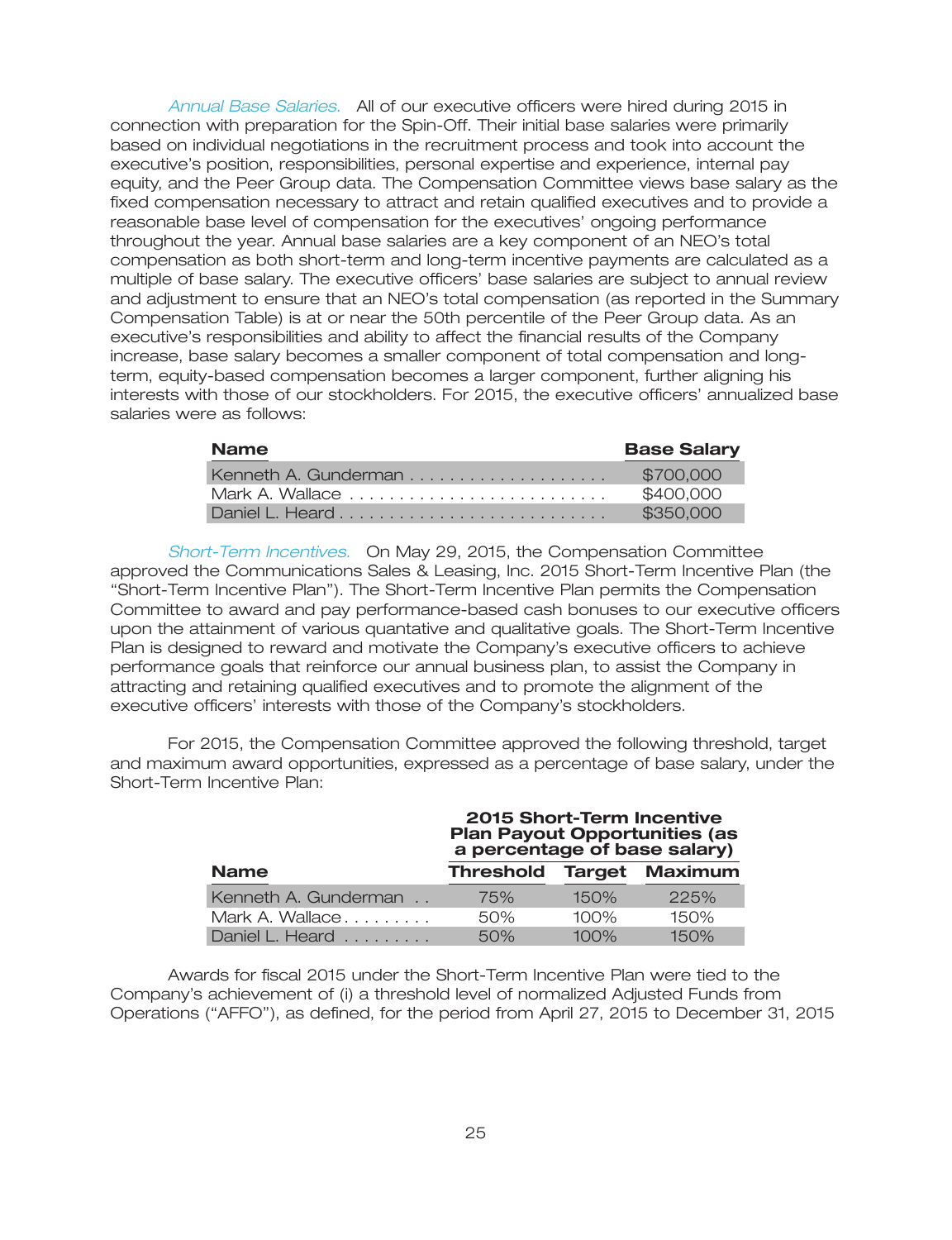(the ''Performance Period'') and (ii) qualitative performance-related corporate and strategic goals, pertaining to:

- Corporate development and investments
- Capital market transactions
- Stakeholder engagement
- Organizational development
- Corporate governance
- Spin-Off completion and initial financing

No payout would be made under the Short-Term Incentive Plan if the Company's AFFO was less than the threshold level of \$250 million for the Performance Period. Following attainment of the threshold level AFFO, payouts up to the target or maximum (for superior performance) levels could be made, if at all, based upon the Compensation Committee's assessment of the level of achievement of the qualitative performancerelated corporate and strategic goals categorized above. The Compensation Committee believes the interplay of these key financial and operational performance metrics incentivize our executives to deliver strong financial and operating results and to execute our growth strategy, which the Compensation Committee believes will foster long-term success for CS&L.

The Compensation Committee selected AFFO because it is a key supplemental measure used industrywide by analysts, investors and other interested parties to evaluate a REIT's operating performance. Funds From Operations (''FFO'') is a common measure of operating performance for REITs because it excludes, among other items, the effect of gains and losses from real estate sales and real estate depreciation and amortization to allow investors, analysts and management to compare operating performance among companies and across time periods on a consistent basis. A REIT's FFO and Adjusted FFO (''AFFO'') can have a significant impact on the trading price of its common stock and, therefore, its total stockholder return. We define AFFO as FFO excluding (i) non-cash revenues and expenses such as stock-based compensation expense, amortization of debt discounts, amortization of deferred financing costs, amortization of intangible assets, straight line rental revenues, revenue associated with the amortization of tenant funded capital improvements and (ii) the impact, which may be recurring in nature, of acquisition and transaction related expenses, the write-off of unamortized deferred financing fees, additional costs incurred as a result of early repayment of debt, changes in the fair value of contingent consideration and financial instruments and similar items.

The other corporate and strategic goals for the Short-Term Incentive Plan represent key elements in the execution of the Company's business plan and growth strategy in 2015, which are not necessarily captured in AFFO described above. These corporate and strategic goals were established by the Compensation Committee with the understanding that the Company did not operate as a stand-alone business unit of Windstream prior to the Spin-Off, and that a necessary and immediate responsibility of management following the Spin-Off would be the development of the Company's business strategy, acquisition pipeline and capital structure and the implementation and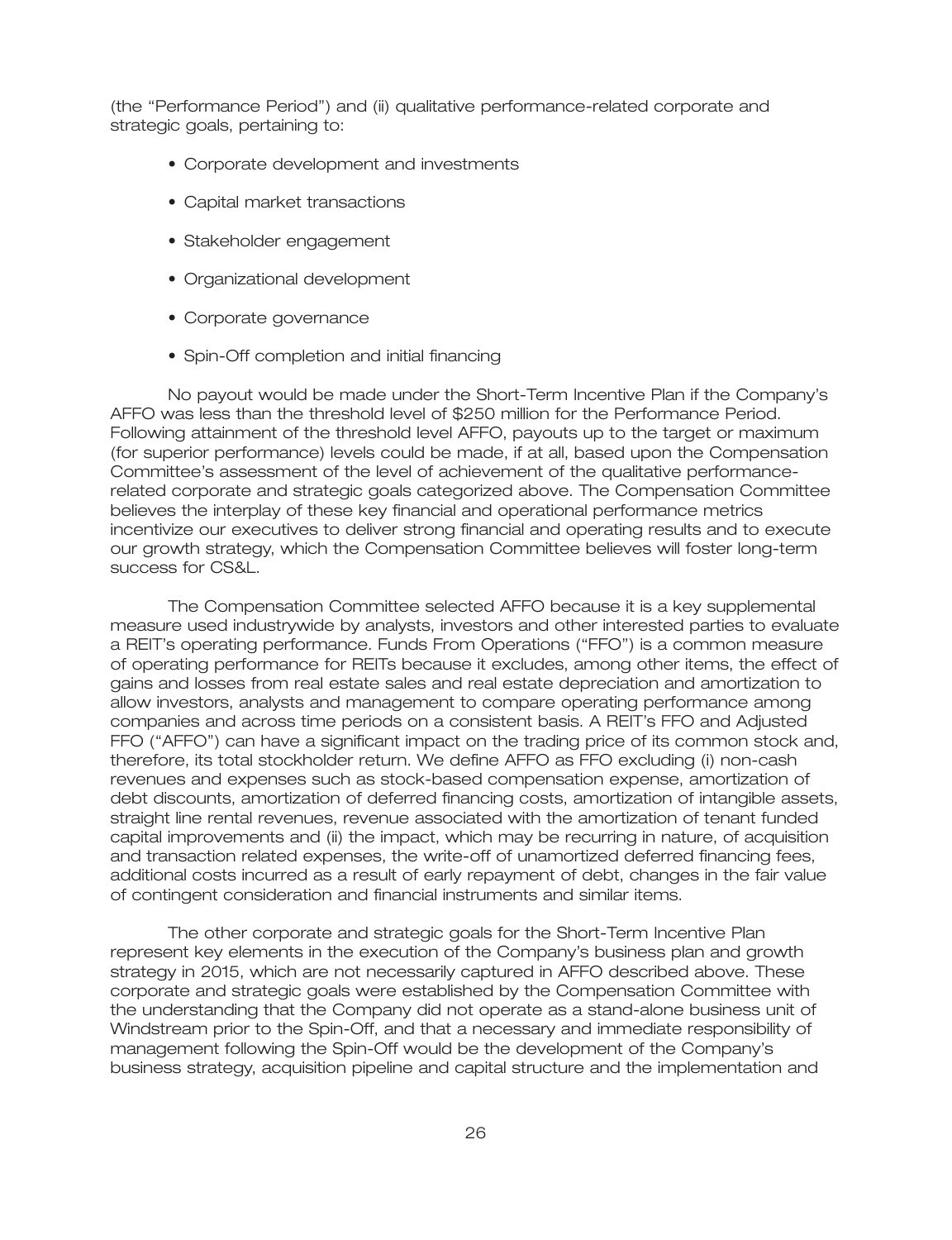execution of various policies, plans and procedures pertaining to the Company's corporate governance.

*2015 Results.* The Company's actual AFFO for the Performance Period was \$267 million. Accordingly, each of the NEOs qualified for payouts under the Short-Term Incentive Plan. In determining whether to make payments and potential award levels, the Compensation Committee evaluated each NEO's performance relative to the corporate and strategic goals established under the Short-Term Incentive Plan and specifically considered the following:

| <b>2015 Corporate Goals</b>                  | <b>2015 Accomplishments</b>                                                                                                                                                                                                                                                                                                                  |
|----------------------------------------------|----------------------------------------------------------------------------------------------------------------------------------------------------------------------------------------------------------------------------------------------------------------------------------------------------------------------------------------------|
| Spin-Off Completion and<br>Initial Financing | • Execution of the initial \$3.5 billion financing in<br>connection with the Spin-Off<br>• Completion of Spin-Off                                                                                                                                                                                                                            |
| Corporate Governance                         | • Implementation of stockholder-friendly governance<br>policies and practices<br>• Quality and timeliness of Board information and<br>processes<br>• On-boarding of two new directors                                                                                                                                                        |
| Corporate Development<br>and Investments     | • Development of a robust pipeline with over 100<br>potential transactions<br>• Development of comprehensive investment and growth<br>strategy<br>• Negotiation of acquisition of PEG Bandwidth acquisition<br>(announced January 7, 2016)<br>• Development of corporate development team,<br>investment parameters and underwriting process |
| Capital Market Transactions                  | · Filing of resale registration statement for Windstream's<br>retained stake<br>• Completion of exchange offer for \$1.11 billion of our<br>8.25% Senior Notes due 2023<br>• Development of securitization financing structure for<br>towers, ground leases and net lease data centers                                                       |
| Stakeholder Engagement                       | • Development of strong relationships with research<br>analysts<br>• Extensive outreach to institutional investors of both<br>debt and equity securities<br>• Completion of multiple non-deal roadshows and<br>investment bank hosted conference presentations and<br>maintenance of open access to senior management                        |
| Organizational Development                   | • Development of corporate organization structure, rules<br>and responsibilities<br>• Addition of key members of management and other<br>personnel<br>• Development of first year 360° feedback and<br>performance review practices<br>• Development of employee compensation band<br>philosophy and overall framework                       |

The Compensation Committee believes that the execution and performance of the above items demonstrated satisfactory performance by the NEOs in 2015 and, as a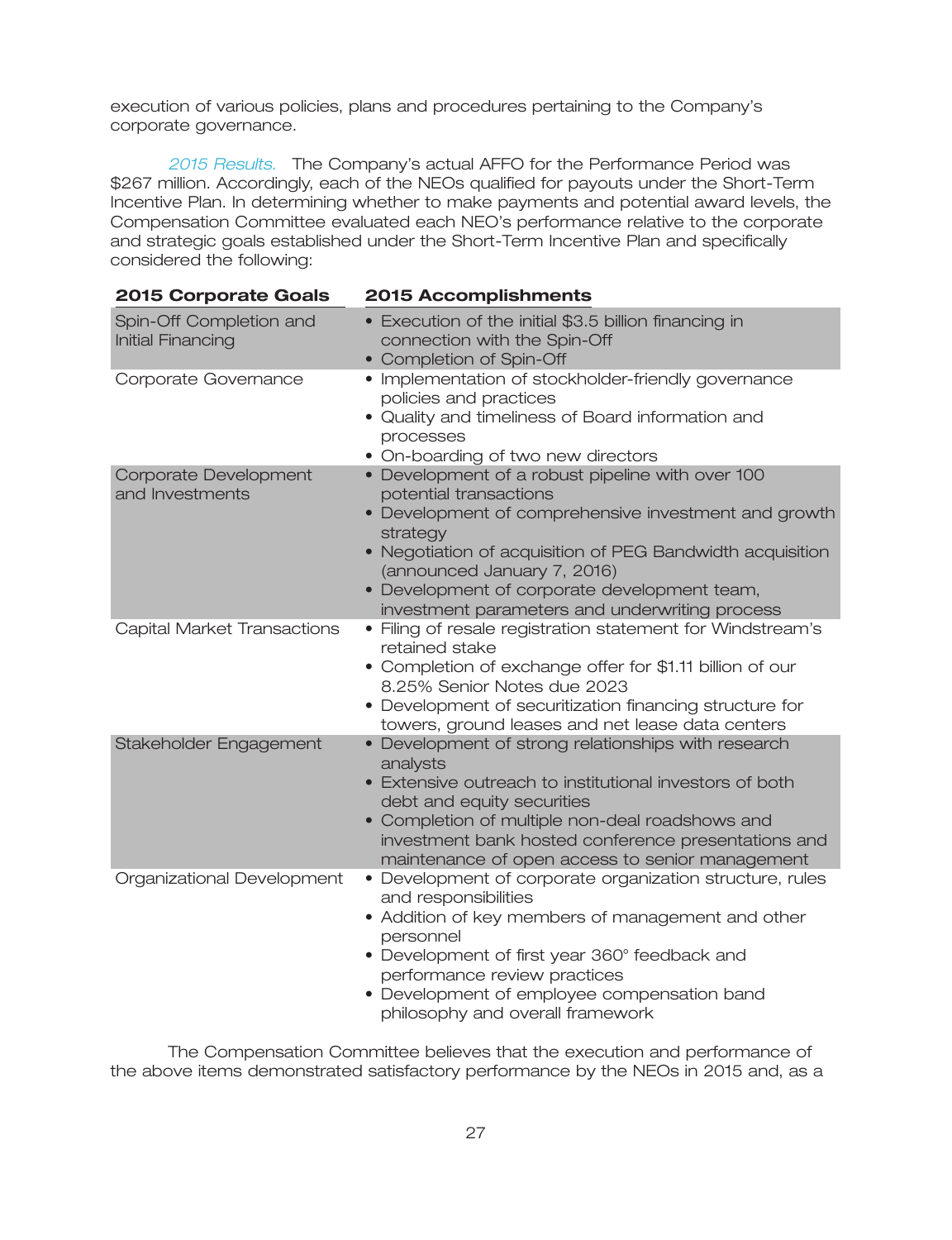result, awarded payouts to each of the NEOs under the Short-Term Incentive Plan at the target level.

*Equity-Based Compensation.* The Communications Sales & Leasing, Inc. 2015 Equity Incentive Plan (the ''Long-Term Incentive Plan'') permits us to make grants of equity awards to our employees, including our executive officers. We expect to make equity grants to our executive officers as part of our annual compensation program to align their long-term interests with that of our stockholders and to maintain the competitiveness of our total compensation package. It is the Compensation Committee's policy to review and grant all annual equity compensation awards to directors, executive officers, and all other eligible employees at its first regularly scheduled meeting of each year, which it expects to occur in February of each year, with each such grant based on the average closing price of our common stock as reported on NASDAQ for the 20 trading days prior to the grant date. During 2015, we granted time-based restricted stock and performance-based restricted stock units (''RSUs'') to our executive officers. Holders of time-based restricted stock are entitled to dividends when paid by the Company and performance-based RSUs accrue a dividend equivalent that is paid in cash when and, solely to the extent, the underlying RSUs vest. The Compensation Committee believes restricted stock and performance-based RSUs are a more meaningful tool for compensating our executive officers as compared to stock options because the value of our stock, as is the case with other REITs, is principally determined by its dividend yield relative to market interest rates rather than by its potential for capital appreciation. Because the incentive value of stock options is tied to future appreciation in stock price and because the high dividend rate of REIT stocks tends to diminish the potential future appreciation in the price of such stocks, the Compensation Committee believes stock options may not provide appropriate incentives for management. The Compensation Committee also views restricted stock and performance-based RSUs as being more effective in managing equity plan dilution.

As part of the recruitment hiring process for each executive officer, we made the following initial one-time sign-on equity grants (the ''Sign-on Grants'') in the form of restricted stock that will vest in full in 2018:

| <b>Name</b>          | <b>Total Value of</b><br><b>Restricted</b><br>Shares (\$) |
|----------------------|-----------------------------------------------------------|
| Kenneth A. Gunderman | \$2,626,000                                               |
| Mark A. Wallace      | \$500,000                                                 |
| Daniel L. Heard      | \$350.000                                                 |

These grants were made to attract and retain highly experienced executives to lead the Company and to provide them with meaningful initial equity stakes in the business. As noted later in this CD&A, our NEOs are subject to robust stock ownership guidelines to reinforce a focus on long-term shareholder value creation.

In addition, as part of our annual equity grant program, we made the following equity grants to each of our executive officers, of which (i) 50% was in the form of performance-based RSUs that are eligible for vesting in April 2018 if we meet specified performance goals, as further described below, and (ii) 50% was in the form of time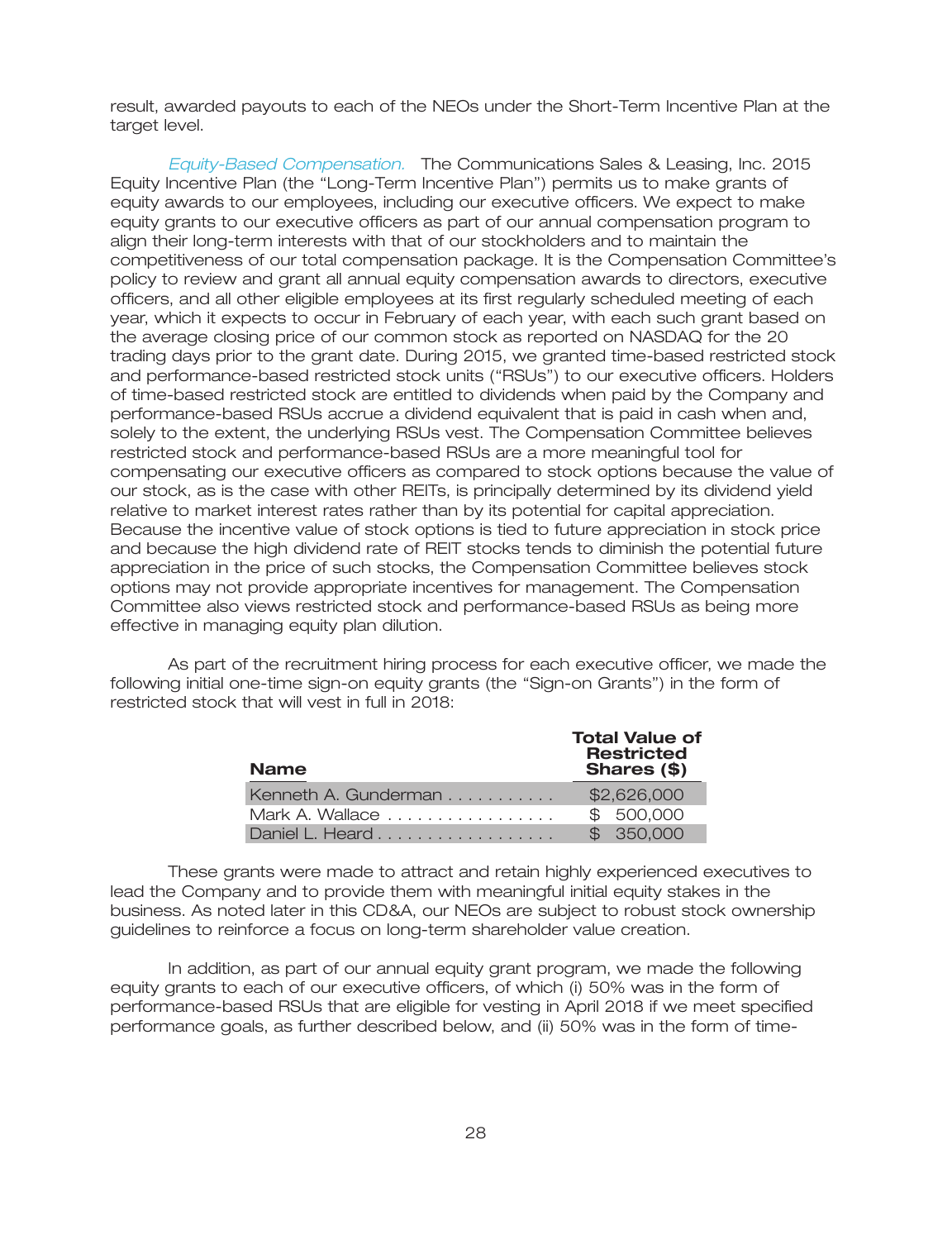based restricted stock that vests in three equal installments on March 31 of each year, beginning on March 31, 2016.

| <b>Name</b>          | <b>Target Value of</b><br>Restricted<br><b>Shares and RSUs</b><br>(S) |  |  |  |
|----------------------|-----------------------------------------------------------------------|--|--|--|
| Kenneth A. Gunderman | \$2,626,000                                                           |  |  |  |
| Mark A. Wallace      | \$400,000                                                             |  |  |  |
| Daniel L. Heard      | \$350,000                                                             |  |  |  |

The actual amount of the performance-based RSUs that may be earned and become vested will be between 0% and 150% of the target amount, depending on our achievement of relative total stockholder return (''TSR'') over a three-year period from the time of our spin-off from Windstream. In measuring our relative TSR, 50% will be weighted to our performance against the MSCI US REIT Index (measured in basis points), and 50% will be weighted to our performance against the Peer Group (measured by percentile ranking). Specifically, the metrics for the three-year performance cycle ending April 27, 2018 are:

| Performance Criteria Weight Threshold                                                             |     | <b>Target</b>                                          | <b>Maximum</b>              |
|---------------------------------------------------------------------------------------------------|-----|--------------------------------------------------------|-----------------------------|
| TSR relative to TSR of<br>the MSCI US REIT                                                        |     |                                                        |                             |
| $Index$                                                                                           | 50% | 0 basis points $+250$ basis points $+500$ basis points |                             |
| TSR position within the<br>Peer Group 50% 33 <sup>rd</sup> percentile 50 <sup>th</sup> percentile |     |                                                        | 75 <sup>th</sup> percentile |

Threshold, target and maximum performance result in the executive officers earning 50%, 100% or 150% of the target number of performance-based RSUs associated with each component, with linear interpolation between specified levels. No performance shares are earned for below-threshold performance, and payout is capped at 150% of target even if performance exceeds the maximum goal.

The number of time-based restricted shares and performance-based RSUs granted during 2015 were both based on the average closing price of our common stock as reported on NASDAQ for the 20 trading days prior to the grant date. Under SEC rules, for purposes of this Proxy Statement we are required to value these awards using different calculations in the compensation tables following this CD&A. For ease of reference, the table below reconciles the values of these awards from the amount reported in this CD&A to the amounts reported in the compensation tables.

| <b>Name</b>          | <b>Award Amount</b><br>(Including Target)<br><b>Annual Grant</b> | <b>Grant Date Fair Value</b><br>(as reported in the<br>Summary<br><b>Plus Sign-On Grant) Compensation Table)</b> | Value at 12/31/15 (as<br>reported in the<br><b>Outstanding Equity</b><br><b>Awards Table)</b> |  |  |
|----------------------|------------------------------------------------------------------|------------------------------------------------------------------------------------------------------------------|-----------------------------------------------------------------------------------------------|--|--|
| Kenneth A. Gunderman | \$5,251,000                                                      | \$4,740,420                                                                                                      | \$3,101,867                                                                                   |  |  |
| Mark A. Wallace      | \$900,000                                                        | \$816,475                                                                                                        | 540.197<br>$\mathcal{F}$                                                                      |  |  |
| Daniel L. Heard      | 700.000                                                          | \$ 632,106                                                                                                       | 413.610<br>\$.                                                                                |  |  |

While the Short-Term Incentive Plan is designed to incentivize our executive officers to achieve specific near-term financial and operational performance goals, the Long-Term Incentive Plan's incentive opportunity is designed to focus our executive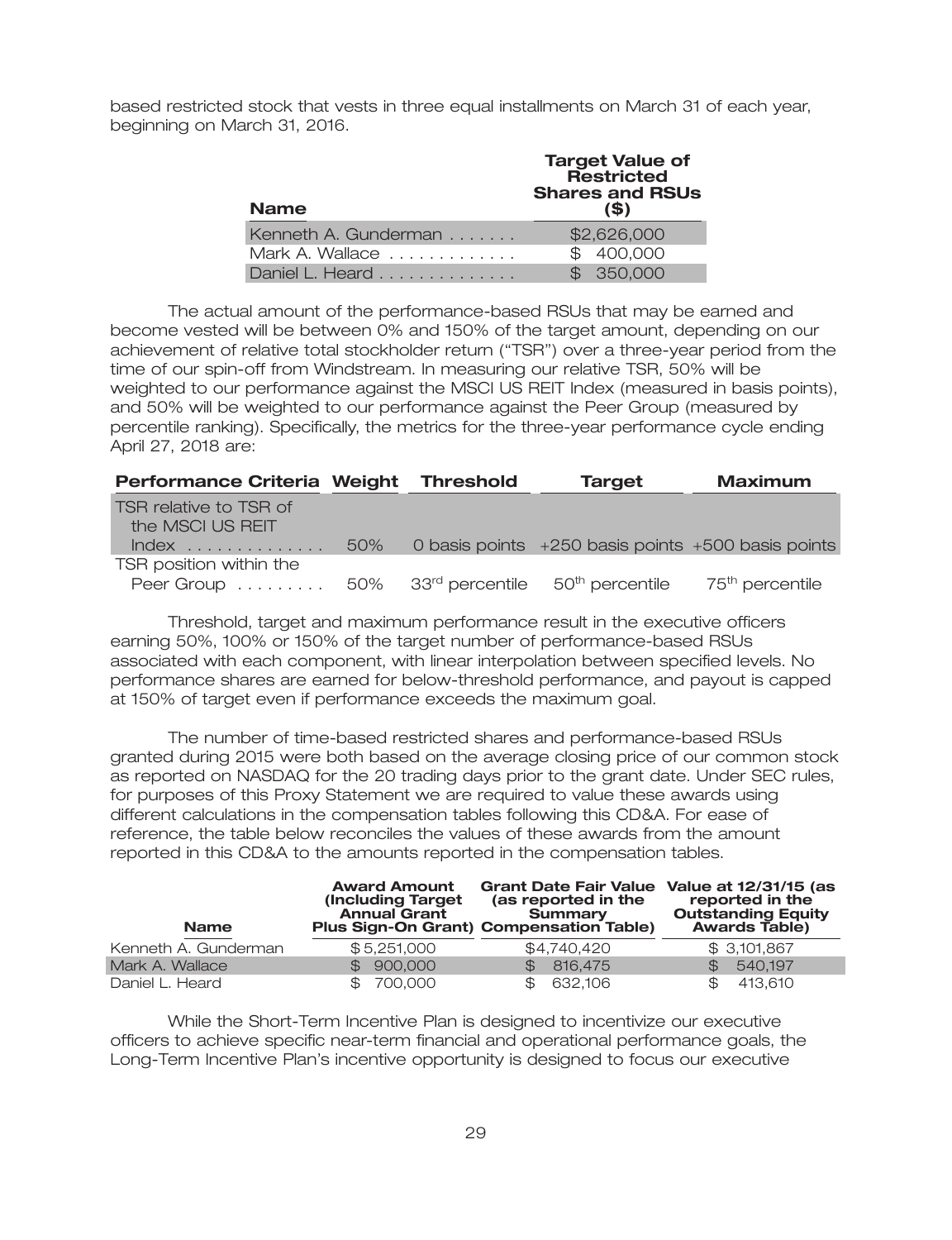officers on long-term performance by linking a substantial portion of an NEO's compensation to the long-term stability and success of our Company. The Compensation Committee believes that the equity awards granted in 2015 appropriately align the longterm interests of our executive officers with that of our stockholders. The Compensation Committee further believes that equity compensation is a critical tool in attracting and retaining qualified executives who we believe are integral to our success.

*Other Benefit Plans.* Our executive officers are entitled to receive health, welfare, life insurance and retirement benefits from CS&L. Our retirement benefits are provided in the form of a 401(k) plan. The Company also maintains the Communications Sales & Leasing, Inc. Deferred Compensation Plan, a non-qualified deferred compensation plan that offers participants the ability to defer compensation above the IRS qualified plan limits. Amounts deferred under the plan accrue interest at the lesser of the Company's weighted average cost of capital or the then current yield on the United States 10 year Treasury Note. As of February 16, 2016, the applicable rate under the plan would be 1.78%. The Compensation Committee adopted such plan as part of its effort to provide a competitive total compensation package.

We do not provide any perquisites for our NEOs.

*Relocation Benefits.* We provide relocation assistance to our senior level employees, which may include our NEOs. In 2015, the Company provided Mr. Wallace relocation assistance for certain qualified relocation expenses. The amount of such benefit utilized by Mr. Wallace in 2015 is described in more detail in footnote 4 of the ''Summary Compensation Table'' below.

*Severance and Change-in-Control Provisions.* We have entered into agreements with our executive officers that provide for severance benefits upon qualifying termination of employment, including enhanced severance if the termination occurs in connection with a change in control. These agreements are described below under ''Agreements with our Named Executive Officers.'' We believe the arrangements are reasonable and were an important part of the recruitment and expected long-term retention of our executive management team.

*Clawback Policy.* We maintain a clawback policy (the ''Clawback Policy'') that may require an executive officer to repay or forfeit certain compensation in the event that our financial statements become subject to restatement and the Audit Committee determines (i) that fraud caused or significantly contributed to the need for the restatement, regardless of whether the executive officer engaged in such conduct, (ii) that the compensation was based on the achievement of financial results that were the subject of the restatement and would have been lower had the financial results been properly reported and (iii) that it is in the best interests of us and our stockholders for the executive officer to repay or forfeit the compensation. The Clawback Policy applies to annual or short-term incentive compensation, performance-based restricted stock, and other performance-based compensation, in each case granted or awarded during the three fiscal years preceding the restatement, and any other compensation as the Audit Committee of our Board of Directors may designate as subject to the Clawback Policy. We will periodically review our clawback policy and amend it as necessary to comply with any future mandates from the SEC.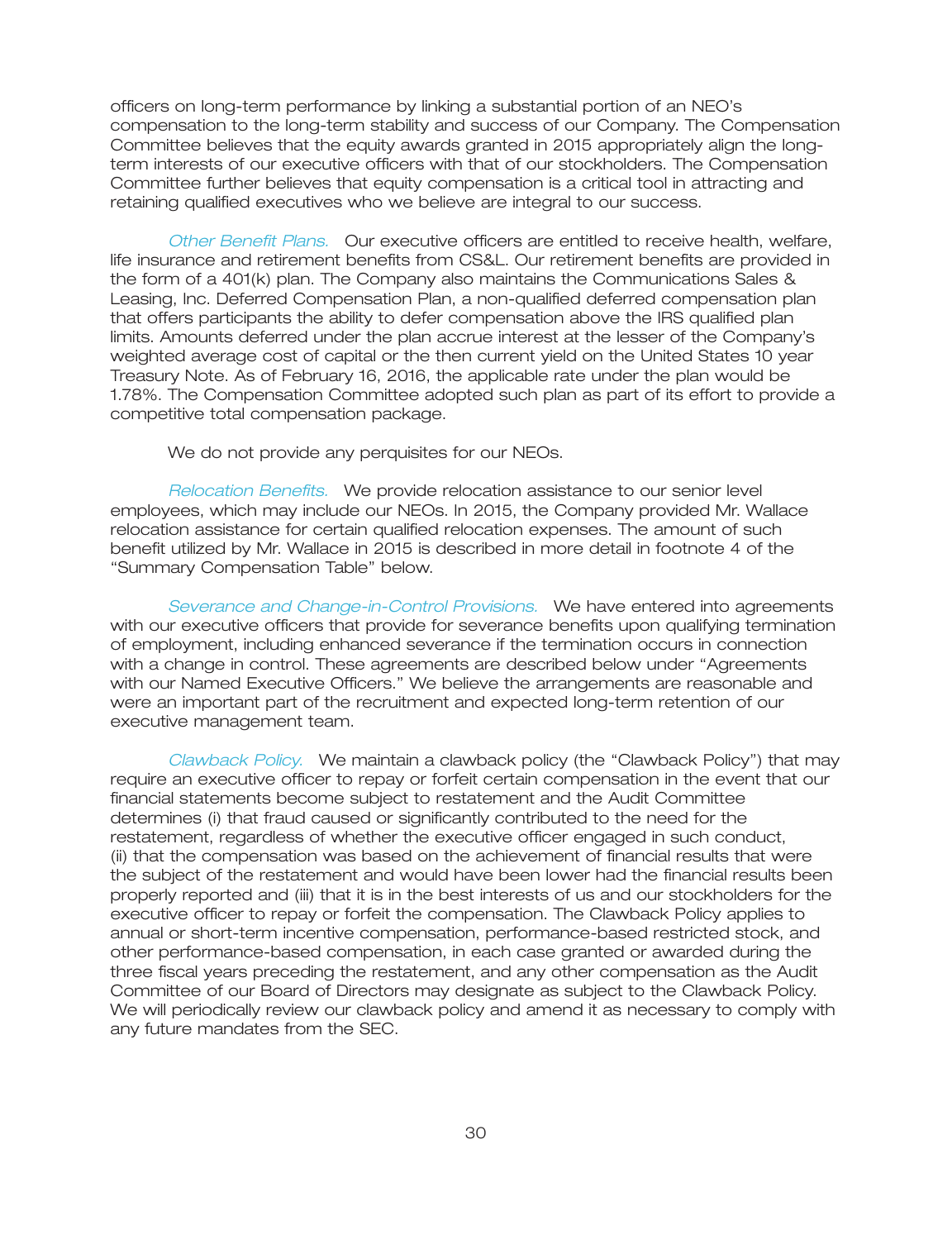#### Risk Considerations in our Overall Compensation Program

The Compensation Committee has assessed the risks that could arise from our compensation policies for all employees, including employees who are not officers, and has concluded that such policies are not reasonably likely to have a material adverse effect on us. To the extent that our compensation programs create a potential misalignment of risk incentives, the Compensation Committee believes that it has adequate compensating controls to mitigate against the potential impact of any such misalignment. These compensating controls include robust stock ownership guidelines, the Clawback Policy, capped incentive award opportunities, a three-year vesting cycle for equity-based compensation and oversight by the Compensation Committee.

#### Stock Ownership Guidelines

We believe that share ownership by our directors and senior officers helps to align their interests with our stockholders' interests. We have adopted minimum stock ownership guidelines applicable to our directors and executive officers. Directors who are not executive officers are expected to maintain beneficial ownership of shares of our common stock valued at \$500,000. Our executive officers are expected to maintain beneficial ownership of shares of our common stock with a value equal to the following:

| <b>Officer</b>                                  | <b>Ownership Level</b> |
|-------------------------------------------------|------------------------|
| Chief Executive Officer  five times base salary |                        |
|                                                 |                        |

Directors and executive officers have a transition period of four and three years, respectively, from their initial election (or from the first annual meeting of stockholders following their election) to meet the applicable ownership guidelines and, thereafter, one year (measured from the date of each annual meeting) to meet any increased ownership requirements resulting from changes in stock price, annual retainer, annual base salary, or applicable ownership levels occurring since the initial deadline. During the transition period and until the director or officer satisfies the specified ownership levels, the guidelines require that each officer and director retain 100% of the shares received, net of tax payment obligations, upon the vesting of any stock or equity awards granted to such director or officer. For the purposes of the guidelines, unvested shares or units of restricted stock are considered to be owned.

Pursuant to the stock ownership guidelines, the initial ownership guideline amount for each of our directors and executive officers will be determined at the Annual Meeting, and the directors and executive officers will have until the 2020 and 2019 annual meetings of stockholders, respectively, to meet the ownership guidelines.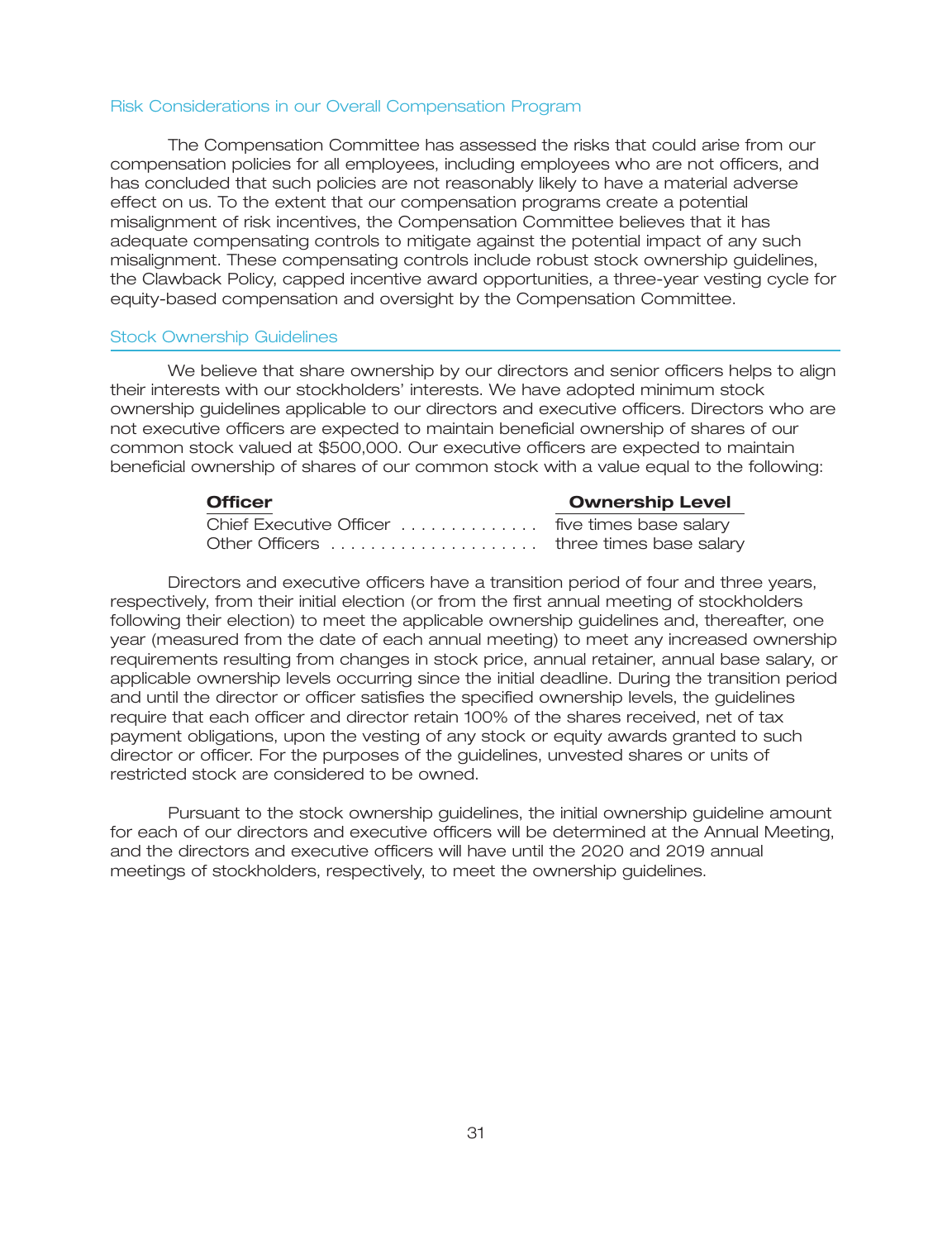### **COMPENSATION COMMITTEE REPORT ON EXECUTIVE COMPENSATION**

This report provides information concerning the Compensation Committee of the Board of Directors. The Compensation Committee's Charter is available on our website at **www.csIreit.com** under the "Investors—Corporate Governance" tab. The Compensation Committee is comprised entirely of independent directors, as defined and required by NASDAQ listing standards.

The Compensation Committee has reviewed the disclosures under the caption ''Compensation Discussion & Analysis'' contained in this Proxy Statement for the 2016 Annual Meeting of Stockholders and has discussed such disclosures with the management of CS&L. Based on such review and discussion, the Compensation Committee recommended to the CS&L Board of Directors that the ''Compensation Discussion & Analysis'' be included in CS&L's Annual Report on Form 10-K for the fiscal year ended December 31, 2015 and Proxy Statement on Schedule 14A for the 2016 Annual Meeting of Stockholders for filing with the SEC.

> Respectfully Submitted by the Compensation Committee:

Jennifer S. Banner Francis X. ("Skip") Frantz David L. Solomon, *Chair*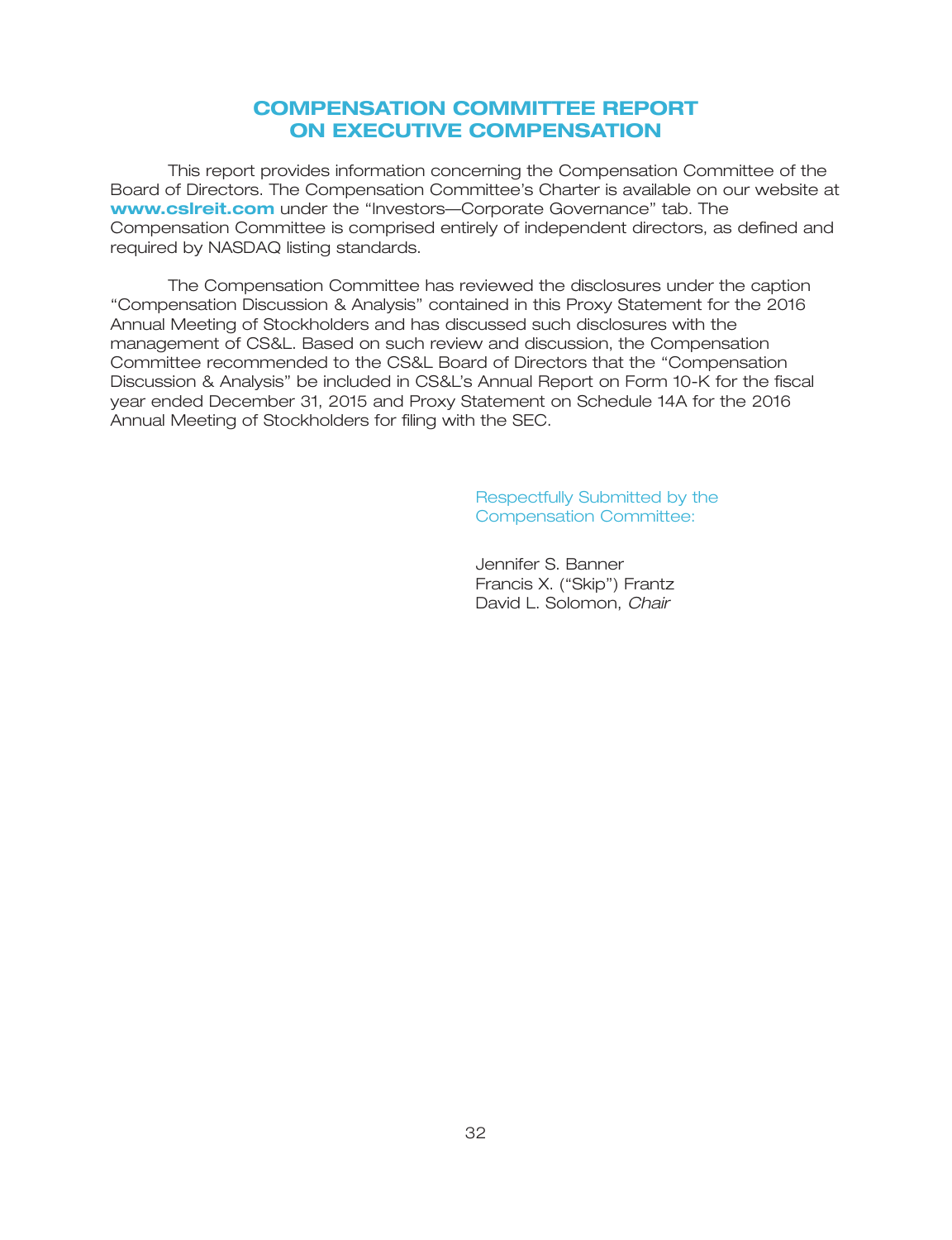### **Summary Compensation Table**

The following table shows the compensation awarded to, earned by or paid to CS&L's NEOs in fiscal year 2015.

| <b>Name and Principal</b><br>Position                                                            | Year | Salary<br>$($ \$)(1) | <b>Bonus</b><br>$($ \$)  | <b>Stock</b><br>Awards<br>(\$)(2) | Option<br>$($ \$) | Non-Equity<br>Incentive<br>Plan<br><b>Awards Compensation</b><br>$($ \$) $($ 3) | Change in<br>Pension<br>Value and<br>Nonqualified<br><b>Deferred</b><br>Compensation<br>Earnings<br>$($ \$) | <b>All Other</b><br>Compensation<br>(\$)(4) | Total<br>$($ \$) |
|--------------------------------------------------------------------------------------------------|------|----------------------|--------------------------|-----------------------------------|-------------------|---------------------------------------------------------------------------------|-------------------------------------------------------------------------------------------------------------|---------------------------------------------|------------------|
| Kenneth A. Gunderman<br>President and CEO                                                        |      | 2015 578.872         |                          | 4.740.420                         |                   | 1.050.000                                                                       |                                                                                                             | 1.571                                       | 6,370,863        |
| Mark A. Wallace<br>and and a state of<br><b>Executive Vice</b><br>President-CFO and<br>Treasurer |      | 2015 296.952         | $\overline{\phantom{0}}$ | 816,475                           |                   | 400,000                                                                         |                                                                                                             | 52.971                                      | 1,566,398        |
| Daniel L. Heard 2015 259.814<br>Executive Vice<br>President-General<br>Counsel and Secretary     |      |                      |                          | 632.106                           |                   | 350,000                                                                         |                                                                                                             | 8.860                                       | 1,250,780        |

- (1) The amounts included in this column reflect partial service during 2015 based on annual rates of base salary of \$700,000, \$400,000 and \$350,000 for Messrs. Gunderman, Wallace and Heard, respectively.
- (2) The amounts included in this column reflect the aggregate grant date fair value calculated in accordance with FASB ASC Topic 718 for restricted stock and performance-based restricted stock unit awards granted during 2015. The fair values in this column reflect the expected future cash flows of dividends and therefore dividends on unvested shares are not separately disclosed. The assumptions used in the calculation of the amounts shown are included in Note 8 to our audited consolidated financial statements, which are included in our Annual Report on Form 10-K for the fiscal year ended December 31, 2015. Additional information regarding the Sign-on Grants and the Long-Term Incentive Plan is discussed in further detail in the Compensation Discussion & Analysis under the heading ''Elements of 2015 Compensation—Equity-Based Compensation.''

The grant date fair values of performance-based restricted stock units (or PSUs) are based upon the probable levels of achievement of the performance goals related to those awards. The resulting number of PSUs that vest, if any, depends on whether we achieve the specified level of performance with respect to the performance measures tied to these awards. The grant date fair values of PSUs are reported in the table above at target payout, representing the probable outcome of performance conditions as calculated at the time of grant, which is less than the maximum possible payout. The table below shows the grant date fair values of the PSUs granted to each NEO during fiscal year 2015 at the probable payout and the maximum payout that would result if the highest levels of performance goals are achieved.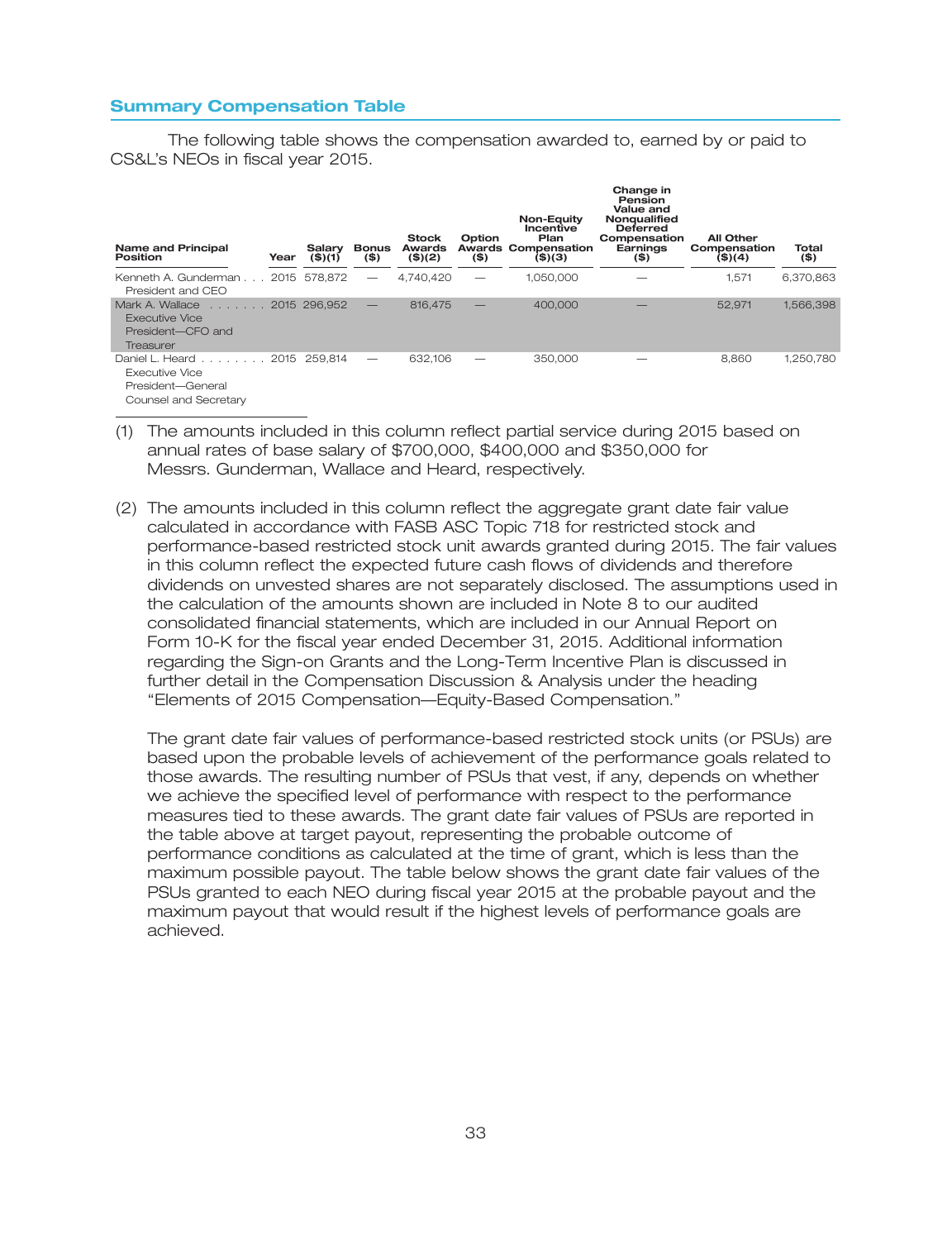| <b>Name</b>          | <b>Grant Date Fair Value of PSUs</b><br>(Probable Payout) | <b>Grant Date Fair Value of PSUs</b><br>(Maximum Payout)<br>(\$) |  |  |
|----------------------|-----------------------------------------------------------|------------------------------------------------------------------|--|--|
| Kenneth A. Gunderman | 1.034.704                                                 | 1.552.057                                                        |  |  |
| Mark A. Wallace      | 157.671                                                   | 236,507                                                          |  |  |
| Daniel L. Heard      | 137.990                                                   | 206,985                                                          |  |  |

- (3) The amounts reflect cash payments for 2015 pursuant to the Short-Term Incentive Plan. Additional information regarding the Short-Term Incentive Plan is discussed in further detail in the Compensation Discussion & Analysis under the heading ''Elements of 2015 Compensation—Short-Term Incentives.''
- (4) The amounts reflected in this column represent the sum of all other compensation received by the NEOs and are comprised of (i) company matching contributions under CS&L's 401(k) plan, (ii) imputed income for value over \$50,000 of life insurance coverage provided by CS&L, and (iii) cell phone allowances. Also included in this column for Mr. Wallace is \$38,479 in relocation and housing reimbursements and \$2,943 in commuting airfare in connection with Mr. Wallace's relocation to Little Rock, Arkansas, pursuant to the Company-provided relocation assistance package.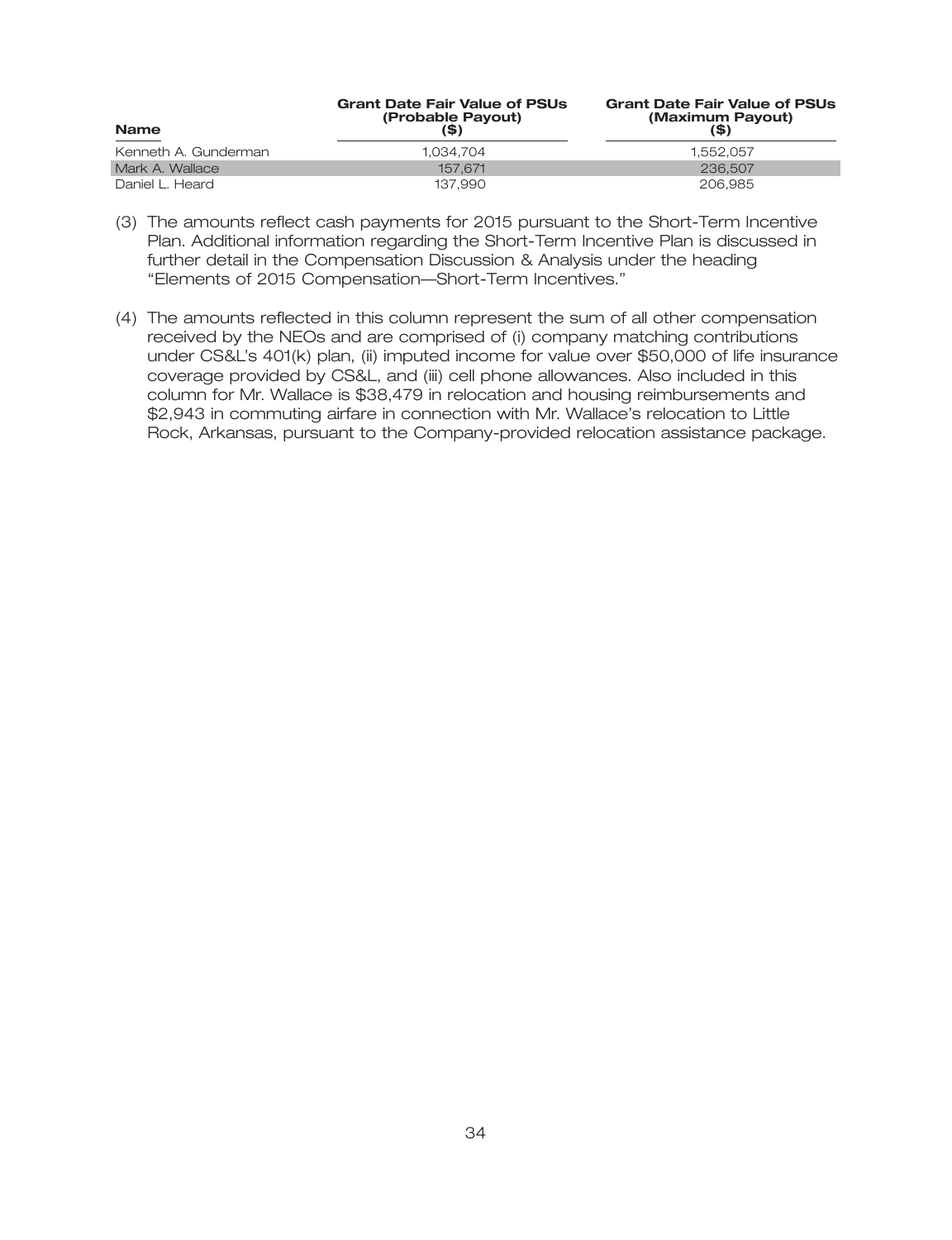### **Grants of Plan-Based Awards**

The following table shows information regarding grants of plan-based awards, including equity and non-equity incentive plans, made by CS&L during 2015 to the individuals named below.

|                         |                                          | Non-Equity Incentive Plan Awards (\$)(1) | <b>Estimated Future Payouts Under</b> |                    |                            | <b>Estimated Future Payouts Under</b> | Equity Incentive Plan Awards (#)(2) | All<br>Other<br><b>Stock</b><br>Awards:<br><b>Number</b><br>оf<br><b>Shares</b><br>of<br>Stock or | Grant<br>Date<br>Fair<br>Value of<br><b>Stock and</b>                               |
|-------------------------|------------------------------------------|------------------------------------------|---------------------------------------|--------------------|----------------------------|---------------------------------------|-------------------------------------|---------------------------------------------------------------------------------------------------|-------------------------------------------------------------------------------------|
| <b>Name</b>             | Grant<br>Date                            | <b>Threshold</b><br>$($ \$)              | <b>Target</b><br>(\$)                 | Maximum<br>$($ \$) | <b>Threshold</b><br>$($ #) | Target<br>(  # )                      | <b>Maximum</b><br>(  # )            | <b>Units</b><br>(4)(3)                                                                            | Option<br>Awards(4)                                                                 |
| Kenneth A.<br>Gunderman | 5/29/15<br>5/29/15<br>5/29/15<br>5/29/15 | 525,000                                  | 1,050,000                             | 1,575,000          | 23,710                     | 47,720                                | 71,130                              | 94,836<br>47,418                                                                                  | \$2,470,478<br>\$1,235,239<br>\$1,034,704                                           |
| Mark A.<br>Wallace      | 5/29/15<br>5/29/15<br>5/29/15<br>5/29/15 | 200,000                                  | 400,000                               | 600,000            | 3,613                      | 7,226                                 | 10,839                              | 18,064<br>7,226                                                                                   | $\mathfrak{P}$<br>470,567<br>$\mathfrak{S}$<br>188,237<br>$\mathfrak{B}$<br>157,671 |
| Daniel L.<br>Heard      | 5/29/15<br>5/29/15<br>5/29/15<br>5/29/15 | 175,000                                  | 350,000                               | 525,000            | 3,162                      | 6,324                                 | 9,486                               | 12,645<br>6,323                                                                                   | \$<br>329,402<br>\$<br>164,714<br>\$<br>137,990                                     |

(1) The amounts reported in these columns represent potential performance-based cash bonuses that our NEOs could have earned based upon the Company's achievement of (i) a threshold level of normalized AFFO for the period from April 27, 2015 to December 31, 2015 and (ii) qualitative performance-related corporate and strategic goals. For further discussion regarding these qualitative and quantitative metrics, see the information regarding the Short-Term Incentive Plan under the heading ''Elements of 2015 Compensation—Short-Term Incentives.'' Based on the Company's 2015 performance, the Compensation Committee awarded payouts to the NEOs under the Short-Term Incentive Plan at the target level, which amounts are included in the ''Non-Equity Incentive Plan Compensation'' of the Summary Compensation Table above.

- (2) The amounts reported in these columns represent potential share payouts with respect to PSU awards that were made in connection with 2015 annual equity grant program under the Equity Incentive Plan. PSUs awards will vest, if at all, at the end of the three-year performance period based on the Company's achievement of metrics related to relative total stockholder return (''TSR'') over a three-year period ending April 27, 2018. Threshold, target or maximum performance will result in the NEOs earning 50%, 100% or 150% of the target number of the PSUs, respectively.
- (3) CS&L did not grant options during 2015.
- (4) The amounts included in this column reflect the aggregate grant date fair value calculated in accordance with FASB ASC Topic 718 for restricted stock and performance-based restricted stock unit awards granted during 2015 pursuant to the Long-Term Incentive Plan. The fair values in this column reflect the expected future cash flows of dividends and therefore dividends on unvested shares are not separately disclosed. The assumptions used in the calculation of the amounts shown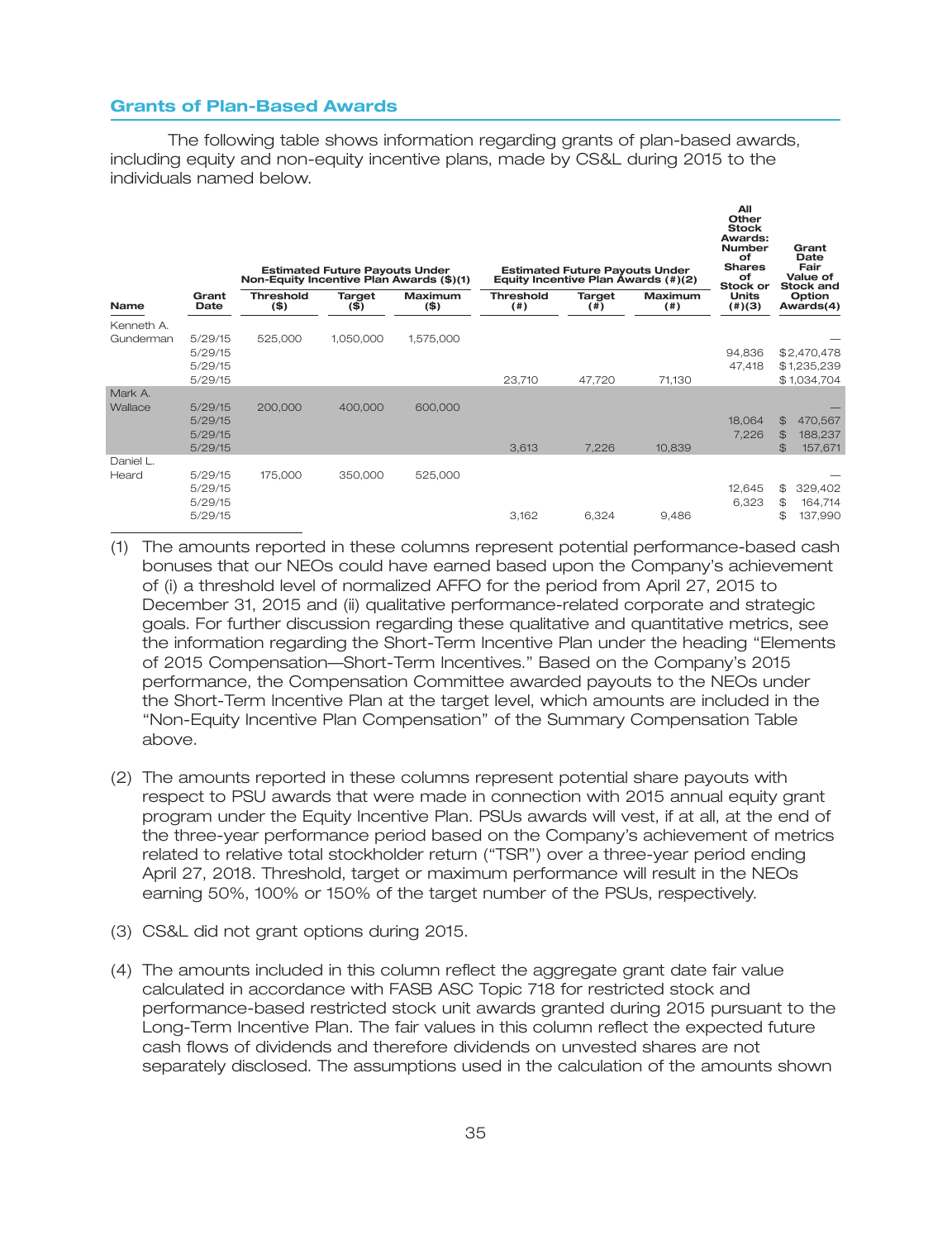are included in Note 8 to our audited consolidated financial statements, which are included in our Annual Report on Form 10-K for the fiscal year ended December 31, 2015. Additional information regarding the Long-Term Incentive Plan is discussed in further detail in the Compensation Discussion & Analysis under the heading ''Elements of 2015 Compensation—Equity-Based Compensation.''

### **Outstanding Equity Awards at Fiscal Year-End**

The following table shows information regarding outstanding awards held by the individuals named below as of December 31, 2015. All awards represent grants of restricted stock or units pursuant to the Long-Term Incentive Plan.

|                      | <b>Stock Awards (1)</b>                                                           |                                                                                                       |                                                                                                                                                                   |                                                                                                                                                                                                          |  |  |
|----------------------|-----------------------------------------------------------------------------------|-------------------------------------------------------------------------------------------------------|-------------------------------------------------------------------------------------------------------------------------------------------------------------------|----------------------------------------------------------------------------------------------------------------------------------------------------------------------------------------------------------|--|--|
| <b>Name</b>          | Number of Shares or<br>Units of<br><b>Stock That Have Not</b><br>Vested $(\#)(2)$ | <b>Market Value of</b><br><b>Shares or Units of</b><br><b>Stock That Have</b><br>Not Vested $(\$)(3)$ | <b>Equity Incentive</b><br>Plan Awards:<br>Number of<br>Unearned<br><b>Shares, Units or</b><br><b>Other Rights</b><br>That<br><b>Have Not</b><br>Vested $(\#)(4)$ | <b>Equity</b><br>Incentive<br><b>Plan Awards:</b><br>Market or<br><b>Payout Value of</b><br>Unearned<br><b>Shares, Units</b><br>or<br><b>Other Rights</b><br>That<br><b>Have Not</b><br>Vested $(\$)(3)$ |  |  |
| Kenneth A. Gunderman | 142,254                                                                           | \$2,658,727                                                                                           | 23,710                                                                                                                                                            | \$443,140                                                                                                                                                                                                |  |  |
| Mark A. Wallace      | 25,290                                                                            | 472.670<br>$\mathbb{S}$                                                                               | 3.613                                                                                                                                                             | \$67,527                                                                                                                                                                                                 |  |  |
| Daniel L. Heard      | 18,968                                                                            | 354.512<br>\$                                                                                         | 3.162                                                                                                                                                             | \$59,098                                                                                                                                                                                                 |  |  |

(1) CS&L has not granted stock options and therefore no options were outstanding at December 31, 2015.

(2) The following table sets forth the vesting schedule of the shares reported in this column for each Named Executive Officer, which shares are subject to time-based vesting only and do not require the achievement of any corporate or individual performance targets to vest:

| <b>Named Executive Officer</b> |                      |                        |                 |  |  |
|--------------------------------|----------------------|------------------------|-----------------|--|--|
| <b>Vesting Date</b>            | Kenneth A. Gunderman | <b>Mark A. Wallace</b> | Daniel L. Heard |  |  |
| 3/31/2016                      | 15,806               | 2.409                  | 2,108           |  |  |
| 3/31/2017                      | 15,806               | 2.408                  | 2.107           |  |  |
| 3/31/2018                      | 15,806               | 20.473                 | 14.753          |  |  |
| 4/24/2018                      | 94.836               |                        |                 |  |  |

- (3) This value was determined by multiplying the number of unvested shares or units by the closing price of our common stock as reported on NASDAQ on December 31, 2015, which was \$18.69.
- (4) The amounts shown in this column represent outstanding and unvested awards of PSUs (at threshold) scheduled to vest, if at all, based on the Company's achievement of metrics related to relative TSR over a three-year period ending April 27, 2018. In measuring our relative TSR, 50% is weighted to our performance against the MSCI US REIT Index (measured in basis points), and 50% is weighted to our performance against the Peer Group (measured by percentile ranking), as further discussed in the Compensation Discussion & Analysis under the heading ''Elements of 2015 Compensation—Equity-Based Compensation.''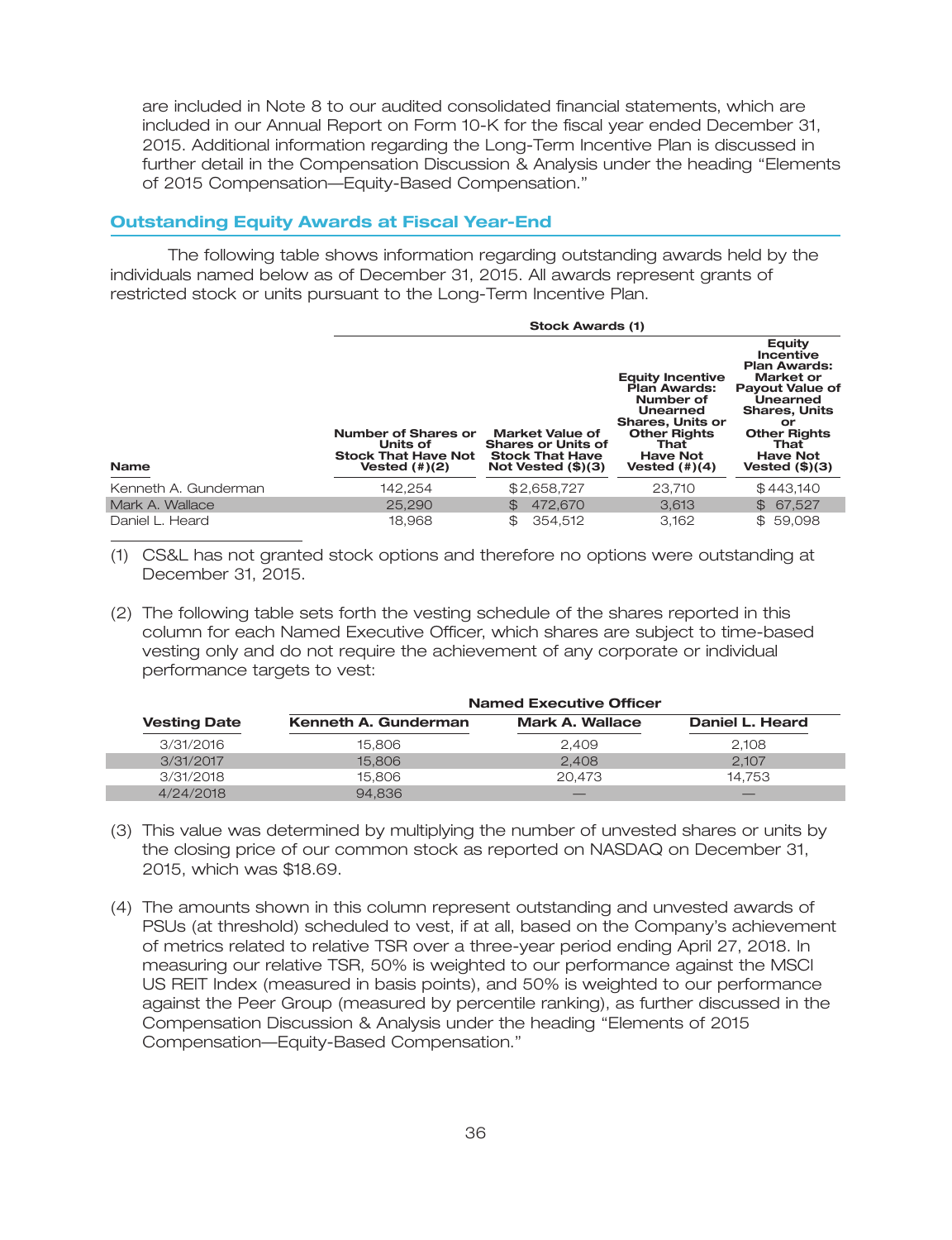### **Options Exercises and Stock Vested**

No equity-based awards vested during 2015. CS&L has not granted stock options and therefore no option exercises occurred during 2015.

### **Non-Qualified Deferred Compensation**

|                      | <b>Executive</b><br><b>Contributions in</b><br><b>Last Fiscal Year</b><br>$($ \$)(1) | <b>CS&amp;L</b><br><b>Contributions</b><br>in Last Fiscal<br>Year<br>(\$) | Aggregate<br>Earnings in<br>Last Fiscal<br>Year (\$)(2) | Aggregate<br>Withdrawals/<br>Distributions (\$) | Aggregate<br><b>Balance</b><br>at<br>Last<br><b>Fiscal</b><br>Year-End<br>(\$) |
|----------------------|--------------------------------------------------------------------------------------|---------------------------------------------------------------------------|---------------------------------------------------------|-------------------------------------------------|--------------------------------------------------------------------------------|
| Kenneth A. Gunderman | 21.538                                                                               |                                                                           | 597                                                     |                                                 | 22,135                                                                         |
| Mark A. Wallace      |                                                                                      |                                                                           |                                                         |                                                 |                                                                                |
| Daniel L. Heard      | 10.481                                                                               |                                                                           | 290                                                     |                                                 | 10.771                                                                         |

(1) Amounts included in this column are included in the ''Salary'' column of the Summary Compensation Table.

(2) There were no ''above-market earnings'' for 2015 and therefore none of these amounts were included in the Summary Compensation Table.

On August 10, 2015, the Compensation Committee adopted the Communications Sales & Leasing, Inc. Deferred Compensation Plan (the ''Plan''). The Compensation Committee, as administrator of the Plan, has the right to alter, amend or terminate the Plan at any time in its discretion so long as the amendment or termination does not divest any accrued benefit that has already vested under the Plan. The Plan permits eligible employees, including the Company's Named Executive Officers, to defer payment of up to 75% of their base salary and 90% of their annual bonuses and other cash compensation. Company contributions may be made to the Plan in amounts and subject to conditions determined by the Compensation Committee. Each participant's account is credited annually with interest at a rate equal to the lesser of (i) the Company's Weighted Average Cost of Debt (as defined in the Plan) or (ii) the then current yield on the United States 10-year Treasury Note as quoted in *The Wall Street Journal* for the last business day of the previous calendar year. Unless otherwise determined by the Compensation Committee, a participant's interest in Company contributions will vest 100% after three years of service, or, if earlier, upon the employee's death or disability, upon a Change in Control (as defined in the Plan) or if the Plan is terminated. Each participant's elective deferrals will at all times be 100% vested. Each participant may elect to have his or her deferred amounts distributed at such time as the participant may specify, upon the participant's separation from service, upon a Change in Control or upon the participant's death or disability. In each case, the amount will be paid in a single lump-sum payment except where the Plan permits the participant to elect to receive such payment in annual installments not to exceed, in any case, five years.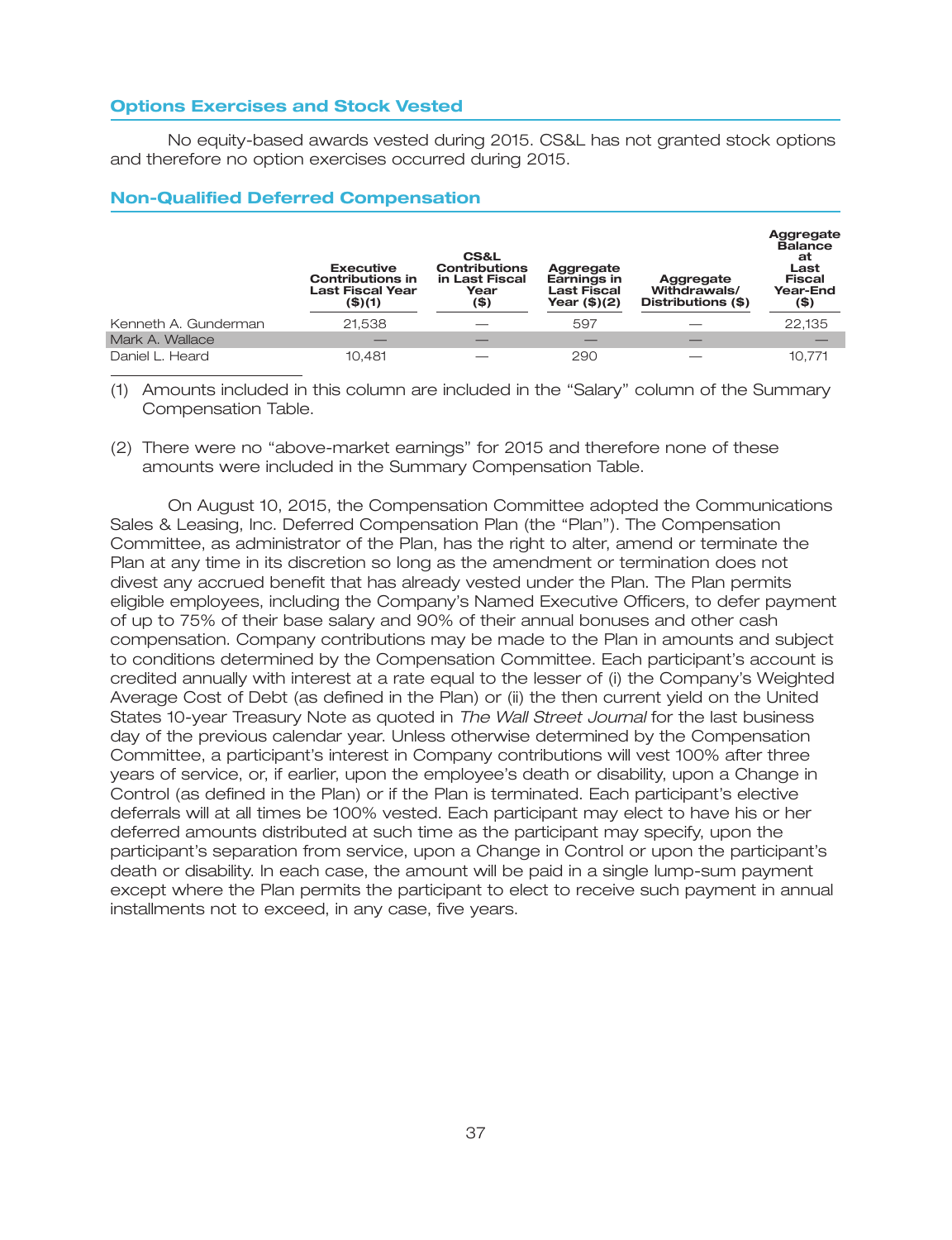### **Agreements with Our Named Executive Officers**

#### *Employment Agreement with Kenneth Gunderman*

Effective as of February 12, 2015, we entered into an Employment Agreement with Kenneth Gunderman (the ''Employment Agreement'') pursuant to which Mr. Gunderman serves as our Chief Executive Officer and President and as a member of our Board of Directors. The original term of the Employment Agreement runs through December 31, 2018, unless earlier terminated, and it will automatically renew for successive one-year intervals after 2018 unless either party gives the other at least 90 days' notice. The Employment Agreement provides Mr. Gunderman a base salary of no less than \$700,000 per year (subject to periodic review and increase) and provides further that he is eligible to participate in any annual compensation plans as may be implemented with a target bonus equal to 150% of his then base salary. The target bonus may be increased to 200% of the then base salary at the discretion of the Compensation Committee.

Pursuant to the Employment Agreement, following the consummation of the Spin-Off, we granted Mr. Gunderman a time-based restricted stock award with a grant date value of \$2,625,000, which will vest in full on the third anniversary of the Spin-Off. Additionally, we granted Mr. Gunderman restricted stock with a grant date value of \$2,625,000; which consisted of 50% performance-based restricted stock units and 50% time-based restricted stock vesting in three equal installments on March 31 of each year, beginning on March 31, 2016. Mr. Gunderman is further entitled to receive health, welfare and retirement benefits from CS&L.

The Employment Agreement provides that should Mr. Gunderman's employment be terminated during the term of the Employment Agreement by his death or disability, by the Company for ''cause'' (as defined in the Employment Agreement) or by Mr. Gunderman without ''good reason'' (as defined in the Employment Agreement), then we will pay to Mr. Gunderman his base salary and any accrued vacation pay through the date of termination and any amount payable under any incentive compensation plan with respect to the measuring period ending immediately prior to the measuring period during which the termination occurs, in each case to the extent not already paid.

In the event we terminate Mr. Gunderman's employment during the term of the Employment Agreement without cause or Mr. Gunderman terminates his employment for good reason, then we will pay to Mr. Gunderman a lump-sum severance benefit equal to two times his annual base salary (in addition to any other amounts already due and owing).

Additionally, if Mr. Gunderman is terminated without cause or he terminates his employment with CS&L for good reason, in each case within two years of a ''change in control'' of CS&L (as defined in the Employment Agreement), then we will pay to Mr. Gunderman, in a lump sum, the following amounts (in addition to any other amounts already due and owing): (i) a pro rata annual bonus for the year of termination at target;  $(iii)$  a severance benefit equal to two times the sum of  $(x)$  the higher of his annual base salary in effect prior to the change in control or his annual base salary in effect prior to his termination and (y) the higher of his annual target bonus in effect prior to the change in control or his target annual bonus in effect prior to his termination; and (iii) an amount equivalent to the cost of two years' health and dental insurance continuation. No severance payable following a change in control is subject to gross-up for golden parachute excise taxes, and the severance payable to Mr. Gunderman will be reduced to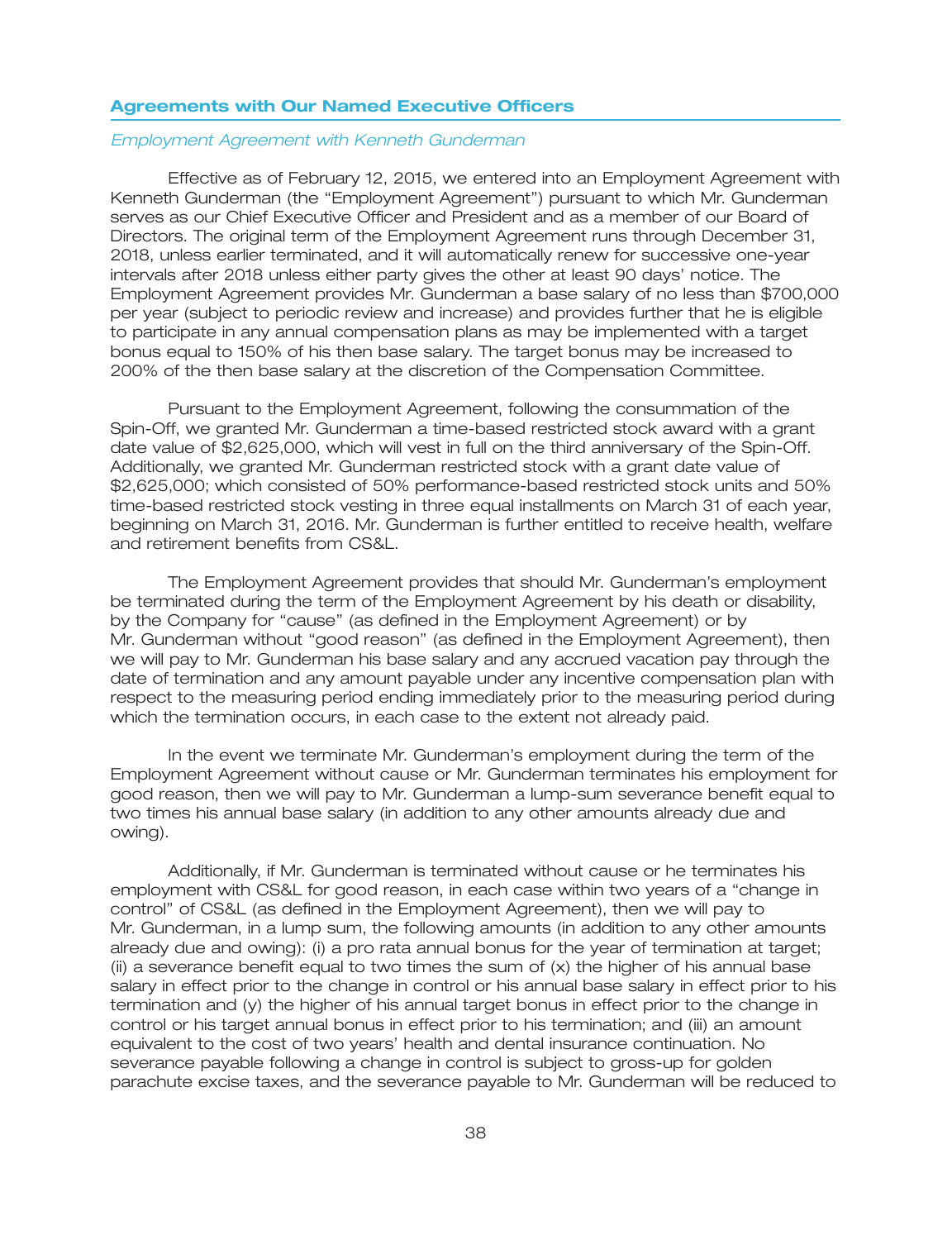the amount that is not subject to such taxes if doing so would result in a greater after-tax payment to him. In any event, any severance payable to Mr. Gunderman will be subject to his execution of a release of claims, and the Employment Agreement also imposes one-year post termination noncompetition/nonsolicitation obligations.

### *Severance Agreements with Mark A. Wallace and Daniel L. Heard*

We have entered into a Severance Agreement with each of Mr. Wallace and Mr. Heard, the term of which continues until the earliest of (i) prior to a change in control, the date of termination determined in accordance with the Severance Agreement or June 1, 2018, or (ii) after a change in control, the Company's performance of its obligations under the Severance Agreement if a payment trigger has occurred or the expiration of the period for a payment trigger to occur if such expiration occurs after June 1, 2018.

The Severance Agreement provides that should the executive officer's employment be terminated: (i) whether due to his death or disability, by the Company for cause, or by him with or without good reason, the Company must pay to the executive officer his base salary and any accrued vacation pay through the date of termination in a lump sum within 30 days, to the extent not already paid; or (ii) by the Company without cause and such termination does not occur at the same time or within two years following a change in control of the Company, the Company must pay, in lieu of any other post-termination benefits, (x) the executive officer's annual base salary and any accrued vacation pay through the date of termination in a lump sum within 30 days, to the extent not already paid, and (y) an amount no less than his annual base salary in effect on the date of termination in equal installments over a period of one year.

Should the executive officer's employment be terminated by the Company without cause or by him with good reason and such termination occurs at the same time as or within two years following a change in control of the Company, the Company must pay to the executive officer the following:

- his base salary and any accrued vacation pay through the date of termination;
- any incentive compensation that has been awarded to him for the completed fiscal year or other completed measuring period prior to the date of termination but not yet paid to him;
- an amount equal to the annual incentive target in effect prior to the payment trigger pro-rated through the date of termination, reduced by any amount paid or payable for the fiscal year during which the date of termination occurs;
- an amount equal to two times the sum of: (x) the higher of (1) his annual base salary immediately prior to the change in control and (2) his annual base salary in effect immediately prior to the payment trigger and (y) the higher of (1) his annual incentive target in effect immediately prior to the change in control and (2) his annual incentive target in effect immediately prior to the payment trigger;
- his health and dental insurance benefits for 24 months; and
- certain outplacement services.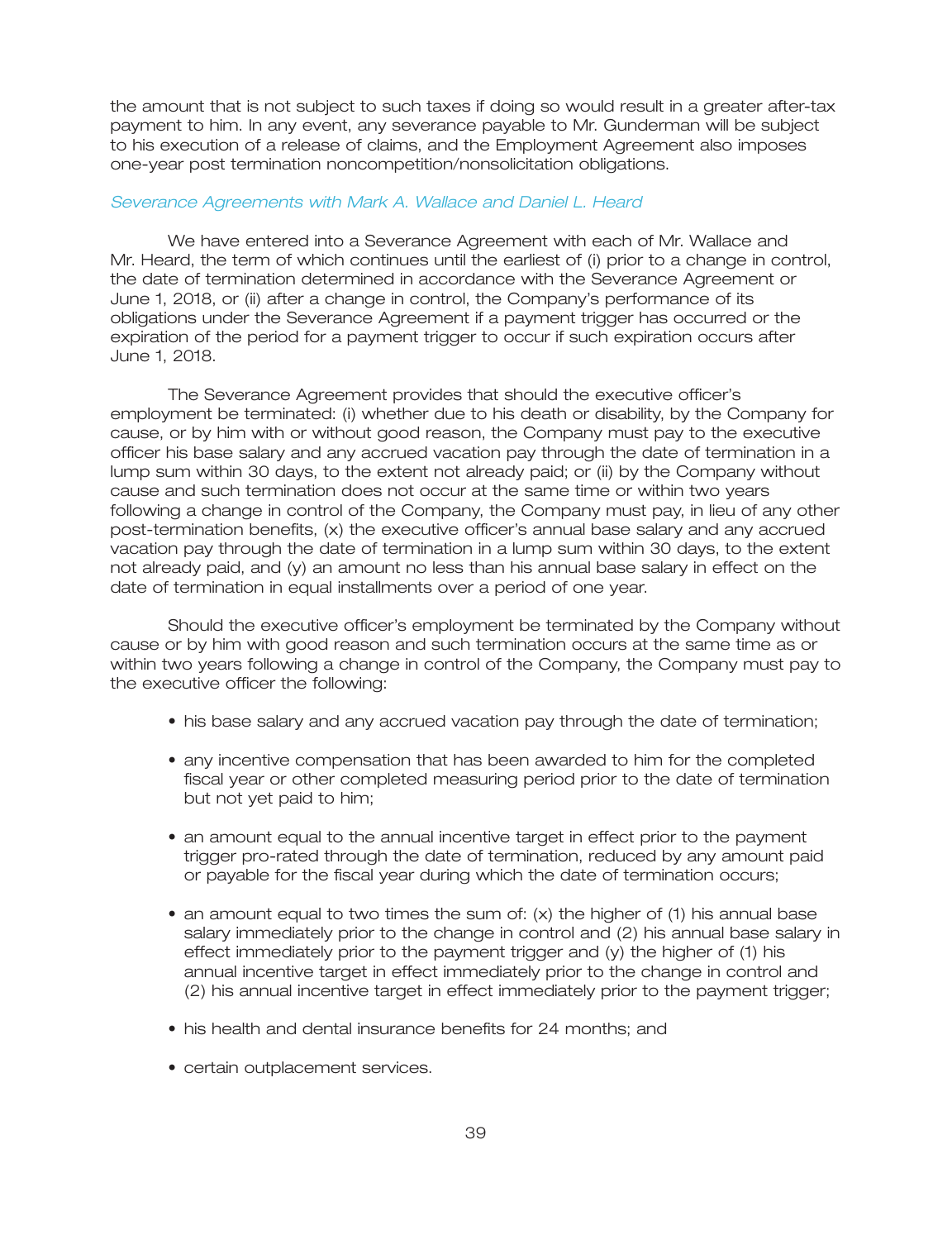The Company will pay or provide the foregoing in the manner set forth in the Severance Agreement. In the event that certain payments or benefits under the Severance Agreement would be subject to an excise tax under Section 4999 of the Internal Revenue Code, as amended, then such payments or benefits may be reduced in the manner set forth in the Severance Agreement.

The Company is only obligated to pay or provide, or continue to pay and provide, benefits in the event of a payment trigger to the extent that the executive officer executes a waiver and release in the form set forth in the Severance Agreement and otherwise remains in compliance with certain covenants set forth therein. The Severance Agreement includes one-year post-termination non-disclosure, non-compete and non-interference covenants.

### **Potential Payments upon Termination or Change in Control**

As discussed in the section above titled ''Agreements with Our Named Executive Officers,'' the Company is required to pay or provide certain compensation and benefits to each of its NEOs in the event of certain terminations of employment or a change in control of the Company. In addition to such compensation and benefits, each NEO's outstanding equity awards are subject to accelerated vesting in the event the NEO is terminated. In the event that an NEO is terminated without Cause (as defined in the Long-Term Incentive Plan), terminates his employment for Good Reason (as defined in the Long-Term Incentive Plan) or experiences a Company-approved retirement (as determined in the sole discretion of the Compensation Committee), a pro-rated portion of unvested restricted stock held by the NEO would vest based on the date of termination. In addition, unvested PSUs held by the NEO would remain eligible to vest subject to achievement of the relevant performance criteria, subject to the Compensation Committee's ability to determine, in its sole discretion, whether the NEO would be entitled to the full number of shares to which the NEO would have been entitled had such termination not occurred or a pro-rated portion of such shares based on the NEO's date of termination. In the event that a NEO dies or becomes permanently disabled (as determined by the Compensation Committee) or is terminated without Cause or terminates his employment for Good Reason within two years of a Change in Control of CS&L (as defined in the Long-Term Incentive Plan), all unvested restricted stock and PSUs will vest in full.

The following tables describe estimated amounts of compensation and benefits that could be payable to each NEO upon certain terminations or a change in control. All amounts assume the NEOs terminated employment as of December 31, 2015. The actual amounts that would be paid to each NEO upon termination of employment or a change in control can only be determined at the time the actual triggering event occurs. The estimated amounts of compensation and benefits described below are in addition to the benefits to which the NEOs would be entitled to receive upon termination of employment generally under the retirement plan described in the section above titled ''Other Benefit Plans.'' This section identifies and quantifies the extent to which those retirement benefits are enhanced or accelerated upon the triggering events described below.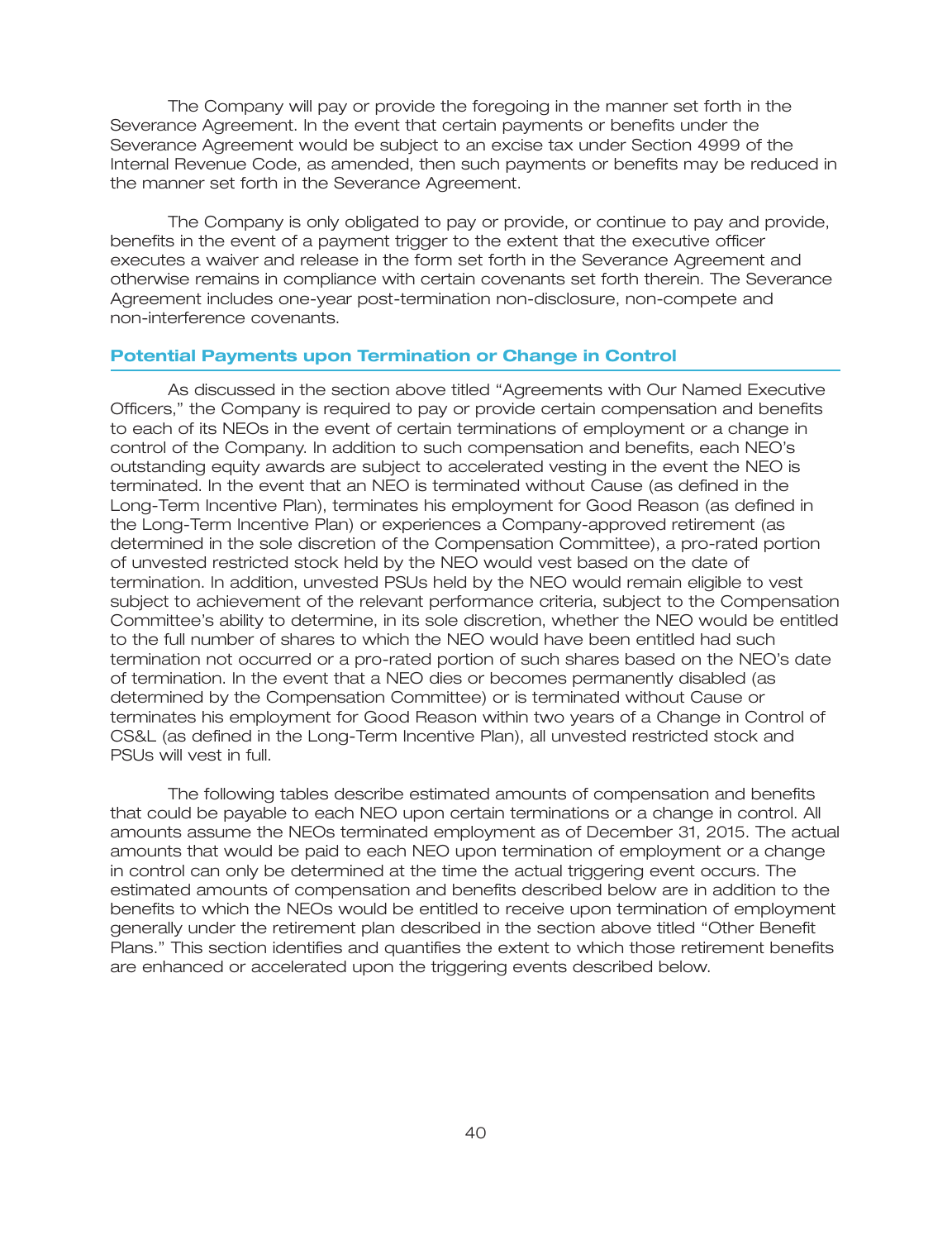### *Kenneth A. Gunderman*

The following table shows the potential payments upon a hypothetical termination or change in control of the Company effective as of December 31, 2015 for Kenneth A. Gunderman, our President and Chief Executive Officer.

| <b>Type of</b><br>Payment                                       | Company-<br>Approved<br><b>Retirement</b> | Termination<br>without<br><b>Cause or</b><br><b>Resignation</b><br>for Good<br>Reason<br>other than<br>a Change in<br>Control | <b>Voluntary</b><br><b>Termination</b><br>without<br>Good<br>Reason or<br><b>Termination</b><br>for Cause | Change in<br>Control<br>with no<br><b>Termination</b> | <b>Termination</b><br>without<br>Cause or<br><b>Resignation</b><br>for Good<br>Reason<br>following a<br>Change in<br>Control | Death or<br><b>Disability</b> |
|-----------------------------------------------------------------|-------------------------------------------|-------------------------------------------------------------------------------------------------------------------------------|-----------------------------------------------------------------------------------------------------------|-------------------------------------------------------|------------------------------------------------------------------------------------------------------------------------------|-------------------------------|
| Severance                                                       | \$0                                       | \$1,400,000                                                                                                                   | \$0                                                                                                       | \$0                                                   | \$4,550,000                                                                                                                  | \$0                           |
| Accelerated<br>Vesting of<br>Restricted<br>Stock <sup>(1)</sup> | \$714,903                                 | \$714,903                                                                                                                     | \$0                                                                                                       | \$0                                                   | \$2,568,727                                                                                                                  | \$2,568,727                   |
| Accelerated<br>Vesting of<br>PSU <sub>s(1)</sub>                | $$195,556^{(2)}$                          | $$195.556^{(2)}$                                                                                                              | \$0                                                                                                       | \$0                                                   | \$977,783                                                                                                                    | \$977,783                     |
| Healthcare                                                      |                                           |                                                                                                                               |                                                                                                           |                                                       |                                                                                                                              |                               |
| continuation                                                    | \$0                                       | \$0                                                                                                                           | \$0                                                                                                       | \$0                                                   | \$22,560                                                                                                                     | \$0                           |
| Total                                                           | \$910,459                                 | \$2,310,459                                                                                                                   | \$0                                                                                                       | \$0                                                   | \$8,119,070                                                                                                                  | \$3,546,510                   |

(1) The value of the accelerated vesting of restricted stock and PSUs is based on the closing price of our common stock as reported on NASDAQ on December 31, 2015, which was \$18.69.

(2) PSUs will remain eligible to vest subject to achievement of the relevant performance criteria, subject to the Compensation Committee's ability to determine, in its sole discretion, whether the NEO receives (i) the full number of shares to which the NEO would have been entitled had such termination not occurred, or (ii) a pro-rated portion of such shares based on the NEO's date of termination. This amount assumes the Compensation Committee elected to accelerate vesting at the target level on a pro-rated basis as of December 31, 2015. Holders of PSUs also accrue a dividend equivalent for dividends declared on the Company's common stock during the life of the award that is paid in cash when underlying PSUs vest, and this amount includes a cash amount equal to the accrued dividends payable upon the vesting of the underlying PSUs.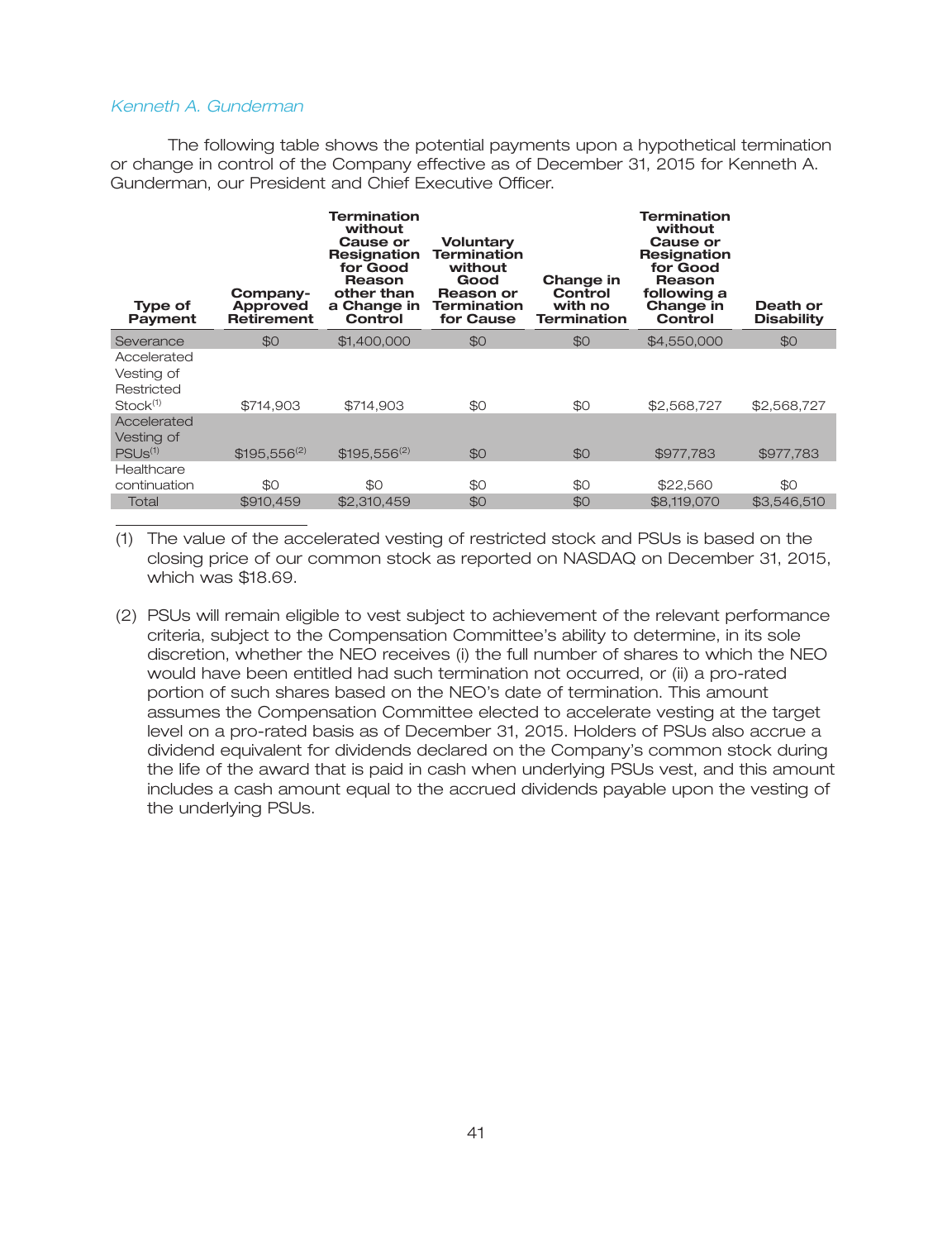### *Mark A. Wallace*

The following table shows the potential payments upon a hypothetical termination or change in control of the Company effective as of December 31, 2015 for Mark A. Wallace, our Executive Vice President—Chief Financial Officer and Treasurer.

**Termination**

| <b>Type of</b><br><b>Payment</b>                                  | Voluntary<br><b>Termination</b><br>with Good<br><b>Reason or</b><br>Company-<br>Approved<br><b>Retirement</b> | Termination<br>without<br>Cause<br>other than<br>following a<br>Change in<br><b>Control</b> | Voluntary<br><b>Termination</b><br>without<br>Good<br>Reason or<br>Termination<br>for Cause | Change in<br>Control<br>with no<br><b>Termination</b> | 151 1111 1810 1<br>without<br>Cause or<br><b>Resignation</b><br>for Good<br>Reason<br>following a<br>Change in<br>Control | Death or<br><b>Disability</b> |
|-------------------------------------------------------------------|---------------------------------------------------------------------------------------------------------------|---------------------------------------------------------------------------------------------|---------------------------------------------------------------------------------------------|-------------------------------------------------------|---------------------------------------------------------------------------------------------------------------------------|-------------------------------|
| Severance                                                         | \$0                                                                                                           | \$400,000                                                                                   | \$0                                                                                         | \$0                                                   | \$2,000,000                                                                                                               | \$0                           |
| Accelerated<br>Vesting of<br>Restricted<br>$Stock$ <sup>(1)</sup> | \$122,457                                                                                                     | \$122,457                                                                                   | \$0                                                                                         | \$0                                                   | \$472,670                                                                                                                 | \$472,670                     |
| Accelerated<br>Vesting of<br>PSUS <sup>(1)</sup>                  | $$29.612^{(2)}$                                                                                               | $$29.612^{(2)}$                                                                             | \$0                                                                                         | \$0                                                   | \$135,054                                                                                                                 | \$135,054                     |
| Outplacement                                                      |                                                                                                               |                                                                                             |                                                                                             |                                                       |                                                                                                                           |                               |
| Services                                                          | \$0                                                                                                           | \$0                                                                                         | \$0                                                                                         | \$0                                                   | \$25,000                                                                                                                  | \$0                           |
| Healthcare<br>continuation                                        | \$0                                                                                                           | \$0                                                                                         | \$0                                                                                         | \$0                                                   | \$22,560                                                                                                                  | \$0                           |
| Total                                                             | \$152,069                                                                                                     | \$552,069                                                                                   | \$0                                                                                         | \$0                                                   | \$2,655,284                                                                                                               | \$607,724                     |

(1) The value of the accelerated vesting of restricted stock and PSUs is based on the closing price of our common stock as reported on NASDAQ on December 31, 2015, which was \$18.69.

(2) PSUs will remain eligible to vest subject to achievement of the relevant performance criteria, subject to the Compensation Committee's ability to determine, in its sole discretion, whether the NEO receives (i) the full number of shares to which the NEO would have been entitled had such termination not occurred, or (ii) a pro-rated portion of such shares based on the NEO's date of termination. This amount assumes the Compensation Committee elected to accelerate vesting at the target level on a pro-rated basis as of December 31, 2015. Holders of PSUs also accrue a dividend equivalent for dividends declared on the Company's common stock during the life of the award that is paid in cash when underlying PSUs vest, and this amount includes a cash amount equal to the accrued dividends payable upon the vesting of the underlying PSUs.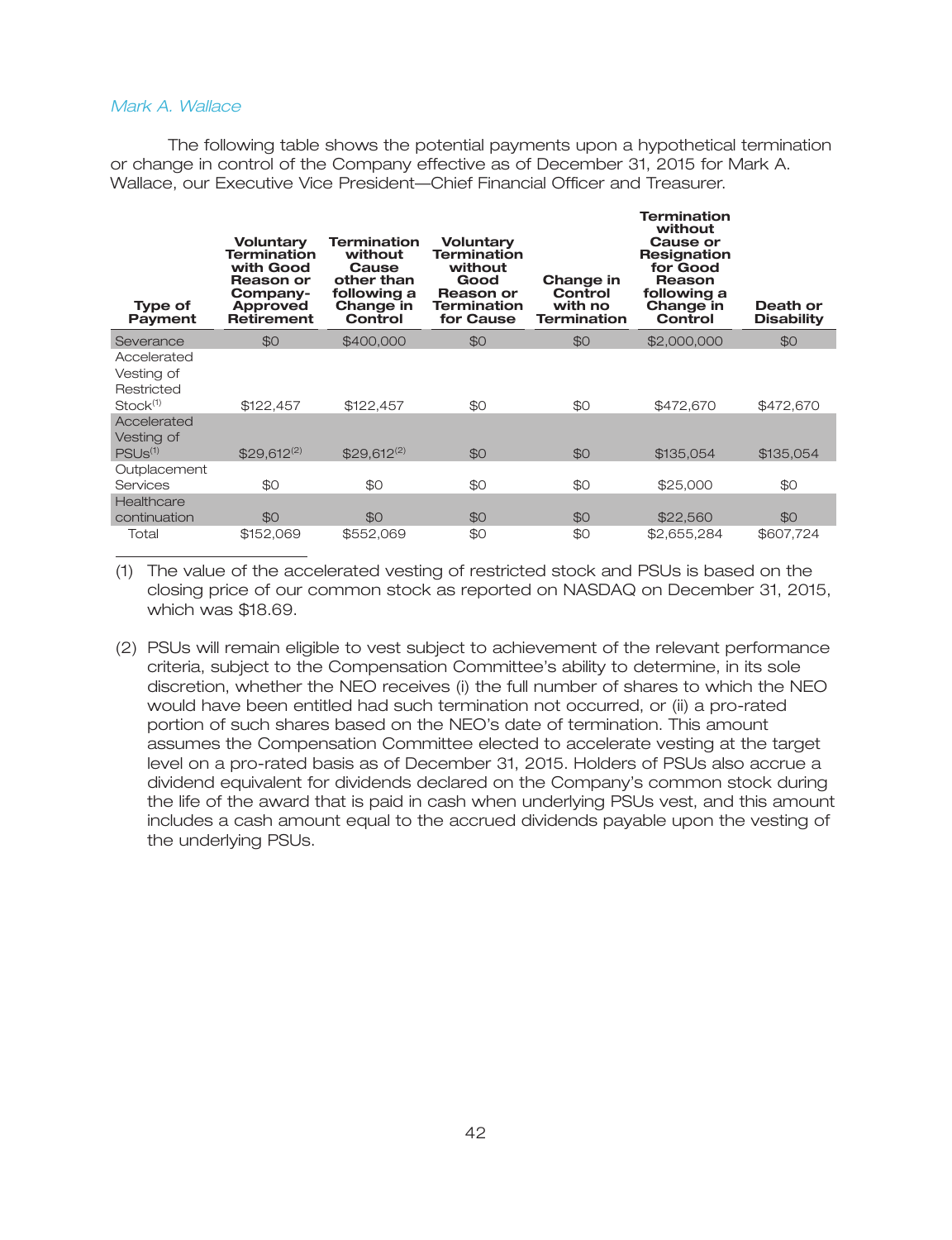### *Daniel L. Heard*

The following table shows the potential payments upon a hypothetical termination or change in control of the Company effective as of December 31, 2015 for Daniel L. Heard, our Executive Vice President—General Counsel and Secretary.

| <b>Type of</b><br><b>Payment</b>                                | <b>Voluntary</b><br><b>Termination</b><br>with Good<br><b>Reason or</b><br>Company-<br><b>Approved</b><br><b>Retirement</b> | <b>Termination</b><br>without<br>Cause<br>other than<br>following a<br>Change in<br>Control | <b>Voluntary</b><br><b>Termination</b><br>without<br>Good<br><b>Reason or</b><br><b>Termination</b><br>for Cause | Change in<br>Control<br>with no<br><b>Termination</b> | <b>Termination</b><br>without<br>Cause or<br><b>Resignation</b><br>for Good<br>Reason<br>following a<br>Change in<br>Control | Death or<br><b>Disability</b> |
|-----------------------------------------------------------------|-----------------------------------------------------------------------------------------------------------------------------|---------------------------------------------------------------------------------------------|------------------------------------------------------------------------------------------------------------------|-------------------------------------------------------|------------------------------------------------------------------------------------------------------------------------------|-------------------------------|
| Severance                                                       | \$0                                                                                                                         | \$350,000                                                                                   | \$0                                                                                                              | \$0                                                   | \$1,750,000                                                                                                                  | \$0                           |
| Accelerated<br>Vesting of<br>Restricted<br>Stock <sup>(1)</sup> | \$95,334                                                                                                                    | \$95,334                                                                                    | \$0                                                                                                              | \$0                                                   | \$354,512                                                                                                                    | \$354,512                     |
| Accelerated<br>Vesting of<br>PSUS <sup>(1)</sup>                | $$25,916^{(2)}$                                                                                                             | $$25,916^{(2)}$                                                                             | \$0                                                                                                              | \$0                                                   | \$118,196                                                                                                                    | \$118,196                     |
| Outplacement<br>Services                                        | \$0                                                                                                                         | \$0                                                                                         | \$0                                                                                                              | \$0                                                   | \$25,000                                                                                                                     | \$0                           |
| Healthcare<br>continuation                                      | \$0                                                                                                                         | \$0                                                                                         | \$0                                                                                                              | \$0                                                   | \$25,608                                                                                                                     | \$0                           |
| Total                                                           | \$121,250                                                                                                                   | \$471,250                                                                                   | \$0                                                                                                              | \$0                                                   | \$2,273,316                                                                                                                  | \$472,708                     |

(1) The value of the accelerated vesting of restricted stock and PSUs is based on the closing price of our common stock as reported on NASDAQ on December 31, 2015, which was \$18.69.

(2) PSUs will remain eligible to vest subject to achievement of the relevant performance criteria, subject to the Compensation Committee's ability to determine, in its sole discretion, whether the NEO receives (i) the full number of shares to which the NEO would have been entitled had such termination not occurred, or (ii) a pro-rated portion of such shares based on the NEO's date of termination. This amount assumes the Compensation Committee elected to accelerate vesting at the target level on a pro-rated basis as of December 31, 2015. Holders of PSUs also accrue a dividend equivalent for dividends declared on the Company's common stock during the life of the award that is paid in cash when underlying PSUs vest, and this amount includes a cash amount equal to the accrued dividends payable upon the vesting of the underlying PSUs.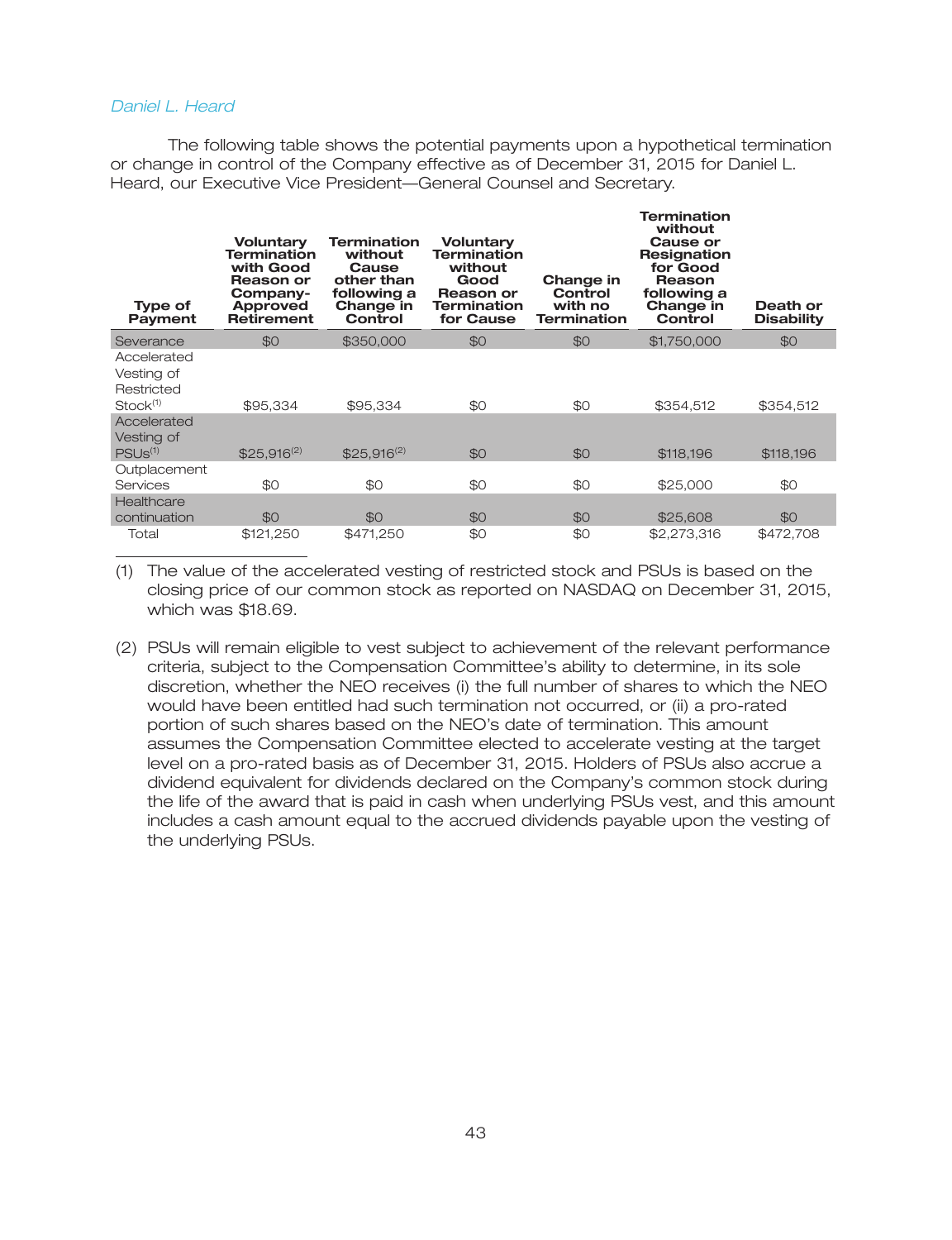### **Advisory Vote to Approve Compensation of the Company's Named Executive Officers**

In accordance with the Dodd-Frank Wall Street Reform and Consumer Protection Act (the ''Dodd-Frank Act'') and Rule 14a-21 under the Securities Exchange Act of 1934, the Company requests that our stockholders cast a non-binding, advisory vote to approve the compensation of the Company's NEOs identified in the section titled ''Compensation Discussion & Analysis'' set forth above in this Proxy Statement. This proposal, commonly known as a ''say-on-pay'' proposal, gives our stockholders the opportunity to express their views on our NEOs' compensation. This vote is not intended to address any specific item of compensation, but rather the overall compensation of our NEOs and the philosophy, policies and practices described in this Proxy Statement. Accordingly, we ask our stockholders to vote ''**FOR**'' the following resolution at the Annual Meeting:

''**RESOLVED**, that the Company's stockholders hereby approve, on an advisory basis, the compensation of the Company's NEOs, as disclosed in this Proxy Statement pursuant to the compensation disclosure rules of the SEC, including the Compensation Discussion & Analysis, the Summary Compensation Table and the other related tables and disclosures.''

Details concerning how we implement our compensation philosophy and structure our compensation programs to meet the objectives of our compensation program are provided in the section titled ''Compensation Discussion & Analysis'' set forth above in this Proxy Statement. In particular, we discuss how we design performance-based compensation programs and set compensation targets and other objectives to maintain a close correlation between executive pay and Company performance.

This vote is merely advisory and will not be binding upon the Company, the Board or the Compensation Committee, nor will it create or imply any change in the fiduciary duties of the Board or the Compensation Committee. The Compensation Committee will, however, take into account the outcome of the vote when considering future executive compensation decisions. The Board values constructive dialogue on executive compensation and other significant governance topics with the Company's stockholders and encourages all stockholders to vote their shares on this important matter.

### **BOARD RECOMMENDATION**

THE BOARD OF DIRECTORS UNANIMOUSLY RECOMMENDS THAT STOCKHOLDERS VOTE "**FOR**" PROPOSAL NO. 2.

PROXIES SOLICITED BY THE BOARD OF DIRECTORS WILL BE VOTED "**FOR**" PROPOSAL NO. 2 UNLESS STOCKHOLDERS SPECIFY A CONTRARY VOTE.

30MAR201605143489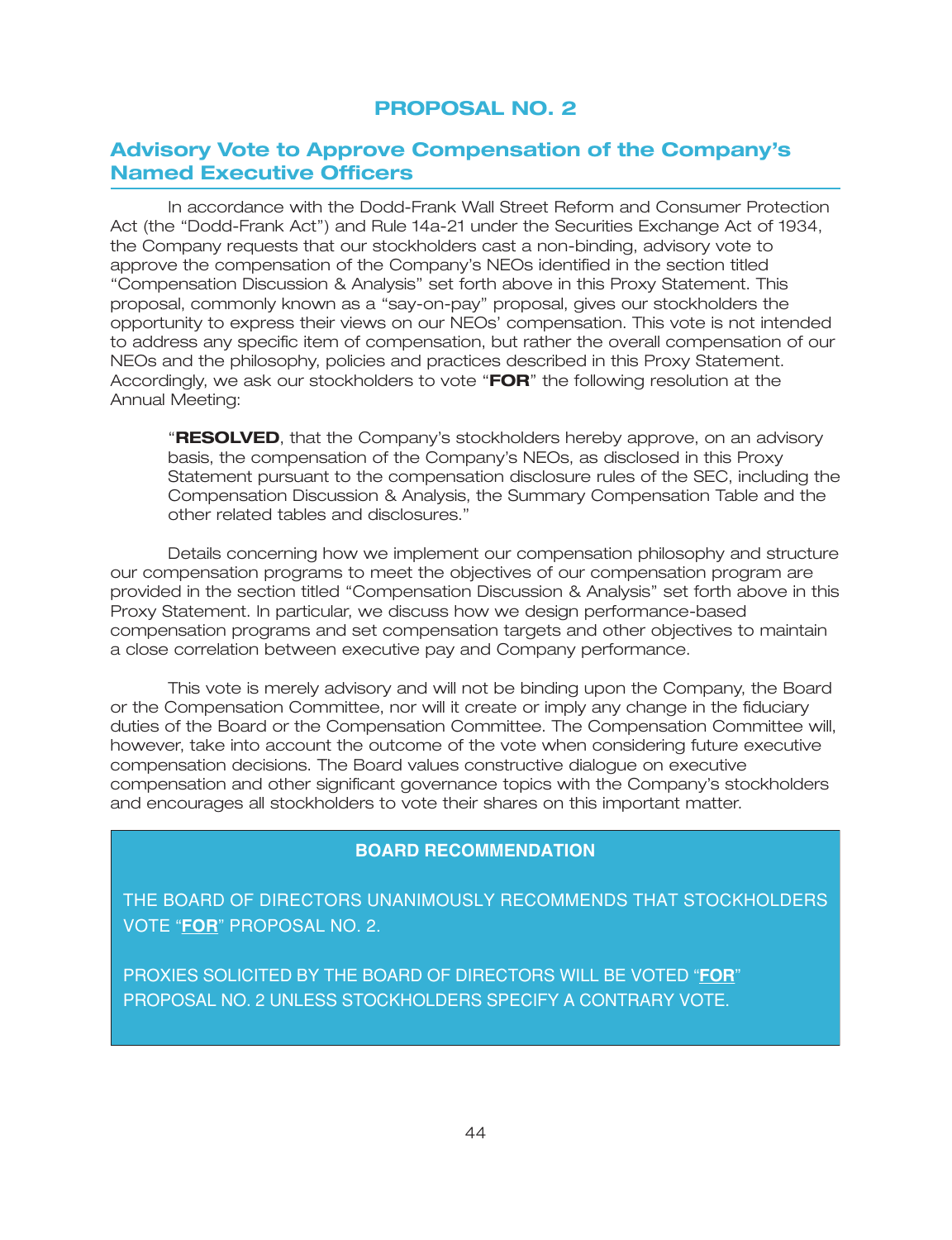### **Advisory Vote on Frequency of Future Advisory Votes on Executive Compensation**

In accordance with the Dodd-Frank Act, the Company requests that our stockholders cast a non-binding, advisory vote regarding the frequency with which we should include in future annual proxy statements a stockholder advisory vote to approve the compensation of our NEOs, similar to Proposal No. 2 above. By voting on this proposal, stockholders may indicate whether they would prefer that the Company provide for such a stockholder advisory vote at future annual meetings every year, every two years or every three years.

After careful consideration, the Board determined that providing a stockholder advisory vote to approve the compensation of our NEOs every year is the most appropriate alternative for the Company at this time. In formulating its recommendation, the Board determined that an annual advisory vote on NEO compensation will allow stockholders to provide their direct input on our compensation philosophy, policies and practices as disclosed in the proxy statement on a more timely and consistent basis than if the vote were held less frequently. Additionally, an annual advisory vote on executive compensation is consistent with our policy of seeking regular dialogue with our stockholders on corporate governance matters and our executive compensation philosophy, policies and practices.

Stockholders of the Company will have the opportunity to specify one of four choices for this proposal: (1) every year, (2) every two years, (3) every three years or (4) abstain. Stockholders are not voting to approve or disapprove of the Board of Directors' recommendation. Rather, stockholders are being asked to express their preference regarding the frequency of future advisory votes on executive compensation. If none of the frequency options receives majority support, the option receiving the greatest number of votes cast will be considered the frequency recommended by the Company's stockholders.

While we intend to carefully consider the voting results of this proposal, this vote is advisory and therefore not binding on the Company, the Compensation Committee or the Board of Directors.

### **BOARD RECOMMENDATION**

THE BOARD OF DIRECTORS UNANIMOUSLY RECOMMENDS THAT STOCKHOLDERS VOTE FOR A FREQUENCY OF "**EVERY YEAR**" WITH RESPECT TO PROPOSAL NO. 3.

PROXIES SOLICITED BY THE BOARD OF DIRECTORS WILL BE VOTED FOR A FREQUENCY OF "**EVERY YEAR**" ON PROPOSAL NO. 3 UNLESS STOCKHOLDERS SPECIFY A CONTRARY CHOICE.

30MAR201605143621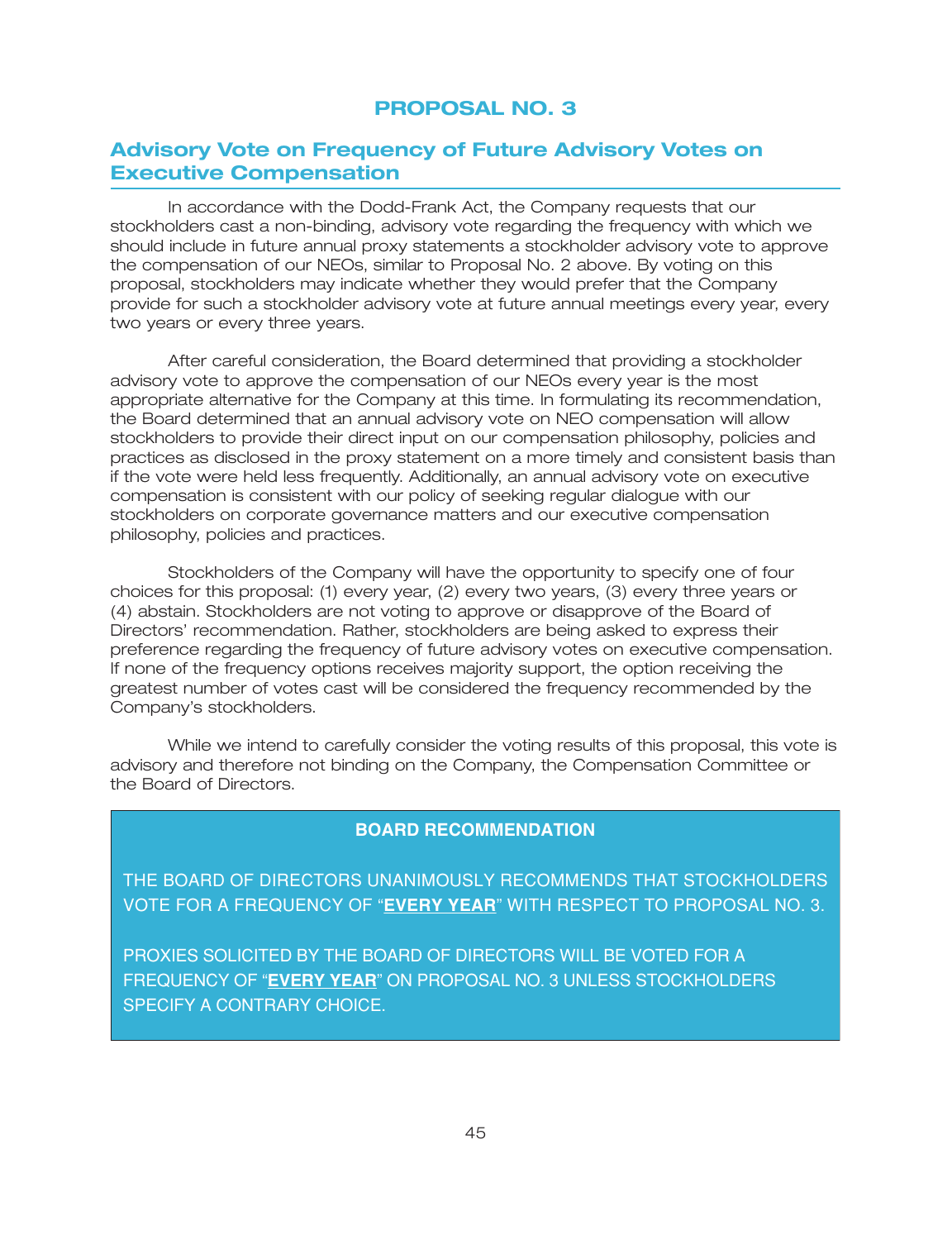### **Ratification of Selection of Independent Registered Public Accounting Firm**

The Audit Committee has selected PricewaterhouseCoopers LLP (''PwC'') to serve as CS&L's independent registered public accounting firm for the fiscal year ending December 31, 2016. Stockholders are being asked to ratify the selection of PwC at the Annual Meeting. PwC served as CS&L's independent registered public accountant in connection with the audit of the Company's financial statements as of December 31, 2015 and for the period from commencement of operations (April 24, 2015) through December 31, 2015 and the special purpose statements of revenue and direct expense of Windstream Holding, Inc.'s CLEC business from January 1, 2015 to April 24, 2015. Information regarding PwC's fees for 2015 is provided below. Representatives of PwC are expected to attend the Annual Meeting and will have an opportunity to make a statement, if they desire to do so, and are expected to be available to respond to appropriate questions.

If the stockholders fail to ratify the appointment of PwC as CS&L's independent registered public accountant, the Board of Directors will reconsider the appointment. However, even if the selection is ratified, the Audit Committee, in its sole discretion, may change the appointment at any time during the year if it determines that such a change would be in the best interests of CS&L and its stockholders.

Accounting Fees and Services. Aggregate fees paid to PwC for professional services rendered during the year ended December 31, 2015 were:

| In thousands              | 2015      |
|---------------------------|-----------|
| Audit Fees (a)            | \$751,543 |
| <b>Audit-Related Fees</b> |           |
| Tax Fees                  |           |
| All Other Fees (b)        | 3,600     |
| Total                     | \$755,143 |

(a) Audit fees include fees for the annual audit and quarterly reviews of the consolidated financial statements as well as consents in respect to Securities and Exchange Commission filings and accounting and financial reporting consultations.

(b) All other fees are comprised of fees for licensing PwC's web-based accounting research software program.

The engagement of PwC as the Company's independent registered public accounting firm was approved in advance by the Audit Committee in accordance with SEC rules and the Audit Committee's Pre-Approval Policies and Procedures, which provide that all engagements with the independent registered public accounting firm for the provision of audit or audit-related services to the Company must be pre-approved by the Audit Committee or a designated member of the Audit Committee. The Audit Committee's pre-approval policy also provides that CS&L may engage the Company's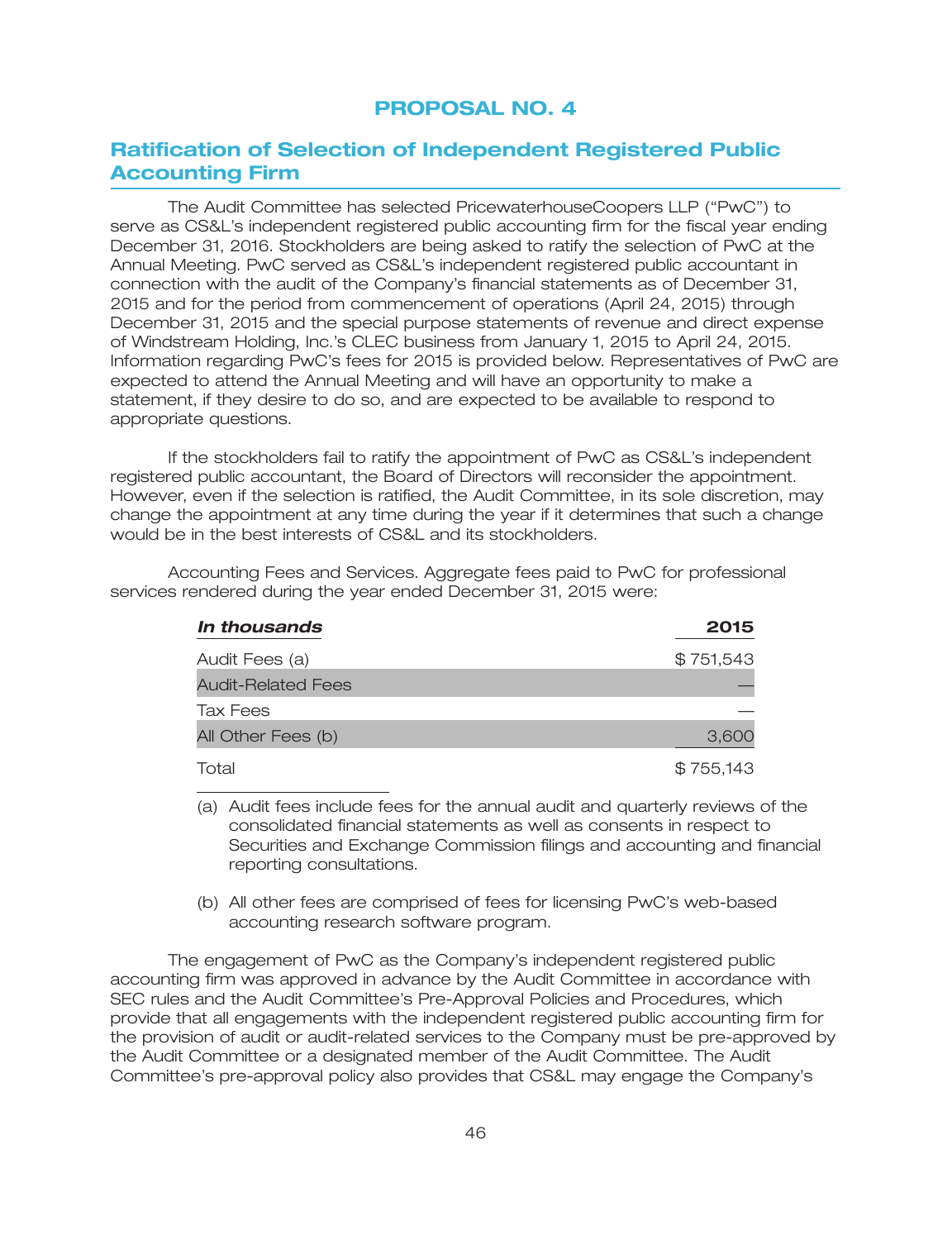independent registered public accounting firm for non-audit services (i) only if such services are not prohibited from being performed by the Company's independent registered public accounting firm under the Sarbanes-Oxley Act of 2002, Rule 2-01 of Regulation S-X promulgated by the SEC thereunder, or any other applicable law or regulation, and (ii) if such services are tax-related services, such services are one or more of the following tax-related services: tax return preparation and review; advice on income tax, tax accounting, sales/use tax, excise tax and other miscellaneous tax matters; and tax advice and implementation assistance on restructurings, merger and acquisition matters and other tax strategies. The pre-approval policy also provides that any request for approval for the Company's independent registered public accounting firm to perform a permitted non-audit service must be accompanied by a discussion of the reasons why the Company's independent registered public accounting firm should be engaged to perform the services instead of an alternative provider. None of the services described above were approved pursuant to the *de minimis* exception provided in Rule 2-01(c)(7)(i)(C) of Regulation S-X promulgated by the SEC.

### **BOARD RECOMMENDATION**

THE BOARD OF DIRECTORS UNANIMOUSLY RECOMMENDS THAT STOCKHOLDERS VOTE "**FOR**" PROPOSAL NO. 4.

30MAR201605143757

PROXIES SOLICITED BY THE BOARD OF DIRECTORS WILL BE VOTED "**FOR**" PROPOSAL NO. 4 UNLESS STOCKHOLDERS SPECIFY A CONTRARY VOTE.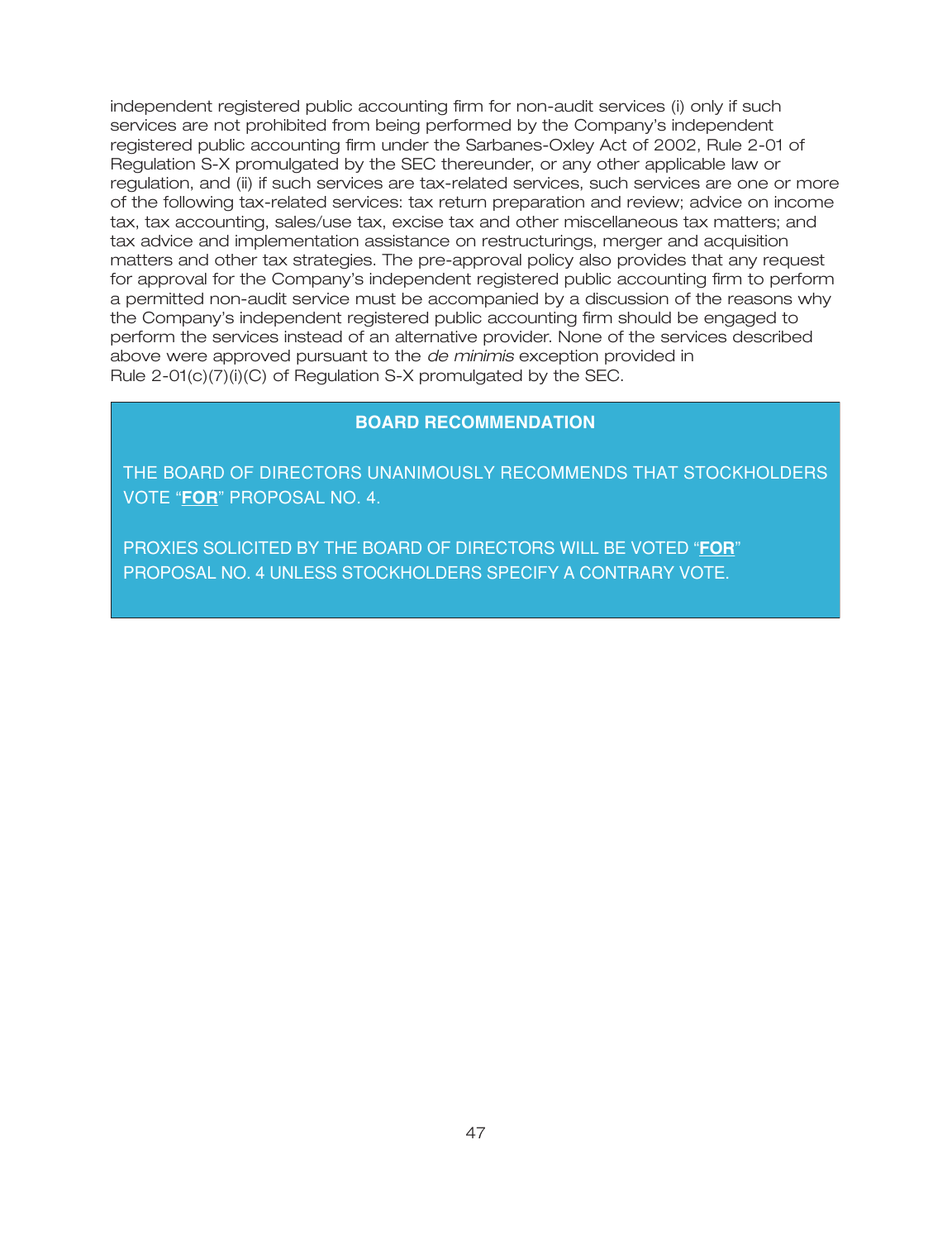### **ADDITIONAL INFORMATION**

### **Stockholder Proposals for the 2017 Annual Meeting**

Stockholders who intend to present proposals at the 2017 Annual Meeting of Stockholders (the ''2017 Annual Meeting''), and who wish to have those proposals included in CS&L's proxy statement for the 2017 Annual Meeting, must be certain that those proposals are received at CS&L's principal executive offices located at 10802 Executive Center Drive, Benton Building, Suite 300, Little Rock, Arkansas 72211, Attention: Daniel L. Heard, Executive Vice President – General Counsel and Secretary, no later than December 7, 2016. Such proposals must meet the requirements set forth in the rules and regulations of the SEC in order to be eligible for inclusion in the proxy statement for the 2017 Annual Meeting.

In addition, under CS&L's bylaws, stockholders who intend to submit a proposal regarding a director nomination or other matter of business at the 2017 Annual Meeting, and who do not intend to have such proposal included in CS&L's proxy statement for the 2017 Annual Meeting pursuant to SEC rules and regulations, must ensure that notice of any such proposal is received by CS&L's Secretary, Daniel L. Heard, at the address set forth above no earlier than November 7, 2016 and not later than 5:00 p.m., Central time, on December 7, 2016. The stockholder notice must comply with the information requirements set forth in CS&L's bylaws.

### **Stockholder Communications with the Board of Directors**

Stockholders and other interested parties may contact the Board of Directors, a Board Committee, a particular group of directors (e.g., our independent directors), or individual members of the board, including our Chairman, by mail addressed to the named individual, the committee, the group or the Board as a whole c/o Daniel L. Heard, Executive Vice President – General Counsel and Secretary, at 10802 Executive Center Drive, Benton Building, Suite 300, Little Rock, Arkansas 72211. In general, any communication delivered to the Company for forwarding to the Board, a Board committee, a particular group of directors or specified Board members will be forwarded in accordance with the stockholder's instruction, except that we reserve the right not to forward any abusive, threatening or otherwise inappropriate materials.

### **Relationships and Certain Related Transactions**

#### Our Relationship with Windstream

On April 24, 2015, CS&L was separated and spun-off from Windstream Holdings, Inc. and, in connection therewith, Windstream contributed certain telecommunications network assets, including certain of its fiber and copper networks, to CS&L. In the Spin-Off, Windstream distributed approximately 80.4% of the total outstanding common stock of CS&L to existing stockholders of Windstream. Windstream retained the remaining 19.6% of CS&L shares. The current Chief Financial Officer and Treasurer of Windstream (Bob Gunderman) is the brother of our Chief Executive Officer (Kenneth Gunderman).

In connection with the Spin-Off, CS&L entered into a long-term triple-net master lease with Windstream to lease back the telecommunications network assets now owned by CS&L. Under the terms of the master lease, Windstream has the exclusive right to use the telecommunications network assets for an initial term of 15 years with up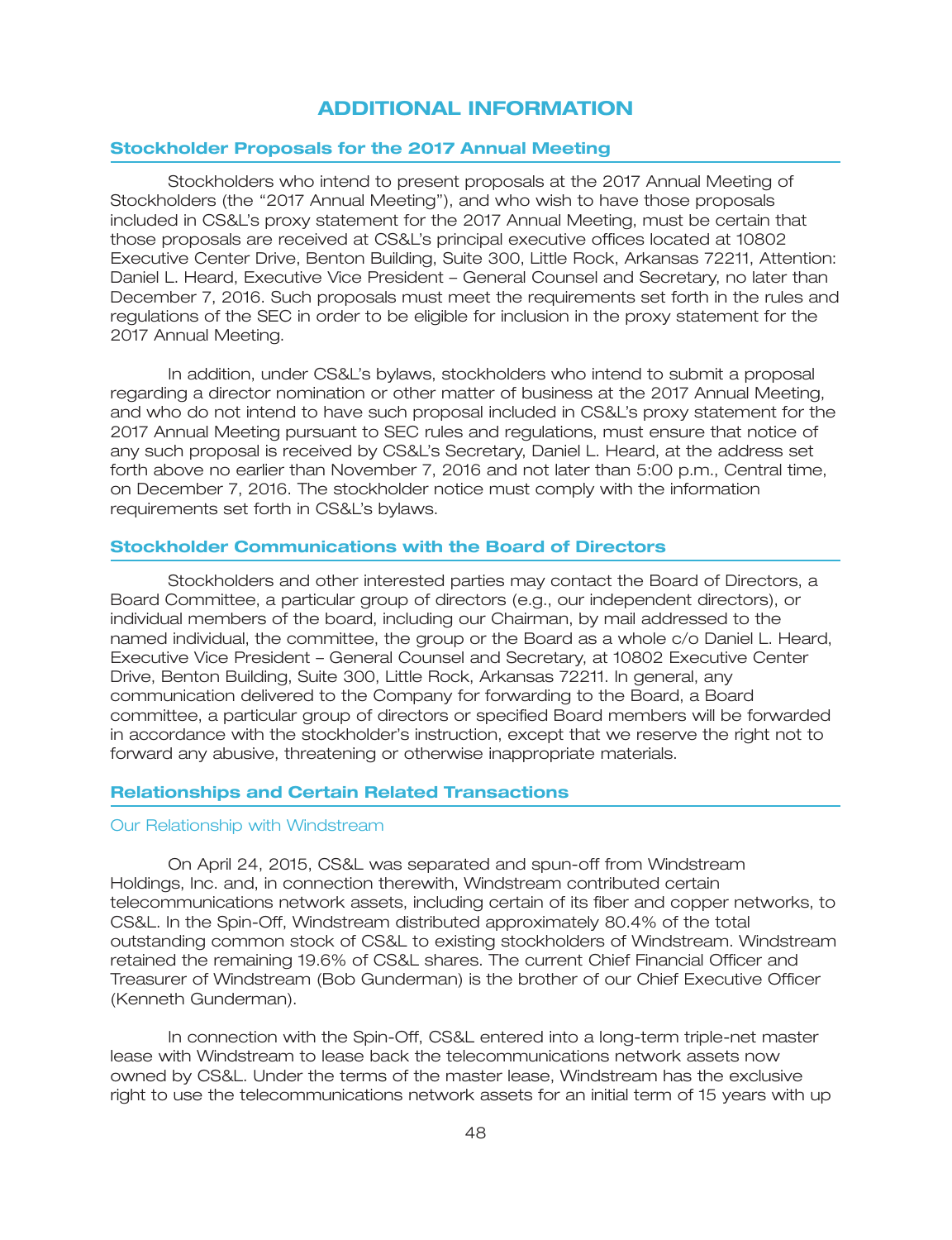to four, five-year renewal options. During December 2015, CS&L funded \$43.1 million of capital expenditures under the lease. The master lease provides for an annual rent of \$650.0 million paid in equal monthly installments in advance and is fixed for the first three years. Thereafter, rent will increase on an annual basis at a base rent escalator of 0.5 percent. As a result of CS&L funding \$43.1 million of capital expenditures in December 2015, the annual rent paid by Windstream increased from \$650.0 million to approximately \$653.5 million. Future lease payments due under the agreement reset to fair market rental rates upon Windstream's execution of the renewal options.

Prior to the Spin-Off, CS&L and Windstream entered into certain agreements to further govern the relationship between CS&L and Windstream, including, among others, the separation and distribution agreement dated March 26, 2015, the tax matters agreement, the transition services agreement, the employee matters agreement, the wholesale master services agreement, the master services agreement, the intellectual property matters agreement, the reverse transition services agreement, and the stockholder's and registration rights agreement, each of which was dated April 24, 2015. Descriptions and copies of the above-referenced agreements can be found in CS&L's Current Report on Form 8-K filed with the SEC on April 27, 2015, except that a description and copy of the separation and distribution agreement can be found in CS&L's Current Report on Form 8-K filed with the SEC on March 26, 2015.

CS&L and Windstream entered into an amendment to the master lease in February 2016 that established a method whereby Windstream will be permitted to enter into fiber swap arrangements that extend beyond the then current term of the master lease.

#### Procedures for Approval of Related Party Transactions

Our Board of Directors adopted a written policy regarding the review and approval of any related party transaction required to be disclosed under SEC rules. The Audit Committee of the Board of Directors is responsible for the review and approval of transactions covered by the policy. As provided in the policy and the Audit Committee's charter, no related party transaction will be approved unless it is (a) deemed commercially reasonable, fair and in, or not inconsistent with, the best interest of CS&L; and (b) determined to have terms comparable to those that could be obtained in an arm's length transaction with an unrelated third party. The February 2016 amendment to the master lease with Windstream was approved in accordance with this policy.

Except as noted above, there were no commercial transactions between related parties and CS&L that required disclosure in this proxy statement.

### **Section 16(a) Beneficial Ownership Reporting Compliance**

Section 16(a) of the Exchange Act requires CS&L's directors and executive officers, and persons who own more than 10% of CS&L's common stock, to file reports of ownership and changes in ownership with the SEC. The Company currently knows of no person, other than Windstream, who owns 10% or more of our common stock.

Based solely upon a review of copies of reports furnished to us and written representations from our directors and executive officers that no other reports were required with respect to the year ended December 31, 2015, we believe that all Section 16(a) filing requirements applicable to our directors, executive officers and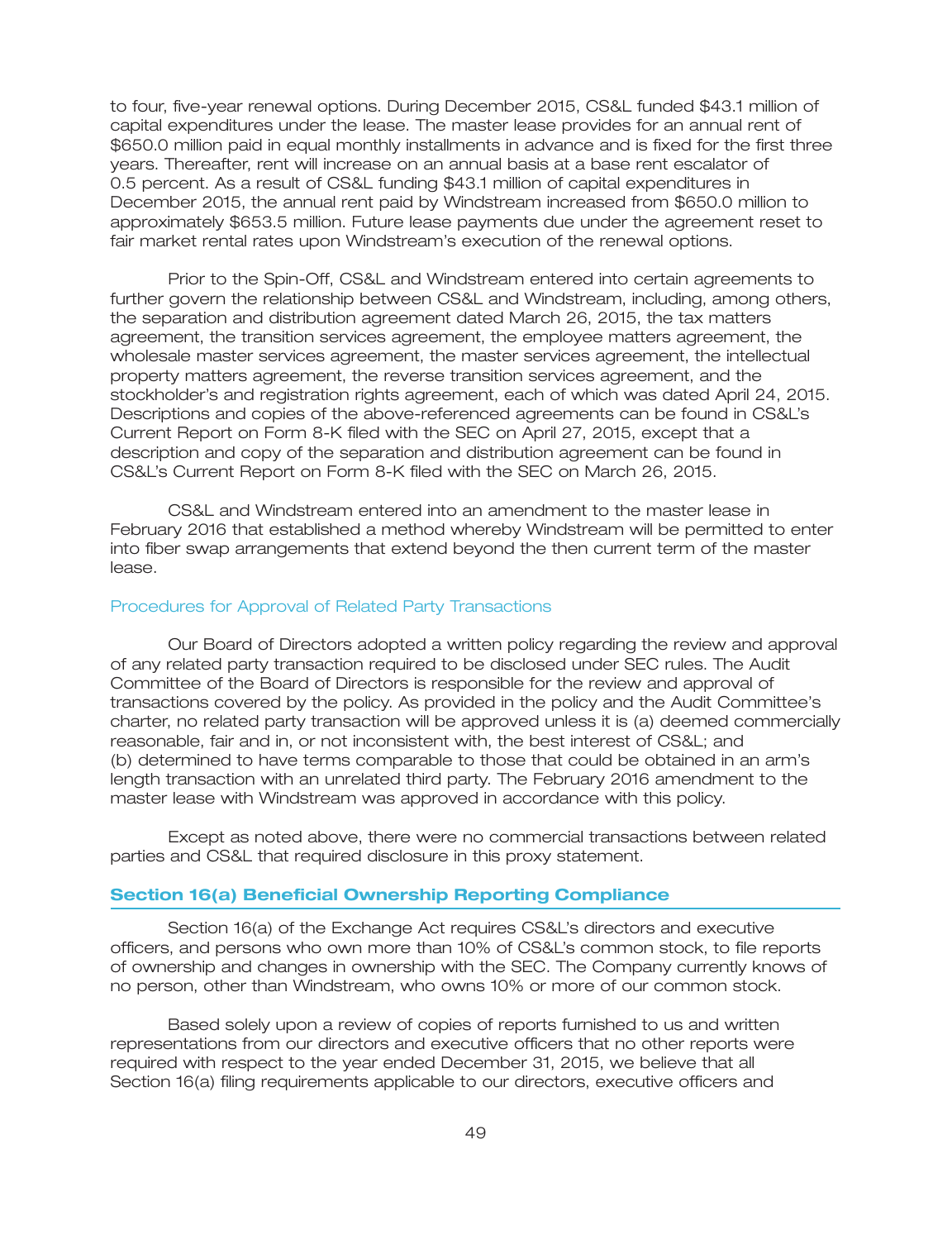Windstream, the sole beneficial owner of more than 10% of our common stock, were met during the last fiscal year.

### **Annual Report/Householding**

Some banks, brokers and other nominee record stockholders may be participating in the practice of ''householding'' proxy statements and annual reports. This means that only one set of these documents may have been sent to multiple stockholders at a shared address. Additional copies of this Proxy Statement and our Annual Report on Form 10-K are available upon request by contacting Broadridge Householding Department by mail at 51 Mercedes Way, Edgewood, NY 11717, or by calling 1-800-542-1061, and providing your name, the name of each of your brokerage firms or banks where your shares are held, and your account numbers. If this option is not available to you, please contact your custodian bank or broker directly. Any stockholder who wants to receive separate copies of our proxy statement and annual report in the future, or any stockholder who is receiving multiple copies and would like to receive only one copy per household, should contact his, her or its bank, broker or other nominee record stockholder.

If you would like to receive an extra copy of the Annual Report or this Proxy Statement, we will send a copy to you by mail upon request to CS&L Investor Relations, 10802 Executive Center Drive, Benton Building, Suite 300, Little Rock, Arkansas 72211 or by calling (501) 850-0820. Each document is also available in digital form for download or review in the "Investor Relations" section of our website at **www.csIreit.com**.

### **Other Matters**

The management and the Board of Directors of CS&L do not know of any other matters that may come before the meeting. If any other matters properly come before the meeting, however, it is the intention of the persons named in the accompanying form of proxy to vote the proxy in accordance with their judgment on those matters. Discretionary authority to vote on other matters is included in the proxy.

CS&L will bear the cost of solicitation of proxies. In addition to the use of the mail, proxies may be solicited by officers, directors and employees of CS&L, personally or by telephone or electronic means. In the event the management of CS&L deems it advisable, CS&L may engage the services of an independent proxy solicitation firm to aid in the solicitation of proxies.

The material referred to in this Proxy Statement under the caption '' **Audit Committee Report"** and the "**Compensation Committee Report on Executive Compensation**" shall not be deemed soliciting material or otherwise deemed filed and shall not be deemed to be incorporated by any general statement of incorporation by reference in any filings made under the Securities Act of 1933 or the Exchange Act.

By Order of the Board of Directors,

Executive Vice President–General Counsel and Secretary Daniel L. Heard

Little Rock, Arkansas April 6, 2016